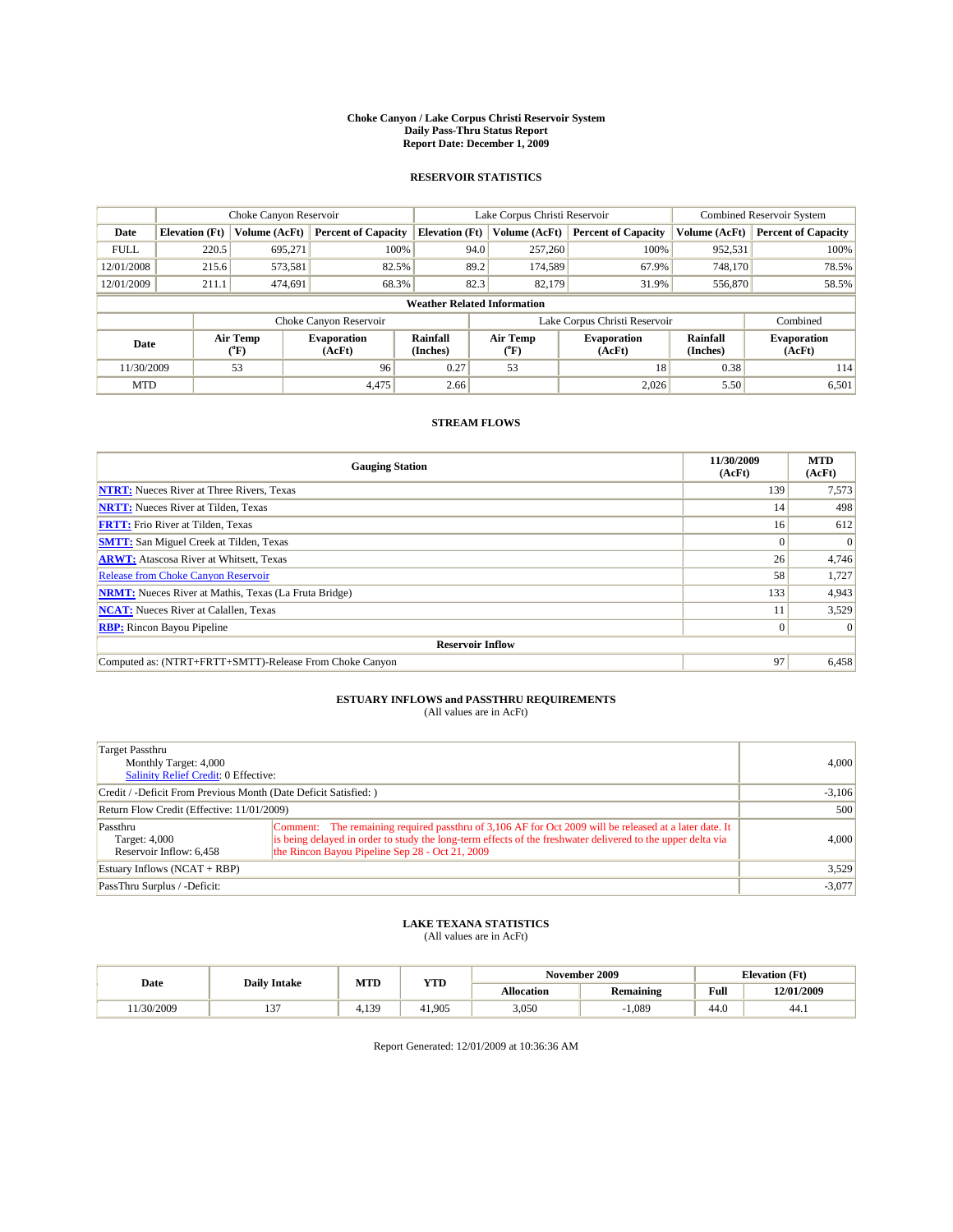#### **Choke Canyon / Lake Corpus Christi Reservoir System Daily Pass-Thru Status Report Report Date: December 2, 2009**

### **RESERVOIR STATISTICS**

|             | Choke Canyon Reservoir             |                             |                              |                       | Lake Corpus Christi Reservoir |                               |                              | <b>Combined Reservoir System</b> |                              |  |
|-------------|------------------------------------|-----------------------------|------------------------------|-----------------------|-------------------------------|-------------------------------|------------------------------|----------------------------------|------------------------------|--|
| Date        | <b>Elevation</b> (Ft)              | Volume (AcFt)               | <b>Percent of Capacity</b>   | <b>Elevation</b> (Ft) |                               | Volume (AcFt)                 | <b>Percent of Capacity</b>   | Volume (AcFt)                    | <b>Percent of Capacity</b>   |  |
| <b>FULL</b> | 220.5                              | 695,271                     | 100%                         |                       | 94.0                          | 257,260                       | 100%                         | 952,531                          | 100%                         |  |
| 12/02/2008  | 215.5                              | 573.113                     | 82.4%                        |                       | 89.2                          | 174,100                       | 67.7%                        | 747.213                          | 78.4%                        |  |
| 12/02/2009  | 211.0                              | 474,273                     | 68.2%                        |                       | 82.4                          | 83,732                        | 32.5%                        | 558,005                          | 58.6%                        |  |
|             | <b>Weather Related Information</b> |                             |                              |                       |                               |                               |                              |                                  |                              |  |
|             |                                    |                             | Choke Canyon Reservoir       |                       |                               | Lake Corpus Christi Reservoir |                              |                                  | Combined                     |  |
| Date        |                                    | Air Temp<br>${}^{\circ}$ F) | <b>Evaporation</b><br>(AcFt) | Rainfall<br>(Inches)  |                               | Air Temp<br>("F)              | <b>Evaporation</b><br>(AcFt) | Rainfall<br>(Inches)             | <b>Evaporation</b><br>(AcFt) |  |
| 12/01/2009  |                                    | 51                          | 72                           | 0.70                  |                               | 50                            | 36                           | 1.04                             | 108                          |  |
| <b>MTD</b>  |                                    |                             | 72                           | 0.70                  |                               |                               | 36                           | 1.04                             | 108                          |  |

## **STREAM FLOWS**

| <b>Gauging Station</b>                                       | 12/01/2009<br>(AcFt) | <b>MTD</b><br>(AcFt) |
|--------------------------------------------------------------|----------------------|----------------------|
| <b>NTRT:</b> Nueces River at Three Rivers, Texas             | 151                  | 151                  |
| <b>NRTT:</b> Nueces River at Tilden, Texas                   | 12                   | 12                   |
| <b>FRTT:</b> Frio River at Tilden, Texas                     | 17                   | 17                   |
| <b>SMTT:</b> San Miguel Creek at Tilden, Texas               | $\theta$             | $\Omega$             |
| <b>ARWT:</b> Atascosa River at Whitsett, Texas               | 24                   | 24                   |
| <b>Release from Choke Canyon Reservoir</b>                   | 58                   | 58                   |
| <b>NRMT:</b> Nueces River at Mathis, Texas (La Fruta Bridge) | 155                  | 155                  |
| <b>NCAT:</b> Nueces River at Calallen, Texas                 | 26                   | 26                   |
| <b>RBP:</b> Rincon Bayou Pipeline                            | $\overline{0}$       | $\Omega$             |
| <b>Reservoir Inflow</b>                                      |                      |                      |
| Computed as: (NTRT+FRTT+SMTT)-Release From Choke Canyon      | 110                  | 110                  |

# **ESTUARY INFLOWS and PASSTHRU REQUIREMENTS**<br>(All values are in AcFt)

| Target Passthru<br>Monthly Target: 4,500<br><b>Salinity Relief Credit: 0 Effective:</b> |                                                                                                                                                                        | 4,500 |
|-----------------------------------------------------------------------------------------|------------------------------------------------------------------------------------------------------------------------------------------------------------------------|-------|
| Credit / -Deficit From Previous Month (Date Deficit Satisfied: )                        | $-3,077$                                                                                                                                                               |       |
| Return Flow Credit (Effective: 12/01/2009)                                              | 500                                                                                                                                                                    |       |
| Passthru<br>Target: 4,500<br>Reservoir Inflow: 110                                      | Comment: The Nov 2009 surplus of 29 AF has been credited towards the Oct 2009 deficit. The<br>remaining Oct 2009 deficit of 3,077 AF will be released at a later date. | 110   |
| Estuary Inflows (NCAT + RBP)                                                            | 26                                                                                                                                                                     |       |
| PassThru Surplus / -Deficit:                                                            | 0                                                                                                                                                                      |       |

## **LAKE TEXANA STATISTICS** (All values are in AcFt)

|            | <b>Daily Intake</b> | MTD        | <b>YTD</b> | December 2009 |           |      | <b>Elevation</b> (Ft) |
|------------|---------------------|------------|------------|---------------|-----------|------|-----------------------|
| Date       |                     |            |            | Allocation    | Remaining | Full | 12/02/2009            |
| 12/01/2009 | $\sim$<br>…         | $-$<br>. . | 42.043     | 3,050         | 2.913     | 44.0 | 44.1                  |

Report Generated: 12/02/2009 at 11:36:55 AM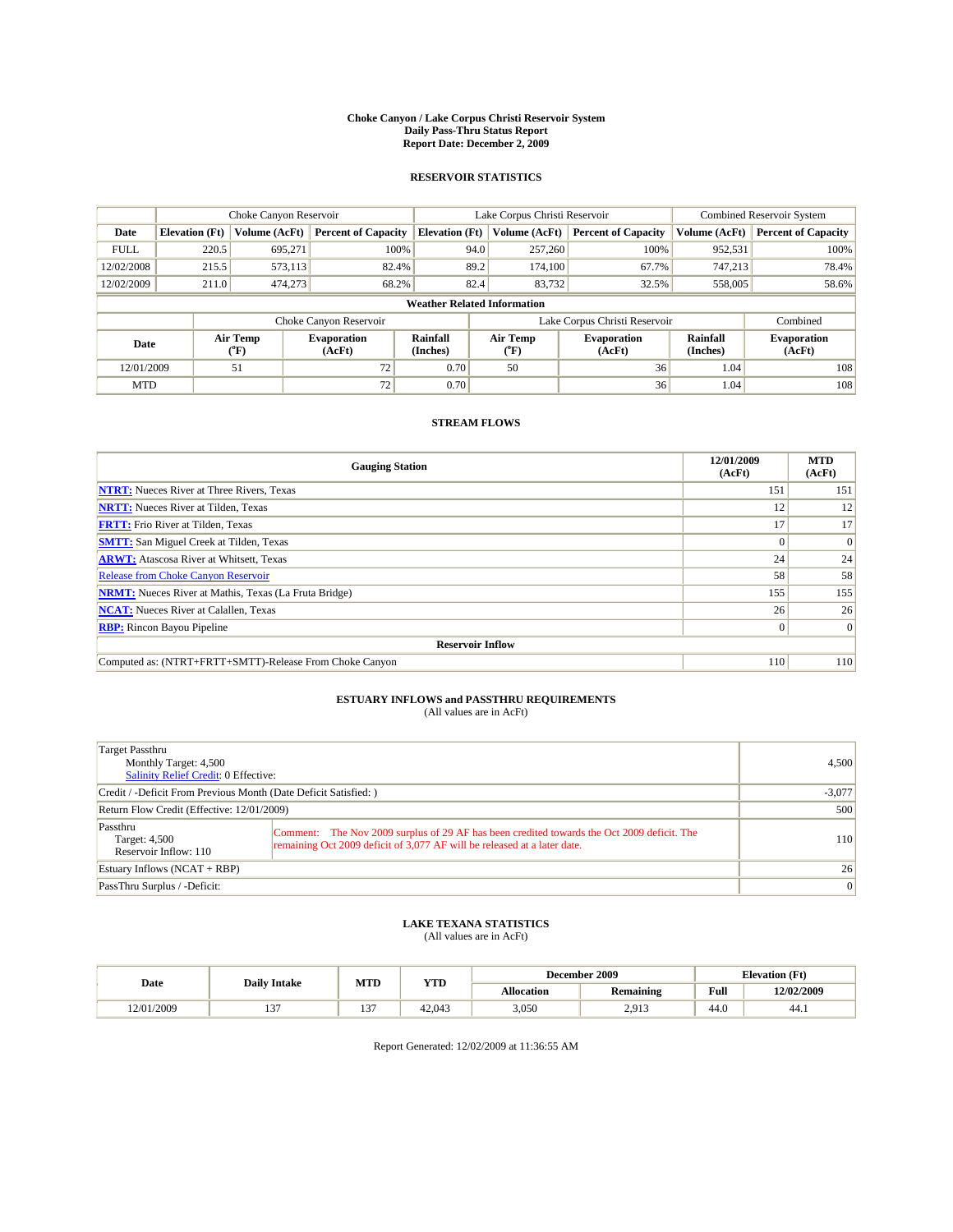#### **Choke Canyon / Lake Corpus Christi Reservoir System Daily Pass-Thru Status Report Report Date: December 3, 2009**

### **RESERVOIR STATISTICS**

|             | Choke Canyon Reservoir             |                      |                              |                             | Lake Corpus Christi Reservoir |                               |                      | <b>Combined Reservoir System</b> |  |  |
|-------------|------------------------------------|----------------------|------------------------------|-----------------------------|-------------------------------|-------------------------------|----------------------|----------------------------------|--|--|
| Date        | <b>Elevation</b> (Ft)              | <b>Volume (AcFt)</b> | <b>Percent of Capacity</b>   | <b>Elevation</b> (Ft)       | Volume (AcFt)                 | <b>Percent of Capacity</b>    | Volume (AcFt)        | <b>Percent of Capacity</b>       |  |  |
| <b>FULL</b> | 220.5                              | 695,271              | 100%                         | 94.0                        | 257,260                       | 100%                          | 952,531              | 100%                             |  |  |
| 12/03/2008  | 215.5                              | 572,879              | 82.4%                        | 89.2                        | 173,288                       | 67.4%                         | 746,167              | 78.3%                            |  |  |
| 12/03/2009  | 211.0                              | 474,064              | 68.2%                        | 82.4                        | 83,940                        | 32.6%                         | 558,004              | 58.6%                            |  |  |
|             | <b>Weather Related Information</b> |                      |                              |                             |                               |                               |                      |                                  |  |  |
|             |                                    |                      | Choke Canyon Reservoir       |                             |                               | Lake Corpus Christi Reservoir |                      | Combined                         |  |  |
| Date        |                                    | Air Temp<br>(°F)     | <b>Evaporation</b><br>(AcFt) | <b>Rainfall</b><br>(Inches) | Air Temp<br>(°F)              | <b>Evaporation</b><br>(AcFt)  | Rainfall<br>(Inches) | <b>Evaporation</b><br>(AcFt)     |  |  |
| 12/02/2009  |                                    | 57                   | 120                          | 0.00                        | 60                            | 91                            | 0.00                 | 211                              |  |  |
| <b>MTD</b>  |                                    |                      | 192                          | 0.70                        |                               | 127                           | 1.04                 | 319                              |  |  |

## **STREAM FLOWS**

| <b>Gauging Station</b>                                       | 12/02/2009<br>(AcFt) | <b>MTD</b><br>(AcFt) |
|--------------------------------------------------------------|----------------------|----------------------|
| <b>NTRT:</b> Nueces River at Three Rivers, Texas             | 147                  | 298                  |
| <b>NRTT:</b> Nueces River at Tilden, Texas                   |                      | 23                   |
| <b>FRTT:</b> Frio River at Tilden, Texas                     | 34                   | 50                   |
| <b>SMTT:</b> San Miguel Creek at Tilden, Texas               |                      |                      |
| <b>ARWT:</b> Atascosa River at Whitsett, Texas               | 28                   | 52                   |
| Release from Choke Canyon Reservoir                          | 58                   | 115                  |
| <b>NRMT:</b> Nueces River at Mathis, Texas (La Fruta Bridge) | 121                  | 276                  |
| <b>NCAT:</b> Nueces River at Calallen, Texas                 | 159                  | 185                  |
| <b>RBP:</b> Rincon Bayou Pipeline                            | $\overline{0}$       | $\Omega$             |
| <b>Reservoir Inflow</b>                                      |                      |                      |
| Computed as: (NTRT+FRTT+SMTT)-Release From Choke Canyon      | 125                  | 235                  |

# **ESTUARY INFLOWS and PASSTHRU REQUIREMENTS**<br>(All values are in AcFt)

| Target Passthru<br>Monthly Target: 4,500<br>Salinity Relief Credit: 0 Effective: |                                                                                                                                                                        | 4,500           |
|----------------------------------------------------------------------------------|------------------------------------------------------------------------------------------------------------------------------------------------------------------------|-----------------|
| Credit / -Deficit From Previous Month (Date Deficit Satisfied: )                 |                                                                                                                                                                        | $-3,077$        |
| Return Flow Credit (Effective: 12/01/2009)                                       | 500                                                                                                                                                                    |                 |
| Passthru<br>Target: 4,500<br>Reservoir Inflow: 235                               | Comment: The Nov 2009 surplus of 29 AF has been credited towards the Oct 2009 deficit. The<br>remaining Oct 2009 deficit of 3,077 AF will be released at a later date. | 235             |
| Estuary Inflows (NCAT + RBP)                                                     |                                                                                                                                                                        | 185             |
| PassThru Surplus / -Deficit:                                                     |                                                                                                                                                                        | $\vert 0 \vert$ |

## **LAKE TEXANA STATISTICS** (All values are in AcFt)

|            |                     | MTD                | <b>YTD</b> |                   | December 2009           |      | <b>Elevation</b> (Ft) |
|------------|---------------------|--------------------|------------|-------------------|-------------------------|------|-----------------------|
| Date       | <b>Daily Intake</b> |                    |            | <b>Allocation</b> | Remaining               | Full | 12/03/2009            |
| 12/02/2009 | $\sim$<br>. .       | $\sim$<br>$\sim$ 1 | 42.180     | 3,050             | $- -$<br>76<br><u>.</u> | 44.0 | 44.2                  |

Report Generated: 12/03/2009 at 9:38:49 AM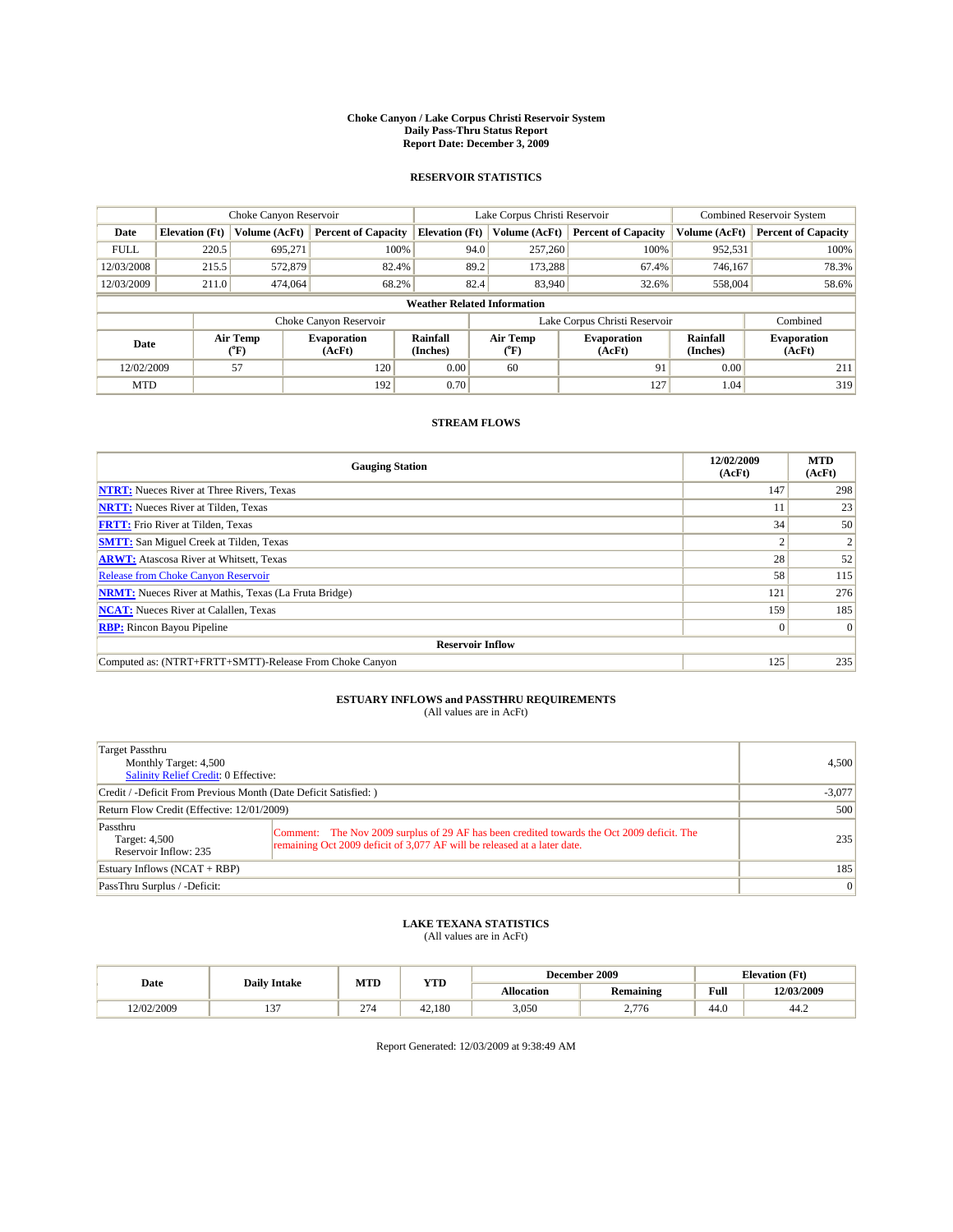#### **Choke Canyon / Lake Corpus Christi Reservoir System Daily Pass-Thru Status Report Report Date: December 4, 2009**

### **RESERVOIR STATISTICS**

|             | Choke Canyon Reservoir             |                      |                              |                             | Lake Corpus Christi Reservoir |                               |                      | <b>Combined Reservoir System</b> |  |
|-------------|------------------------------------|----------------------|------------------------------|-----------------------------|-------------------------------|-------------------------------|----------------------|----------------------------------|--|
| Date        | <b>Elevation</b> (Ft)              | <b>Volume (AcFt)</b> | <b>Percent of Capacity</b>   | <b>Elevation</b> (Ft)       | Volume (AcFt)                 | <b>Percent of Capacity</b>    | Volume (AcFt)        | <b>Percent of Capacity</b>       |  |
| <b>FULL</b> | 220.5                              | 695,271              | 100%                         | 94.0                        | 257,260                       | 100%                          | 952,531              | 100%                             |  |
| 12/04/2008  | 215.5                              | 572,410              | 82.3%                        | 89.3                        | 175,404                       | 68.2%                         | 747,814              | 78.5%                            |  |
| 12/04/2009  | 211.0                              | 473,646              | 68.1%                        | 82.5                        | 84,044                        | 32.7%                         | 557,690              | 58.5%                            |  |
|             | <b>Weather Related Information</b> |                      |                              |                             |                               |                               |                      |                                  |  |
|             |                                    |                      | Choke Canyon Reservoir       |                             |                               | Lake Corpus Christi Reservoir |                      | Combined                         |  |
| Date        |                                    | Air Temp<br>(°F)     | <b>Evaporation</b><br>(AcFt) | <b>Rainfall</b><br>(Inches) | Air Temp<br>(°F)              | <b>Evaporation</b><br>(AcFt)  | Rainfall<br>(Inches) | <b>Evaporation</b><br>(AcFt)     |  |
| 12/03/2009  |                                    | 51                   | 108                          | 0.00                        | 50                            | 43                            | 0.45                 | 151                              |  |
| <b>MTD</b>  |                                    |                      | 300                          | 0.70                        |                               | 170                           | 1.49                 | 470                              |  |

## **STREAM FLOWS**

| <b>Gauging Station</b>                                       | 12/03/2009<br>(AcFt) | <b>MTD</b><br>(AcFt) |  |  |  |  |
|--------------------------------------------------------------|----------------------|----------------------|--|--|--|--|
| <b>NTRT:</b> Nueces River at Three Rivers, Texas             | 131                  | 429                  |  |  |  |  |
| <b>NRTT:</b> Nueces River at Tilden, Texas                   |                      | 30                   |  |  |  |  |
| <b>FRTT:</b> Frio River at Tilden, Texas                     | 32                   | 82                   |  |  |  |  |
| <b>SMTT:</b> San Miguel Creek at Tilden, Texas               |                      |                      |  |  |  |  |
| <b>ARWT:</b> Atascosa River at Whitsett, Texas               | 220                  | 272                  |  |  |  |  |
| <b>Release from Choke Canyon Reservoir</b>                   | 58                   | 173                  |  |  |  |  |
| <b>NRMT:</b> Nueces River at Mathis, Texas (La Fruta Bridge) | 83                   | 359                  |  |  |  |  |
| <b>NCAT:</b> Nueces River at Calallen, Texas                 | 197                  | 381                  |  |  |  |  |
| <b>RBP:</b> Rincon Bayou Pipeline                            | $\overline{0}$       | $\Omega$             |  |  |  |  |
| <b>Reservoir Inflow</b>                                      |                      |                      |  |  |  |  |
| Computed as: (NTRT+FRTT+SMTT)-Release From Choke Canyon      | 108                  | 343                  |  |  |  |  |

# **ESTUARY INFLOWS and PASSTHRU REQUIREMENTS**<br>(All values are in AcFt)

| Target Passthru<br>Monthly Target: 4,500<br>Salinity Relief Credit: 0 Effective: |                                                                                                                                                                        | 4.500    |
|----------------------------------------------------------------------------------|------------------------------------------------------------------------------------------------------------------------------------------------------------------------|----------|
| Credit / -Deficit From Previous Month (Date Deficit Satisfied: )                 |                                                                                                                                                                        | $-3,077$ |
| Return Flow Credit (Effective: 12/01/2009)                                       | 500                                                                                                                                                                    |          |
| Passthru<br>Target: 4,500<br>Reservoir Inflow: 343                               | Comment: The Nov 2009 surplus of 29 AF has been credited towards the Oct 2009 deficit. The<br>remaining Oct 2009 deficit of 3,077 AF will be released at a later date. | 343      |
| Estuary Inflows (NCAT + RBP)                                                     |                                                                                                                                                                        | 381      |
| PassThru Surplus / -Deficit:                                                     | $\vert 0 \vert$                                                                                                                                                        |          |

## **LAKE TEXANA STATISTICS** (All values are in AcFt)

|            | <b>Daily Intake</b> | MTD         | <b>YTD</b>             |            | December 2009    |                                             | <b>Elevation</b> (Ft) |
|------------|---------------------|-------------|------------------------|------------|------------------|---------------------------------------------|-----------------------|
| Date       |                     |             |                        | Allocation | <b>Remaining</b> | Full<br>the contract of the contract of the | 12/04/2009            |
| 12/03/2009 | $\sim$              | 4.10<br>412 | $\sim$ $\sim$<br>44.91 | 3,050      | 2.638            | 44.0                                        | 44.)                  |

Report Generated: 12/04/2009 at 9:14:51 AM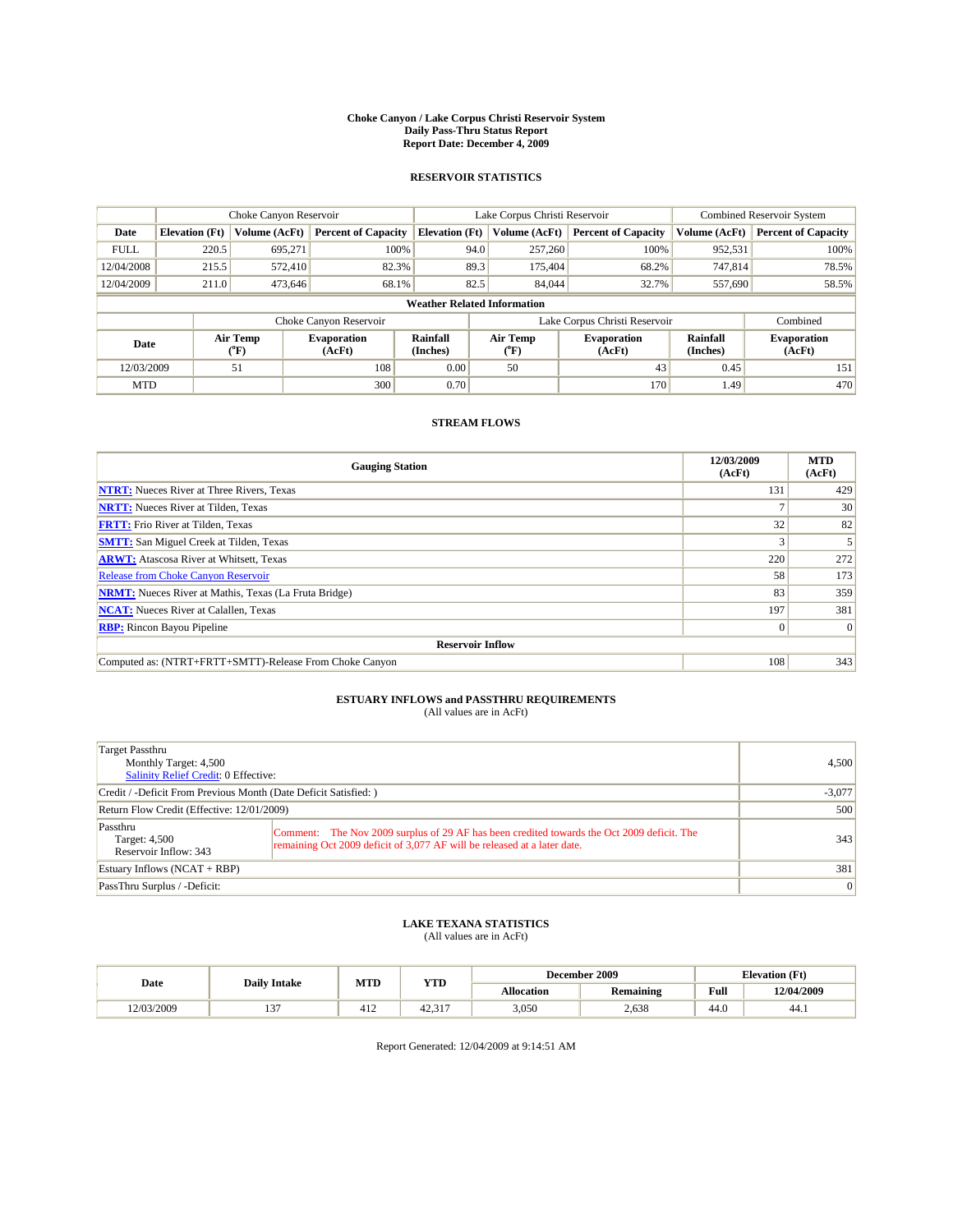#### **Choke Canyon / Lake Corpus Christi Reservoir System Daily Pass-Thru Status Report Report Date: December 5, 2009**

### **RESERVOIR STATISTICS**

|             | Choke Canyon Reservoir             |                      |                              |                             | Lake Corpus Christi Reservoir | <b>Combined Reservoir System</b> |                      |                              |  |
|-------------|------------------------------------|----------------------|------------------------------|-----------------------------|-------------------------------|----------------------------------|----------------------|------------------------------|--|
| Date        | <b>Elevation</b> (Ft)              | <b>Volume (AcFt)</b> | <b>Percent of Capacity</b>   | <b>Elevation</b> (Ft)       | Volume (AcFt)                 | <b>Percent of Capacity</b>       | Volume (AcFt)        | <b>Percent of Capacity</b>   |  |
| <b>FULL</b> | 220.5                              | 695,271              | 100%                         | 94.0                        | 257,260                       | 100%                             | 952,531              | 100%                         |  |
| 12/05/2008  | 215.5                              | 571,944              | 82.3%                        | 89.2                        | 174,100                       | 67.7%                            | 746,044              | 78.3%                        |  |
| 12/05/2009  | 211.0                              | 474,064              | 68.2%                        | 82.5                        | 84,253                        | 32.8%                            | 558,317              | 58.6%                        |  |
|             | <b>Weather Related Information</b> |                      |                              |                             |                               |                                  |                      |                              |  |
|             |                                    |                      | Choke Canyon Reservoir       |                             |                               | Lake Corpus Christi Reservoir    |                      | Combined                     |  |
| Date        |                                    | Air Temp<br>(°F)     | <b>Evaporation</b><br>(AcFt) | <b>Rainfall</b><br>(Inches) | Air Temp<br>(°F)              | <b>Evaporation</b><br>(AcFt)     | Rainfall<br>(Inches) | <b>Evaporation</b><br>(AcFt) |  |
| 12/04/2009  |                                    | 44                   | Pan Froze                    | 0.01                        | 41                            | 12                               | 0.10                 | 12                           |  |
| <b>MTD</b>  |                                    |                      | 300                          | 0.71                        |                               | 182                              | 1.59                 | 482                          |  |

## **STREAM FLOWS**

| <b>Gauging Station</b>                                       | 12/04/2009<br>(AcFt) | <b>MTD</b><br>(AcFt) |  |  |  |  |
|--------------------------------------------------------------|----------------------|----------------------|--|--|--|--|
| <b>NTRT:</b> Nueces River at Three Rivers, Texas             | 254                  | 683                  |  |  |  |  |
| <b>NRTT:</b> Nueces River at Tilden, Texas                   |                      | 33                   |  |  |  |  |
| <b>FRTT:</b> Frio River at Tilden, Texas                     | 26                   | 108                  |  |  |  |  |
| <b>SMTT:</b> San Miguel Creek at Tilden, Texas               |                      | 8                    |  |  |  |  |
| <b>ARWT:</b> Atascosa River at Whitsett, Texas               | 105                  | 377                  |  |  |  |  |
| <b>Release from Choke Canyon Reservoir</b>                   | 58                   | 230                  |  |  |  |  |
| <b>NRMT:</b> Nueces River at Mathis, Texas (La Fruta Bridge) | 103                  | 463                  |  |  |  |  |
| <b>NCAT:</b> Nueces River at Calallen, Texas                 | 93                   | 474                  |  |  |  |  |
| <b>RBP:</b> Rincon Bayou Pipeline                            |                      | $\Omega$             |  |  |  |  |
| <b>Reservoir Inflow</b>                                      |                      |                      |  |  |  |  |
| Computed as: (NTRT+FRTT+SMTT)-Release From Choke Canyon      | 226                  | 569                  |  |  |  |  |

# **ESTUARY INFLOWS and PASSTHRU REQUIREMENTS**<br>(All values are in AcFt)

| Target Passthru<br>Monthly Target: 4,500<br>Salinity Relief Credit: 0 Effective: |                                                                                                                                                                        | 4,500    |
|----------------------------------------------------------------------------------|------------------------------------------------------------------------------------------------------------------------------------------------------------------------|----------|
| Credit / -Deficit From Previous Month (Date Deficit Satisfied: )                 |                                                                                                                                                                        | $-3,077$ |
| Return Flow Credit (Effective: 12/01/2009)                                       | 500                                                                                                                                                                    |          |
| Passthru<br>Target: 4,500<br>Reservoir Inflow: 569                               | Comment: The Nov 2009 surplus of 29 AF has been credited towards the Oct 2009 deficit. The<br>remaining Oct 2009 deficit of 3,077 AF will be released at a later date. | 569      |
| Estuary Inflows (NCAT + RBP)                                                     |                                                                                                                                                                        | 474      |
| PassThru Surplus / -Deficit:                                                     |                                                                                                                                                                        | $-2,671$ |

## **LAKE TEXANA STATISTICS** (All values are in AcFt)

|            | <b>Daily Intake</b> | MTD | <b>YTD</b> | December 2009 |                  |                                             | <b>Elevation</b> (Ft) |
|------------|---------------------|-----|------------|---------------|------------------|---------------------------------------------|-----------------------|
| Date       |                     |     |            | Allocation    | <b>Remaining</b> | Full<br>the contract of the contract of the | 12/05/2009            |
| 12/04/2009 | $\sim$              | 549 | 42.454     | 3,050         | 2,501            | 44.0                                        | 44.)                  |

Report Generated: 12/06/2009 at 8:40:58 AM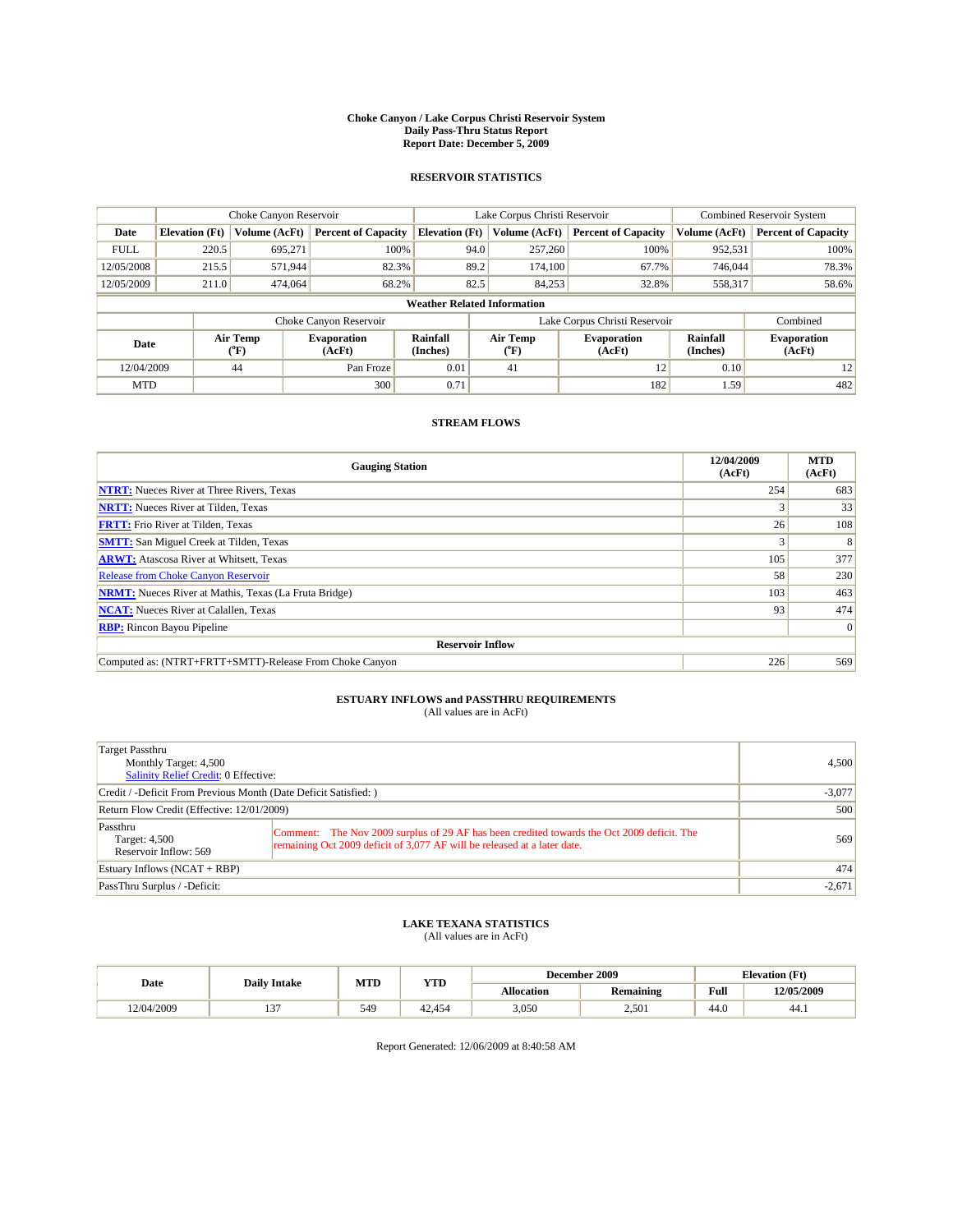#### **Choke Canyon / Lake Corpus Christi Reservoir System Daily Pass-Thru Status Report Report Date: December 6, 2009**

### **RESERVOIR STATISTICS**

|             | Choke Canyon Reservoir             |                            |                              |                             | Lake Corpus Christi Reservoir |                               |                      | Combined Reservoir System    |  |
|-------------|------------------------------------|----------------------------|------------------------------|-----------------------------|-------------------------------|-------------------------------|----------------------|------------------------------|--|
| Date        | <b>Elevation</b> (Ft)              | <b>Volume (AcFt)</b>       | <b>Percent of Capacity</b>   | <b>Elevation</b> (Ft)       | Volume (AcFt)                 | <b>Percent of Capacity</b>    | Volume (AcFt)        | <b>Percent of Capacity</b>   |  |
| <b>FULL</b> | 220.5                              | 695,271                    | 100%                         | 94.0                        | 257,260                       | 100%                          | 952,531              | 100%                         |  |
| 12/06/2008  | 215.5                              | 571,481                    | 82.2%                        | 89.1                        | 172,801                       | 67.2%                         | 744.282              | 78.1%                        |  |
| 12/06/2009  | 211.0                              | 474,064                    | 68.2%                        | 82.5                        | 84,777                        | 33.0%                         | 558,841              | 58.7%                        |  |
|             | <b>Weather Related Information</b> |                            |                              |                             |                               |                               |                      |                              |  |
|             |                                    |                            | Choke Canyon Reservoir       |                             |                               | Lake Corpus Christi Reservoir |                      | Combined                     |  |
| Date        |                                    | Air Temp<br>${}^{\circ}F)$ | <b>Evaporation</b><br>(AcFt) | <b>Rainfall</b><br>(Inches) | Air Temp<br>$(^{\circ}F)$     | <b>Evaporation</b><br>(AcFt)  | Rainfall<br>(Inches) | <b>Evaporation</b><br>(AcFt) |  |
| 12/05/2009  |                                    | 50                         | 120                          | 0.00                        | 49                            | 37                            | 0.03                 | 157                          |  |
| <b>MTD</b>  |                                    |                            | 420                          | 0.71                        |                               | 219                           | 1.62                 | 639                          |  |

## **STREAM FLOWS**

| <b>Gauging Station</b>                                       | 12/05/2009<br>(AcFt) | <b>MTD</b><br>(AcFt) |  |  |  |  |
|--------------------------------------------------------------|----------------------|----------------------|--|--|--|--|
| <b>NTRT:</b> Nueces River at Three Rivers, Texas             | 165                  | 848                  |  |  |  |  |
| <b>NRTT:</b> Nueces River at Tilden, Texas                   |                      | 35                   |  |  |  |  |
| <b>FRTT:</b> Frio River at Tilden, Texas                     | 22                   | 130                  |  |  |  |  |
| <b>SMTT:</b> San Miguel Creek at Tilden, Texas               |                      | 10                   |  |  |  |  |
| <b>ARWT:</b> Atascosa River at Whitsett, Texas               | 54                   | 431                  |  |  |  |  |
| <b>Release from Choke Canyon Reservoir</b>                   | 58                   | 288                  |  |  |  |  |
| <b>NRMT:</b> Nueces River at Mathis, Texas (La Fruta Bridge) | 77                   | 540                  |  |  |  |  |
| <b>NCAT:</b> Nueces River at Calallen, Texas                 | 50                   | 524                  |  |  |  |  |
| <b>RBP:</b> Rincon Bayou Pipeline                            | $\overline{0}$       | $\Omega$             |  |  |  |  |
| <b>Reservoir Inflow</b>                                      |                      |                      |  |  |  |  |
| Computed as: (NTRT+FRTT+SMTT)-Release From Choke Canyon      | 131                  | 700                  |  |  |  |  |

# **ESTUARY INFLOWS and PASSTHRU REQUIREMENTS**<br>(All values are in AcFt)

| Target Passthru<br>Monthly Target: 4,500<br>Salinity Relief Credit: 0 Effective: |                                                                                                                                                                        | 4.500    |
|----------------------------------------------------------------------------------|------------------------------------------------------------------------------------------------------------------------------------------------------------------------|----------|
| Credit / -Deficit From Previous Month (Date Deficit Satisfied: )                 |                                                                                                                                                                        | $-3,077$ |
| Return Flow Credit (Effective: 12/01/2009)                                       | 500                                                                                                                                                                    |          |
| Passthru<br>Target: 4,500<br>Reservoir Inflow: 700                               | Comment: The Nov 2009 surplus of 29 AF has been credited towards the Oct 2009 deficit. The<br>remaining Oct 2009 deficit of 3,077 AF will be released at a later date. | 700      |
| Estuary Inflows (NCAT + RBP)                                                     |                                                                                                                                                                        | 524      |
| PassThru Surplus / -Deficit:                                                     |                                                                                                                                                                        | $-2,753$ |

## **LAKE TEXANA STATISTICS** (All values are in AcFt)

|            | <b>Daily Intake</b> | MTD | <b>YTD</b> | December 2009 |                  |      | <b>Elevation</b> (Ft) |  |
|------------|---------------------|-----|------------|---------------|------------------|------|-----------------------|--|
| Date       |                     |     |            | Allocation    | <b>Remaining</b> | Full | 12/06/2009            |  |
| 12/05/2009 | . .                 | 686 | 42.591     | 3,050         | 2,364            | 44.0 | 44.1                  |  |

Report Generated: 12/06/2009 at 8:30:32 AM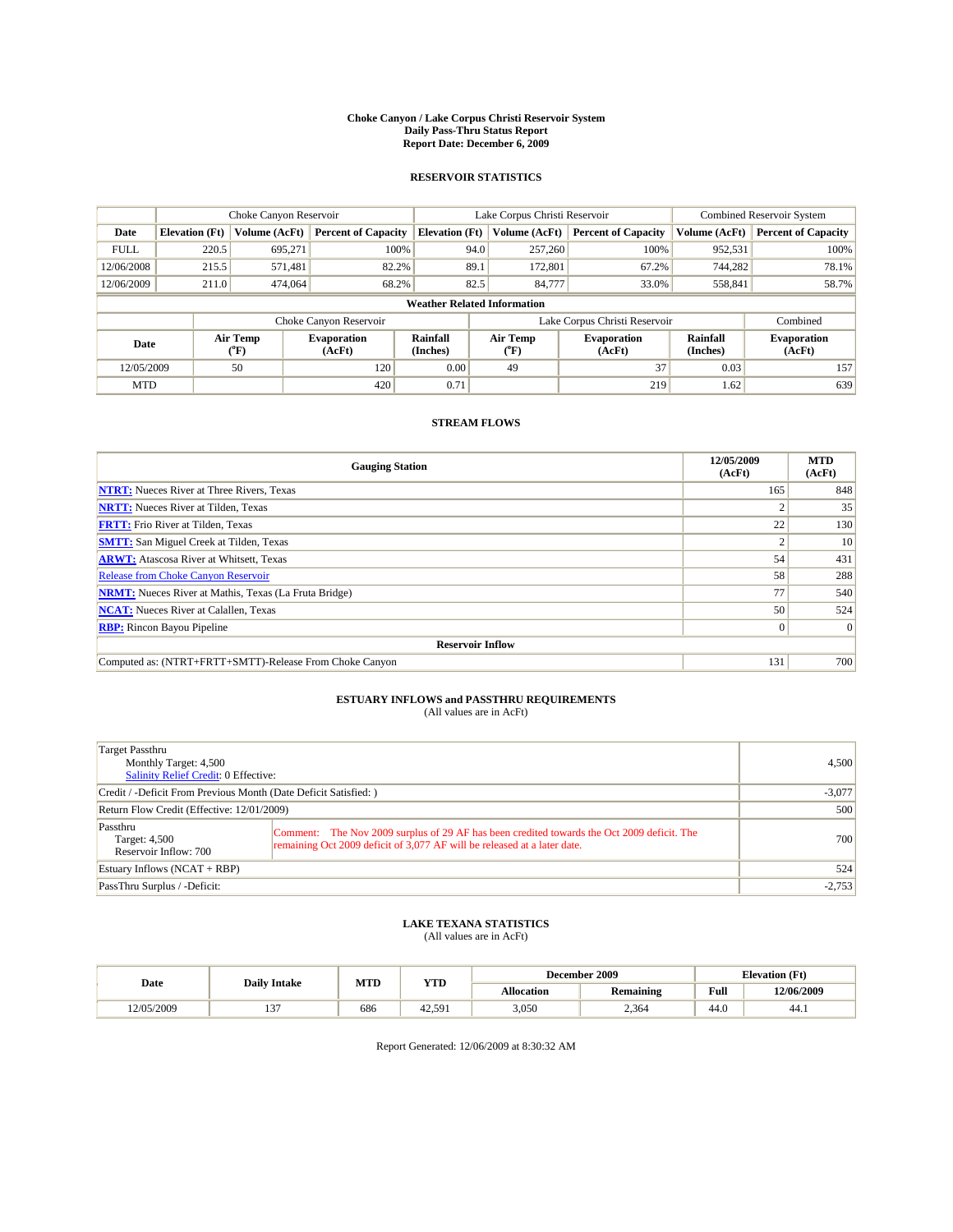#### **Choke Canyon / Lake Corpus Christi Reservoir System Daily Pass-Thru Status Report Report Date: December 7, 2009**

### **RESERVOIR STATISTICS**

|             | Choke Canyon Reservoir             |                             |                            |                             | Lake Corpus Christi Reservoir |                     |                               |                      | <b>Combined Reservoir System</b> |  |
|-------------|------------------------------------|-----------------------------|----------------------------|-----------------------------|-------------------------------|---------------------|-------------------------------|----------------------|----------------------------------|--|
| Date        | <b>Elevation</b> (Ft)              | Volume (AcFt)               | <b>Percent of Capacity</b> | <b>Elevation</b> (Ft)       |                               | Volume (AcFt)       | <b>Percent of Capacity</b>    | Volume (AcFt)        | <b>Percent of Capacity</b>       |  |
| <b>FULL</b> | 220.5                              | 695.271                     | 100%                       |                             | 94.0                          | 257,260             | 100%                          | 952,531              | 100%                             |  |
| 12/07/2008  | 215.5                              | 571.249                     | 82.2%                      |                             | 89.1                          | 172,638             | 67.1%                         | 743.887              | 78.1%                            |  |
| 12/07/2009  | 211.0                              | 473,026                     | 68.0%                      |                             | 82.5                          | 84,882              | 33.0%                         | 557,908              | 58.6%                            |  |
|             | <b>Weather Related Information</b> |                             |                            |                             |                               |                     |                               |                      |                                  |  |
|             |                                    |                             | Choke Canyon Reservoir     |                             |                               |                     | Lake Corpus Christi Reservoir |                      | Combined                         |  |
| Date        |                                    | Air Temp<br>${}^{\circ}$ F) | Evaporation<br>(AcFt)      | <b>Rainfall</b><br>(Inches) |                               | Air Temp<br>$(^oF)$ | <b>Evaporation</b><br>(AcFt)  | Rainfall<br>(Inches) | <b>Evaporation</b><br>(AcFt)     |  |
| 12/06/2009  |                                    | 65                          | 36                         | 0.00                        |                               | 66                  | 43                            | 0.00                 | 79                               |  |
| <b>MTD</b>  |                                    |                             | 456                        | 0.71                        |                               |                     | 262                           | 1.62                 | 718                              |  |

## **STREAM FLOWS**

| <b>Gauging Station</b>                                       | 12/06/2009<br>(AcFt) | <b>MTD</b><br>(AcFt) |
|--------------------------------------------------------------|----------------------|----------------------|
| <b>NTRT:</b> Nueces River at Three Rivers, Texas             | 131                  | 979                  |
| <b>NRTT:</b> Nueces River at Tilden, Texas                   |                      | 36                   |
| <b>FRTT:</b> Frio River at Tilden, Texas                     | 19                   | 149                  |
| <b>SMTT:</b> San Miguel Creek at Tilden, Texas               |                      | 12                   |
| <b>ARWT:</b> Atascosa River at Whitsett, Texas               | 38                   | 468                  |
| <b>Release from Choke Canyon Reservoir</b>                   | 58                   | 345                  |
| <b>NRMT:</b> Nueces River at Mathis, Texas (La Fruta Bridge) | 99                   | 639                  |
| <b>NCAT:</b> Nueces River at Calallen, Texas                 | 16 <sup>1</sup>      | 540                  |
| <b>RBP:</b> Rincon Bayou Pipeline                            | $\overline{0}$       | $\Omega$             |
| <b>Reservoir Inflow</b>                                      |                      |                      |
| Computed as: (NTRT+FRTT+SMTT)-Release From Choke Canyon      | 94                   | 794                  |

# **ESTUARY INFLOWS and PASSTHRU REQUIREMENTS**<br>(All values are in AcFt)

| Target Passthru<br>Monthly Target: 4,500<br><b>Salinity Relief Credit: 0 Effective:</b> |                                                                                                                                                                        | 4,500 |
|-----------------------------------------------------------------------------------------|------------------------------------------------------------------------------------------------------------------------------------------------------------------------|-------|
| Credit / -Deficit From Previous Month (Date Deficit Satisfied: )                        | $-3,077$                                                                                                                                                               |       |
| Return Flow Credit (Effective: 12/01/2009)                                              | 500                                                                                                                                                                    |       |
| Passthru<br>Target: 4,500<br>Reservoir Inflow: 794                                      | Comment: The Nov 2009 surplus of 29 AF has been credited towards the Oct 2009 deficit. The<br>remaining Oct 2009 deficit of 3,077 AF will be released at a later date. | 794   |
| Estuary Inflows (NCAT + RBP)                                                            |                                                                                                                                                                        | 540   |
| PassThru Surplus / -Deficit:                                                            | $-2,831$                                                                                                                                                               |       |

## **LAKE TEXANA STATISTICS** (All values are in AcFt)

|            | MTD<br><b>YTD</b><br><b>Daily Intake</b> |                                                |              |            | December 2009    | <b>Elevation</b> (Ft) |            |
|------------|------------------------------------------|------------------------------------------------|--------------|------------|------------------|-----------------------|------------|
| Date       |                                          |                                                |              | Allocation | <b>Remaining</b> | Full                  | 12/07/2009 |
| 12/06/2009 | . .                                      | $\Omega$ <sup><math>\Omega</math></sup><br>844 | .728<br>44., | 3,050      | .220<br>2.22U    | 44.0                  | 44.)       |

Report Generated: 12/07/2009 at 8:51:14 AM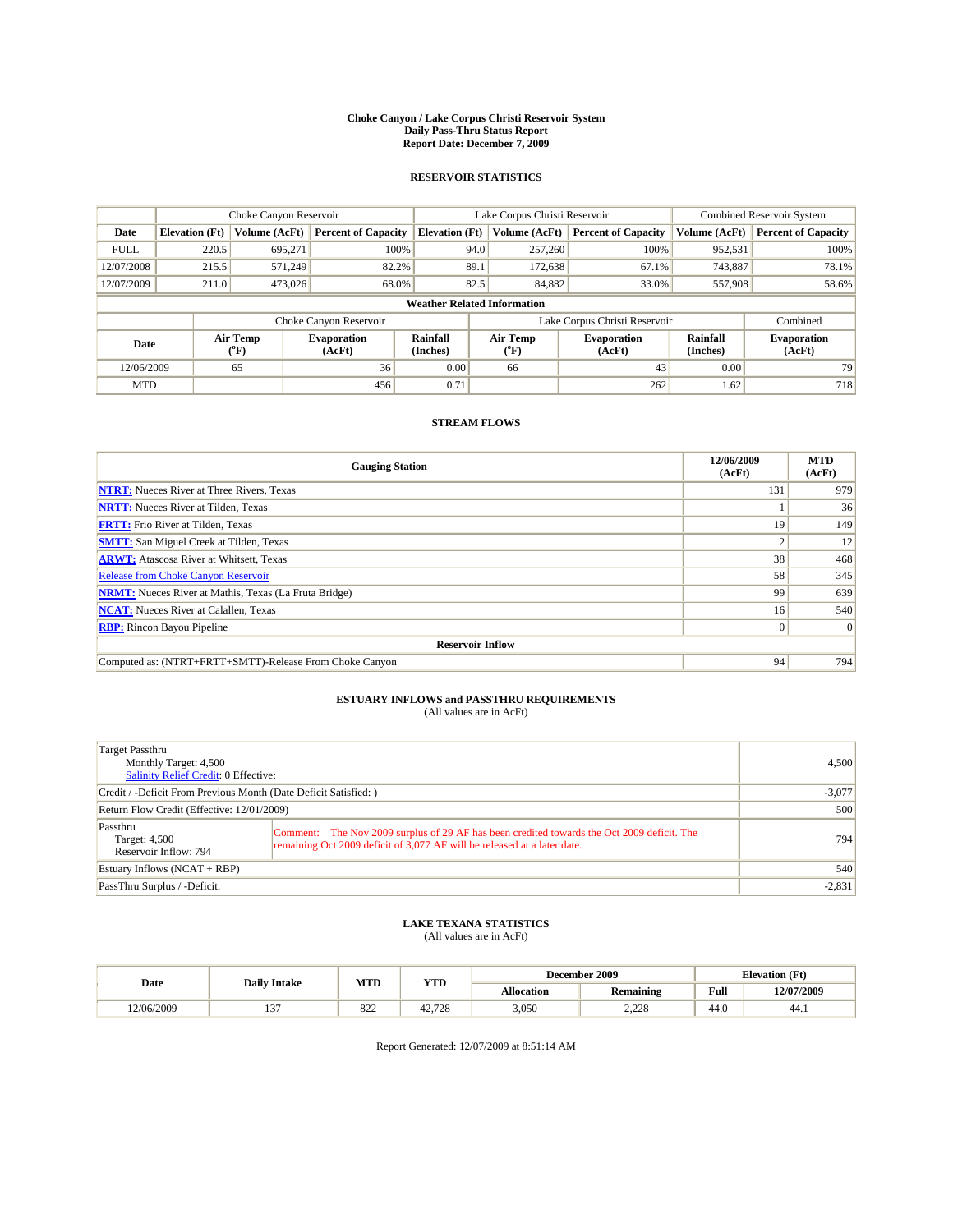#### **Choke Canyon / Lake Corpus Christi Reservoir System Daily Pass-Thru Status Report Report Date: December 8, 2009**

### **RESERVOIR STATISTICS**

|             | Choke Canyon Reservoir             |                      |                              |                             | Lake Corpus Christi Reservoir | <b>Combined Reservoir System</b> |                      |                              |  |  |
|-------------|------------------------------------|----------------------|------------------------------|-----------------------------|-------------------------------|----------------------------------|----------------------|------------------------------|--|--|
| Date        | <b>Elevation</b> (Ft)              | <b>Volume (AcFt)</b> | <b>Percent of Capacity</b>   | <b>Elevation</b> (Ft)       | Volume (AcFt)                 | <b>Percent of Capacity</b>       | Volume (AcFt)        | <b>Percent of Capacity</b>   |  |  |
| <b>FULL</b> | 220.5                              | 695,271              | 100%                         | 94.0                        | 257,260                       | 100%                             | 952,531              | 100%                         |  |  |
| 12/08/2008  | 215.5                              | 571,017              | 82.1%                        | 89.1                        | 172.152                       | 66.9%                            | 743.169              | 78.0%                        |  |  |
| 12/08/2009  | 211.0                              | 472,613              | 68.0%                        | 82.5                        | 84,882                        | 33.0%                            | 557,495              | 58.5%                        |  |  |
|             | <b>Weather Related Information</b> |                      |                              |                             |                               |                                  |                      |                              |  |  |
|             |                                    |                      | Choke Canyon Reservoir       |                             |                               | Lake Corpus Christi Reservoir    |                      | Combined                     |  |  |
| Date        |                                    | Air Temp<br>(°F)     | <b>Evaporation</b><br>(AcFt) | <b>Rainfall</b><br>(Inches) | Air Temp<br>(°F)              | <b>Evaporation</b><br>(AcFt)     | Rainfall<br>(Inches) | <b>Evaporation</b><br>(AcFt) |  |  |
| 12/07/2009  |                                    | 56                   | 12                           | 0.10                        | 58                            | 31                               | 0.10                 | 43                           |  |  |
| <b>MTD</b>  |                                    |                      | 468                          | 0.81                        |                               | 293                              | 1.72                 | 761                          |  |  |

## **STREAM FLOWS**

| <b>Gauging Station</b>                                       | 12/07/2009<br>(AcFt) | <b>MTD</b><br>(AcFt) |
|--------------------------------------------------------------|----------------------|----------------------|
| <b>NTRT:</b> Nueces River at Three Rivers, Texas             | 115                  | 1,094                |
| <b>NRTT:</b> Nueces River at Tilden, Texas                   |                      | 37                   |
| <b>FRTT:</b> Frio River at Tilden, Texas                     | 17                   | 166                  |
| <b>SMTT:</b> San Miguel Creek at Tilden, Texas               |                      | 12                   |
| <b>ARWT:</b> Atascosa River at Whitsett, Texas               | 30                   | 498                  |
| Release from Choke Canyon Reservoir                          | 58                   | 403                  |
| <b>NRMT:</b> Nueces River at Mathis, Texas (La Fruta Bridge) | 107                  | 746                  |
| <b>NCAT:</b> Nueces River at Calallen, Texas                 |                      | 541                  |
| <b>RBP:</b> Rincon Bayou Pipeline                            | $\Omega$             | $\Omega$             |
| <b>Reservoir Inflow</b>                                      |                      |                      |
| Computed as: (NTRT+FRTT+SMTT)-Release From Choke Canyon      | 75                   | 868                  |

# **ESTUARY INFLOWS and PASSTHRU REQUIREMENTS**<br>(All values are in AcFt)

| Target Passthru<br>Monthly Target: 4,500<br>Salinity Relief Credit: 0 Effective: |                                                                                                                                                                        | 4,500    |
|----------------------------------------------------------------------------------|------------------------------------------------------------------------------------------------------------------------------------------------------------------------|----------|
| Credit / -Deficit From Previous Month (Date Deficit Satisfied: )                 |                                                                                                                                                                        | $-3,077$ |
| Return Flow Credit (Effective: 12/01/2009)                                       | 500                                                                                                                                                                    |          |
| Passthru<br>Target: 4,500<br>Reservoir Inflow: 868                               | Comment: The Nov 2009 surplus of 29 AF has been credited towards the Oct 2009 deficit. The<br>remaining Oct 2009 deficit of 3,077 AF will be released at a later date. | 868      |
| Estuary Inflows (NCAT + RBP)                                                     |                                                                                                                                                                        | 541      |
| PassThru Surplus / -Deficit:                                                     |                                                                                                                                                                        | $-2,904$ |

## **LAKE TEXANA STATISTICS** (All values are in AcFt)

|            | <b>Daily Intake</b> | MTD | <b>YTD</b> |                   | December 2009 |      | <b>Elevation</b> (Ft) |
|------------|---------------------|-----|------------|-------------------|---------------|------|-----------------------|
| Date       |                     |     |            | <b>Allocation</b> | Remaining     | Full | 12/08/2009            |
| 12/07/2009 | 1.JU                | 959 | 42,864     | 3,050             | 2.091         | 44.0 | 44.1                  |

Report Generated: 12/09/2009 at 9:19:09 AM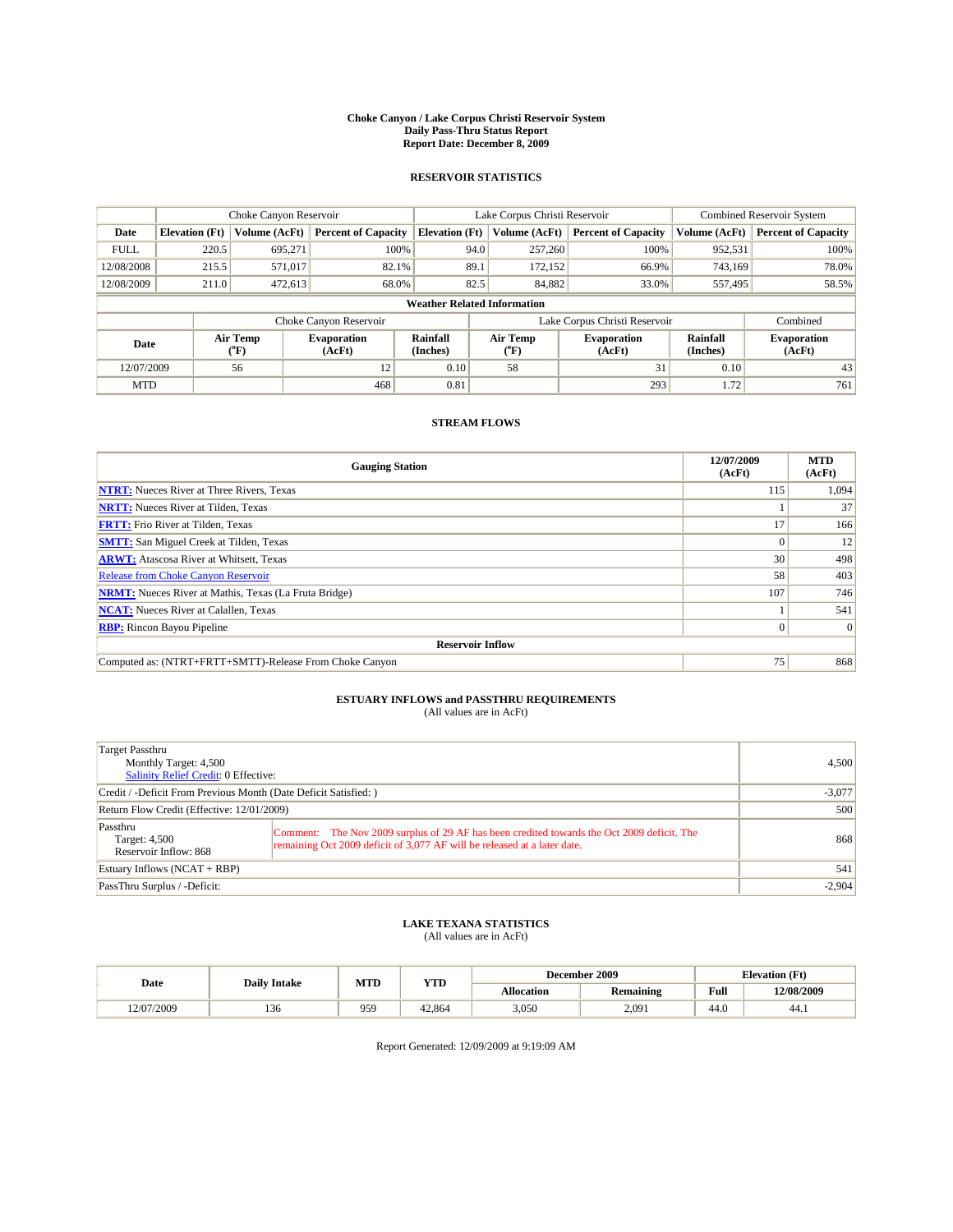#### **Choke Canyon / Lake Corpus Christi Reservoir System Daily Pass-Thru Status Report Report Date: December 9, 2009**

### **RESERVOIR STATISTICS**

|             | Choke Canyon Reservoir             |                      |                            |                       | Lake Corpus Christi Reservoir | Combined Reservoir System     |                      |                              |  |  |
|-------------|------------------------------------|----------------------|----------------------------|-----------------------|-------------------------------|-------------------------------|----------------------|------------------------------|--|--|
| Date        | <b>Elevation</b> (Ft)              | <b>Volume (AcFt)</b> | <b>Percent of Capacity</b> | <b>Elevation</b> (Ft) | Volume (AcFt)                 | <b>Percent of Capacity</b>    | Volume (AcFt)        | <b>Percent of Capacity</b>   |  |  |
| <b>FULL</b> | 220.5                              | 695,271              | 100%                       | 94.0                  | 257,260                       | 100%                          | 952,531              | 100%                         |  |  |
| 12/09/2008  | 215.5                              | 571,249              | 82.2%                      | 89.1                  | 171,666                       | 66.7%                         | 742,915              | 78.0%                        |  |  |
| 12/09/2009  | 211.0                              | 473,026              | 68.0%                      | 82.5                  | 84,987                        | 33.0%                         | 558,013              | 58.6%                        |  |  |
|             | <b>Weather Related Information</b> |                      |                            |                       |                               |                               |                      |                              |  |  |
|             |                                    |                      | Choke Canyon Reservoir     |                       |                               | Lake Corpus Christi Reservoir |                      | Combined                     |  |  |
| Date        |                                    | Air Temp<br>(°F)     | Evaporation<br>(AcFt)      | Rainfall<br>(Inches)  | Air Temp<br>("F)              | <b>Evaporation</b><br>(AcFt)  | Rainfall<br>(Inches) | <b>Evaporation</b><br>(AcFt) |  |  |
| 12/08/2009  |                                    | 58                   | 24                         | 0.04                  | 61                            | 12                            | 0.00                 | 36                           |  |  |
| <b>MTD</b>  |                                    |                      | 492                        | 0.85                  |                               | 305                           | 1.72                 | 797                          |  |  |

## **STREAM FLOWS**

| <b>Gauging Station</b>                                       | 12/08/2009<br>(AcFt) | <b>MTD</b><br>(AcFt) |
|--------------------------------------------------------------|----------------------|----------------------|
| <b>NTRT:</b> Nueces River at Three Rivers, Texas             | 107                  | 1,201                |
| <b>NRTT:</b> Nueces River at Tilden, Texas                   |                      | 37                   |
| <b>FRTT:</b> Frio River at Tilden, Texas                     | 14                   | 180                  |
| <b>SMTT:</b> San Miguel Creek at Tilden, Texas               |                      | 12                   |
| <b>ARWT:</b> Atascosa River at Whitsett, Texas               | 28                   | 526                  |
| Release from Choke Canyon Reservoir                          | 58                   | 461                  |
| <b>NRMT:</b> Nueces River at Mathis, Texas (La Fruta Bridge) | 117                  | 863                  |
| <b>NCAT:</b> Nueces River at Calallen, Texas                 | 15                   | 556                  |
| <b>RBP:</b> Rincon Bayou Pipeline                            | $\overline{0}$       | $\Omega$             |
| <b>Reservoir Inflow</b>                                      |                      |                      |
| Computed as: (NTRT+FRTT+SMTT)-Release From Choke Canyon      | 64                   | 932                  |

# **ESTUARY INFLOWS and PASSTHRU REQUIREMENTS**<br>(All values are in AcFt)

| Target Passthru<br>Monthly Target: 4,500<br>Salinity Relief Credit: 0 Effective: |                                                                                                                                                                        | 4,500    |
|----------------------------------------------------------------------------------|------------------------------------------------------------------------------------------------------------------------------------------------------------------------|----------|
| Credit / -Deficit From Previous Month (Date Deficit Satisfied: )                 |                                                                                                                                                                        | $-3,077$ |
| Return Flow Credit (Effective: 12/01/2009)                                       | 500                                                                                                                                                                    |          |
| Passthru<br>Target: 4,500<br>Reservoir Inflow: 932                               | Comment: The Nov 2009 surplus of 29 AF has been credited towards the Oct 2009 deficit. The<br>remaining Oct 2009 deficit of 3,077 AF will be released at a later date. | 932      |
| Estuary Inflows (NCAT + RBP)                                                     |                                                                                                                                                                        | 556      |
| PassThru Surplus / -Deficit:                                                     |                                                                                                                                                                        | $-2,952$ |

## **LAKE TEXANA STATISTICS** (All values are in AcFt)

|            | <b>Daily Intake</b> | MTD  | <b>YTD</b> | December 2009 |                  |      | <b>Elevation</b> (Ft) |  |
|------------|---------------------|------|------------|---------------|------------------|------|-----------------------|--|
| Date       |                     |      |            | Allocation    | <b>Remaining</b> | Full | 12/09/2009            |  |
| 12/08/2009 | . .                 | .096 | 43,002     | 3,050         | .954             | 44.0 | 44.1                  |  |

Report Generated: 12/09/2009 at 8:45:52 AM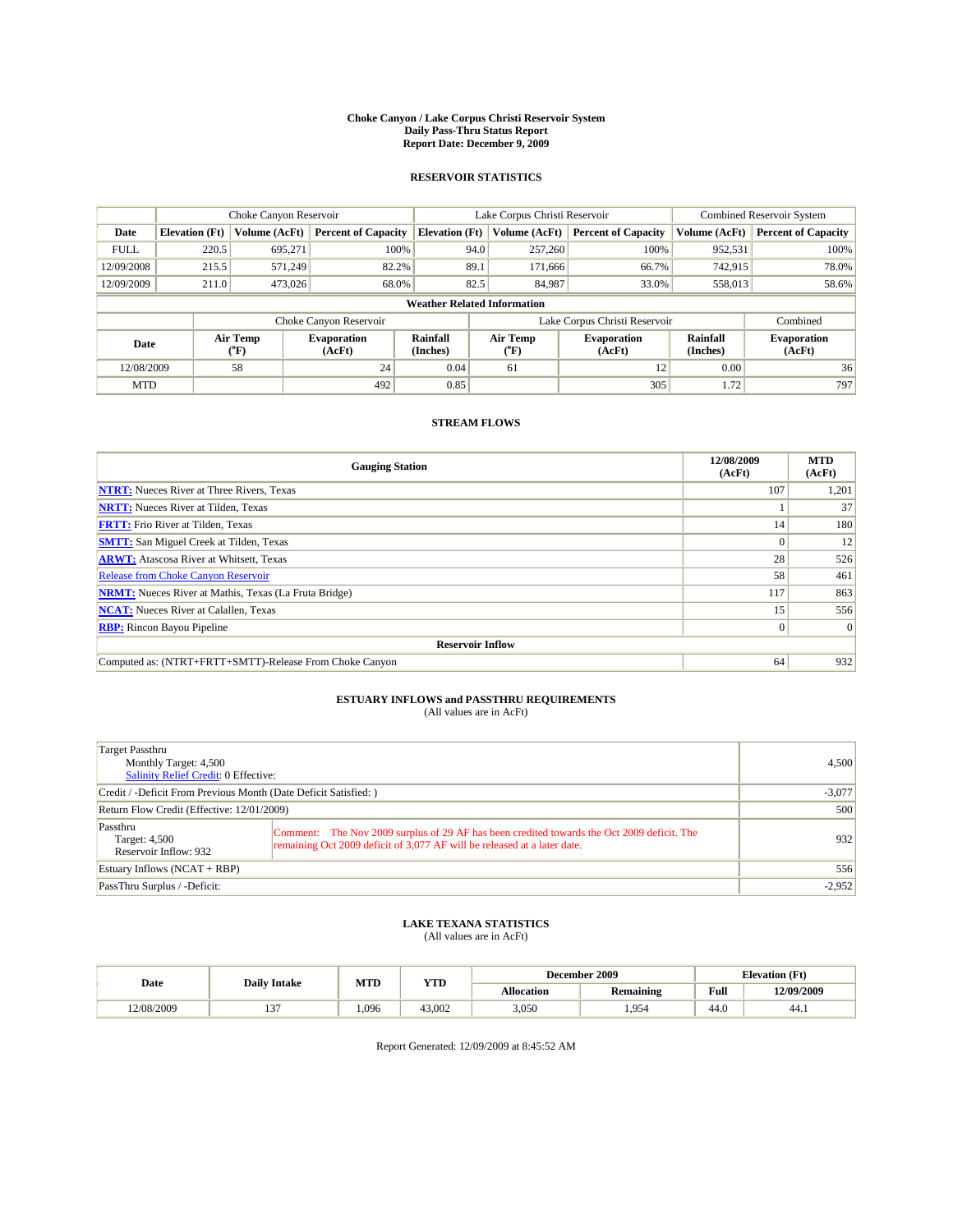#### **Choke Canyon / Lake Corpus Christi Reservoir System Daily Pass-Thru Status Report Report Date: December 10, 2009**

### **RESERVOIR STATISTICS**

|             |                       | Choke Canyon Reservoir |                              |                                                                                 | Lake Corpus Christi Reservoir | <b>Combined Reservoir System</b> |                              |                            |
|-------------|-----------------------|------------------------|------------------------------|---------------------------------------------------------------------------------|-------------------------------|----------------------------------|------------------------------|----------------------------|
| Date        | <b>Elevation</b> (Ft) | <b>Volume (AcFt)</b>   | <b>Percent of Capacity</b>   | <b>Elevation</b> (Ft)                                                           | Volume (AcFt)                 | <b>Percent of Capacity</b>       | Volume (AcFt)                | <b>Percent of Capacity</b> |
| <b>FULL</b> | 220.5                 | 695,271                | 100%                         | 94.0                                                                            | 257,260                       | 100%                             | 952,531                      | 100%                       |
| 12/10/2008  | 215.5                 | 571.249                | 82.2%                        | 89.1                                                                            | 172,638                       | 67.1%                            | 743,887                      | 78.1%                      |
| 12/10/2009  | 211.0                 | 473,855                | 68.2%                        | 82.5                                                                            | 84,987                        | 33.0%                            | 558,842                      | 58.7%                      |
|             |                       |                        |                              | <b>Weather Related Information</b>                                              |                               |                                  |                              |                            |
|             |                       |                        | Choke Canyon Reservoir       |                                                                                 |                               | Lake Corpus Christi Reservoir    |                              | Combined                   |
| Date        |                       | Air Temp<br>(°F)       | <b>Evaporation</b><br>(AcFt) | Air Temp<br><b>Rainfall</b><br><b>Evaporation</b><br>(Inches)<br>(AcFt)<br>(°F) |                               | Rainfall<br>(Inches)             | <b>Evaporation</b><br>(AcFt) |                            |
| 12/09/2009  |                       | 49                     | 145                          | 0.00                                                                            | 53                            | 67                               | 0.00                         | 212                        |
| <b>MTD</b>  |                       |                        | 637                          | 0.85                                                                            |                               | 372                              | 1.72                         | 1.009                      |

## **STREAM FLOWS**

| <b>Gauging Station</b>                                       | 12/09/2009<br>(AcFt) | <b>MTD</b><br>(AcFt) |  |  |  |  |
|--------------------------------------------------------------|----------------------|----------------------|--|--|--|--|
| <b>NTRT:</b> Nueces River at Three Rivers, Texas             | 101                  | 1,302                |  |  |  |  |
| <b>NRTT:</b> Nueces River at Tilden, Texas                   |                      | 38                   |  |  |  |  |
| <b>FRTT:</b> Frio River at Tilden, Texas                     | 12                   | 191                  |  |  |  |  |
| <b>SMTT:</b> San Miguel Creek at Tilden, Texas               |                      | 13                   |  |  |  |  |
| <b>ARWT:</b> Atascosa River at Whitsett, Texas               | 24                   | 550                  |  |  |  |  |
| Release from Choke Canyon Reservoir                          | 58                   | 518                  |  |  |  |  |
| <b>NRMT:</b> Nueces River at Mathis, Texas (La Fruta Bridge) | 113                  | 977                  |  |  |  |  |
| <b>NCAT:</b> Nueces River at Calallen, Texas                 | 38                   | 594                  |  |  |  |  |
| <b>RBP:</b> Rincon Bayou Pipeline                            | $\overline{0}$       | $\Omega$             |  |  |  |  |
| <b>Reservoir Inflow</b>                                      |                      |                      |  |  |  |  |
| Computed as: (NTRT+FRTT+SMTT)-Release From Choke Canyon      | 57                   | 989                  |  |  |  |  |

## **ESTUARY INFLOWS and PASSTHRU REQUIREMENTS**

|  | (All values are in AcFt) |
|--|--------------------------|
|--|--------------------------|

| Target Passthru<br>Monthly Target: 4,500<br>Salinity Relief Credit: 0 Effective: |                                                                                                                                                                        | 4,500    |
|----------------------------------------------------------------------------------|------------------------------------------------------------------------------------------------------------------------------------------------------------------------|----------|
| Credit / -Deficit From Previous Month (Date Deficit Satisfied: )                 |                                                                                                                                                                        | $-3,077$ |
| Return Flow Credit (Effective: 12/01/2009)                                       |                                                                                                                                                                        | 500      |
| Passthru<br>Target: 4,500<br>Reservoir Inflow: 989                               | Comment: The Nov 2009 surplus of 29 AF has been credited towards the Oct 2009 deficit. The<br>remaining Oct 2009 deficit of 3,077 AF will be released at a later date. | 989      |
| Estuary Inflows $(NCAT + RBP)$                                                   |                                                                                                                                                                        | 594      |
| PassThru Surplus / -Deficit:                                                     |                                                                                                                                                                        | $-2,971$ |

## **LAKE TEXANA STATISTICS** (All values are in AcFt)

|           | <b>Daily Intake</b> | MTD  | <b>YTD</b> | December 2009 |                  |                                             | <b>Elevation</b> (Ft) |  |
|-----------|---------------------|------|------------|---------------|------------------|---------------------------------------------|-----------------------|--|
| Date      |                     |      |            | Allocation    | <b>Remaining</b> | Full<br>the contract of the contract of the | 12/10/2009            |  |
| 2/09/2009 | $\sim$<br>. .       | .234 | 43.139     | 3,050         | .816             | 44.0                                        | 44.)                  |  |

Report Generated: 12/10/2009 at 8:37:30 AM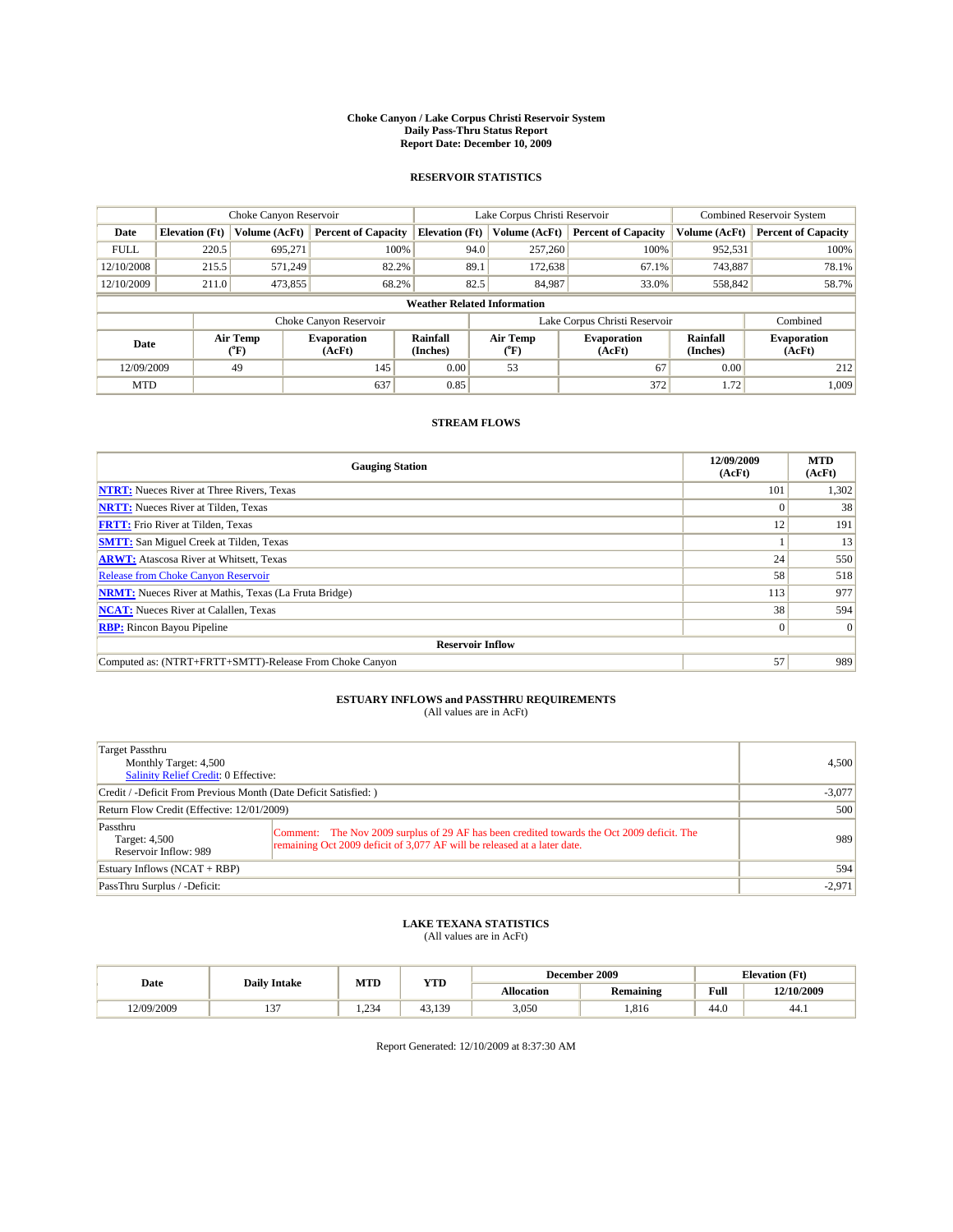#### **Choke Canyon / Lake Corpus Christi Reservoir System Daily Pass-Thru Status Report Report Date: December 11, 2009**

### **RESERVOIR STATISTICS**

|             |                       | Choke Canyon Reservoir |                              |                                    | Lake Corpus Christi Reservoir                    | <b>Combined Reservoir System</b> |                      |                              |
|-------------|-----------------------|------------------------|------------------------------|------------------------------------|--------------------------------------------------|----------------------------------|----------------------|------------------------------|
| Date        | <b>Elevation</b> (Ft) | <b>Volume (AcFt)</b>   | <b>Percent of Capacity</b>   | <b>Elevation</b> (Ft)              | Volume (AcFt)                                    | <b>Percent of Capacity</b>       | Volume (AcFt)        | <b>Percent of Capacity</b>   |
| <b>FULL</b> | 220.5                 | 695,271                | 100%                         | 94.0                               | 257,260                                          | 100%                             | 952,531              | 100%                         |
| 12/11/2008  | 215.4                 | 570,553                | 82.1%                        | 89.1                               | 172,314                                          | 67.0%                            | 742,867              | 78.0%                        |
| 12/11/2009  | 210.9                 | 472,406                | 67.9%                        | 82.5                               | 84,882                                           | 33.0%                            | 557,288              | 58.5%                        |
|             |                       |                        |                              | <b>Weather Related Information</b> |                                                  |                                  |                      |                              |
|             |                       |                        | Choke Canyon Reservoir       |                                    |                                                  | Lake Corpus Christi Reservoir    |                      | Combined                     |
| Date        |                       | Air Temp<br>(°F)       | <b>Evaporation</b><br>(AcFt) | <b>Rainfall</b><br>(Inches)        | Air Temp<br><b>Evaporation</b><br>(AcFt)<br>(°F) |                                  | Rainfall<br>(Inches) | <b>Evaporation</b><br>(AcFt) |
| 12/10/2009  |                       | 50                     | 120                          | 0.00                               | 49                                               | 49                               | 0.00                 | 169                          |
| <b>MTD</b>  |                       |                        | 757                          | 0.85                               |                                                  | 421                              | 1.72                 | 1.178                        |

## **STREAM FLOWS**

| <b>Gauging Station</b>                                       | 12/10/2009<br>(AcFt) | <b>MTD</b><br>(AcFt) |  |  |  |  |
|--------------------------------------------------------------|----------------------|----------------------|--|--|--|--|
| <b>NTRT:</b> Nueces River at Three Rivers, Texas             | 95                   | 1,397                |  |  |  |  |
| <b>NRTT:</b> Nueces River at Tilden, Texas                   | $\Omega$             | 38                   |  |  |  |  |
| <b>FRTT:</b> Frio River at Tilden, Texas                     | 10 <sup>1</sup>      | 202                  |  |  |  |  |
| <b>SMTT:</b> San Miguel Creek at Tilden, Texas               |                      | 14                   |  |  |  |  |
| <b>ARWT:</b> Atascosa River at Whitsett, Texas               | 22                   | 572                  |  |  |  |  |
| <b>Release from Choke Canyon Reservoir</b>                   | 58                   | 576                  |  |  |  |  |
| <b>NRMT:</b> Nueces River at Mathis, Texas (La Fruta Bridge) | 119                  | 1,096                |  |  |  |  |
| <b>NCAT:</b> Nueces River at Calallen, Texas                 | $\Omega$             | 594                  |  |  |  |  |
| <b>RBP:</b> Rincon Bayou Pipeline                            | $\overline{0}$       | $\Omega$             |  |  |  |  |
| <b>Reservoir Inflow</b>                                      |                      |                      |  |  |  |  |
| Computed as: (NTRT+FRTT+SMTT)-Release From Choke Canyon      | 49                   | 1,038                |  |  |  |  |

# **ESTUARY INFLOWS and PASSTHRU REQUIREMENTS**<br>(All values are in AcFt)

| Target Passthru<br>Monthly Target: 4,500<br>Salinity Relief Credit: 0 Effective: |                                                                                                                                                                        | 4,500    |
|----------------------------------------------------------------------------------|------------------------------------------------------------------------------------------------------------------------------------------------------------------------|----------|
| Credit / -Deficit From Previous Month (Date Deficit Satisfied: )                 |                                                                                                                                                                        | $-3,077$ |
| Return Flow Credit (Effective: 12/01/2009)                                       |                                                                                                                                                                        | 500      |
| Passthru<br>Target: 4,500<br>Reservoir Inflow: 1,038                             | Comment: The Nov 2009 surplus of 29 AF has been credited towards the Oct 2009 deficit. The<br>remaining Oct 2009 deficit of 3,077 AF will be released at a later date. | 1,038    |
| Estuary Inflows (NCAT + RBP)                                                     |                                                                                                                                                                        | 594      |
| PassThru Surplus / -Deficit:                                                     |                                                                                                                                                                        | $-3,021$ |

## **LAKE TEXANA STATISTICS** (All values are in AcFt)

|           | <b>Daily Intake</b> | MTD   | <b>YTD</b> | December 2009 |                  |                    | <b>Elevation</b> (Ft) |
|-----------|---------------------|-------|------------|---------------|------------------|--------------------|-----------------------|
| Date      |                     |       |            | Allocation    | <b>Remaining</b> | Full               | 12/11/2009            |
| 2/10/2009 | $\sim$<br>          | 1.370 | 43.276     | 3,050         | .680             | $\sqrt{ }$<br>44.0 | 44.2                  |

Report Generated: 12/11/2009 at 9:01:27 AM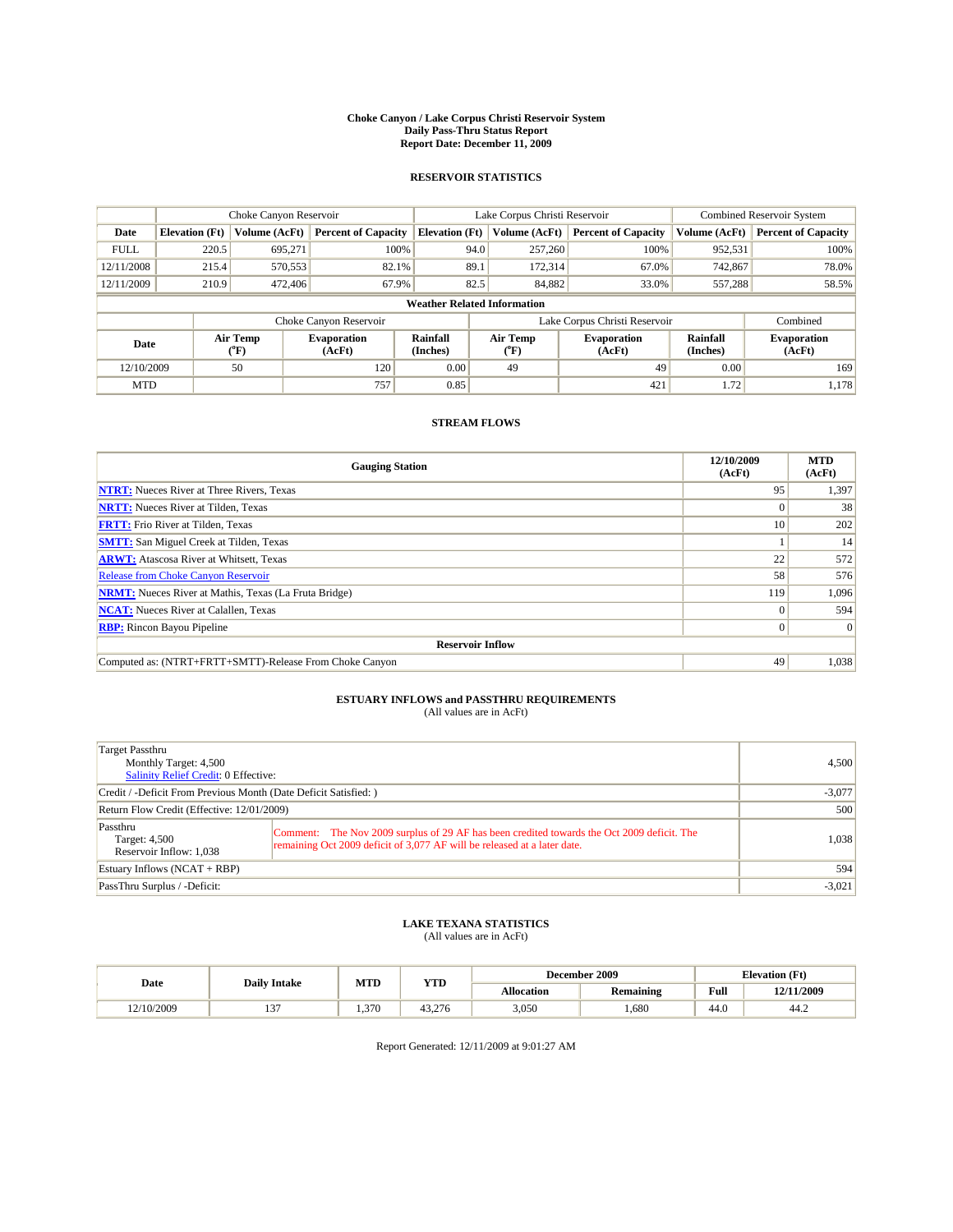#### **Choke Canyon / Lake Corpus Christi Reservoir System Daily Pass-Thru Status Report Report Date: December 12, 2009**

### **RESERVOIR STATISTICS**

|             |                                                                                                                                                | Choke Canyon Reservoir |                            |                                    | Lake Corpus Christi Reservoir | Combined Reservoir System     |               |                            |
|-------------|------------------------------------------------------------------------------------------------------------------------------------------------|------------------------|----------------------------|------------------------------------|-------------------------------|-------------------------------|---------------|----------------------------|
| Date        | <b>Elevation</b> (Ft)                                                                                                                          | Volume (AcFt)          | <b>Percent of Capacity</b> | <b>Elevation</b> (Ft)              | Volume (AcFt)                 | <b>Percent of Capacity</b>    | Volume (AcFt) | <b>Percent of Capacity</b> |
| <b>FULL</b> | 220.5                                                                                                                                          | 695,271                | 100%                       | 94.0                               | 257,260                       | 100%                          | 952,531       | 100%                       |
| 12/12/2008  | 215.4                                                                                                                                          | 569,626                | 81.9%                      | 89.1                               | 171,666                       | 66.7%                         | 741.292       | 77.8%                      |
| 12/12/2009  | 210.9                                                                                                                                          | 472.199                | 67.9%                      | 82.5                               | 84,672                        | 32.9%                         | 556,871       | 58.5%                      |
|             |                                                                                                                                                |                        |                            | <b>Weather Related Information</b> |                               |                               |               |                            |
|             |                                                                                                                                                |                        | Choke Canyon Reservoir     |                                    |                               | Lake Corpus Christi Reservoir |               | Combined                   |
|             | Air Temp<br><b>Rainfall</b><br>Air Temp<br><b>Evaporation</b><br><b>Evaporation</b><br>Date<br>(AcFt)<br>(Inches)<br>(°F)<br>$(^oF)$<br>(AcFt) |                        | Rainfall<br>(Inches)       | <b>Evaporation</b><br>(AcFt)       |                               |                               |               |                            |
| 12/11/2009  |                                                                                                                                                | 48                     | 24                         | 0.28                               | 49                            | 18                            | 0.09          | 42                         |
| <b>MTD</b>  |                                                                                                                                                |                        | 781                        | 1.13                               |                               | 439                           | 1.81          | 1,220                      |

## **STREAM FLOWS**

| <b>Gauging Station</b>                                       | 12/11/2009<br>(AcFt) | <b>MTD</b><br>(AcFt) |  |  |  |  |
|--------------------------------------------------------------|----------------------|----------------------|--|--|--|--|
| <b>NTRT:</b> Nueces River at Three Rivers, Texas             | 93                   | 1,491                |  |  |  |  |
| <b>NRTT:</b> Nueces River at Tilden, Texas                   | $\Omega$             | 38                   |  |  |  |  |
| <b>FRTT:</b> Frio River at Tilden, Texas                     | 10 <sup>1</sup>      | 211                  |  |  |  |  |
| <b>SMTT:</b> San Miguel Creek at Tilden, Texas               |                      | 16                   |  |  |  |  |
| <b>ARWT:</b> Atascosa River at Whitsett, Texas               | 22                   | 594                  |  |  |  |  |
| Release from Choke Canyon Reservoir                          | 58                   | 633                  |  |  |  |  |
| <b>NRMT:</b> Nueces River at Mathis, Texas (La Fruta Bridge) | 109                  | 1,205                |  |  |  |  |
| <b>NCAT:</b> Nueces River at Calallen, Texas                 | $\Omega$             | 594                  |  |  |  |  |
| <b>RBP:</b> Rincon Bayou Pipeline                            | $\overline{0}$       | $\Omega$             |  |  |  |  |
| <b>Reservoir Inflow</b>                                      |                      |                      |  |  |  |  |
| Computed as: (NTRT+FRTT+SMTT)-Release From Choke Canyon      | 47                   | 1,085                |  |  |  |  |

# **ESTUARY INFLOWS and PASSTHRU REQUIREMENTS**<br>(All values are in AcFt)

| Target Passthru<br>Monthly Target: 4,500<br><b>Salinity Relief Credit: 0 Effective:</b> |                                                                                                                                                                        | 4,500    |
|-----------------------------------------------------------------------------------------|------------------------------------------------------------------------------------------------------------------------------------------------------------------------|----------|
| Credit / -Deficit From Previous Month (Date Deficit Satisfied: )                        | $-3,077$                                                                                                                                                               |          |
| Return Flow Credit (Effective: 12/01/2009)                                              | 500                                                                                                                                                                    |          |
| Passthru<br>Target: 4,500<br>Reservoir Inflow: 1,085                                    | Comment: The Nov 2009 surplus of 29 AF has been credited towards the Oct 2009 deficit. The<br>remaining Oct 2009 deficit of 3,077 AF will be released at a later date. | 1.085    |
| Estuary Inflows (NCAT + RBP)                                                            |                                                                                                                                                                        | 594      |
| PassThru Surplus / -Deficit:                                                            |                                                                                                                                                                        | $-3,068$ |

## **LAKE TEXANA STATISTICS** (All values are in AcFt)

|            |                     | MTD<br><b>YTD</b> |        |            | December 2009    |      | <b>Elevation</b> (Ft) |
|------------|---------------------|-------------------|--------|------------|------------------|------|-----------------------|
| Date       | <b>Daily Intake</b> |                   |        | Allocation | <b>Remaining</b> | Full | 12/12/2009            |
| 12/11/2009 | $\sim$<br>…         | 1.507             | 43,41. | 3,050      | .543             | 44.0 | 44.2                  |

Report Generated: 12/12/2009 at 8:56:41 AM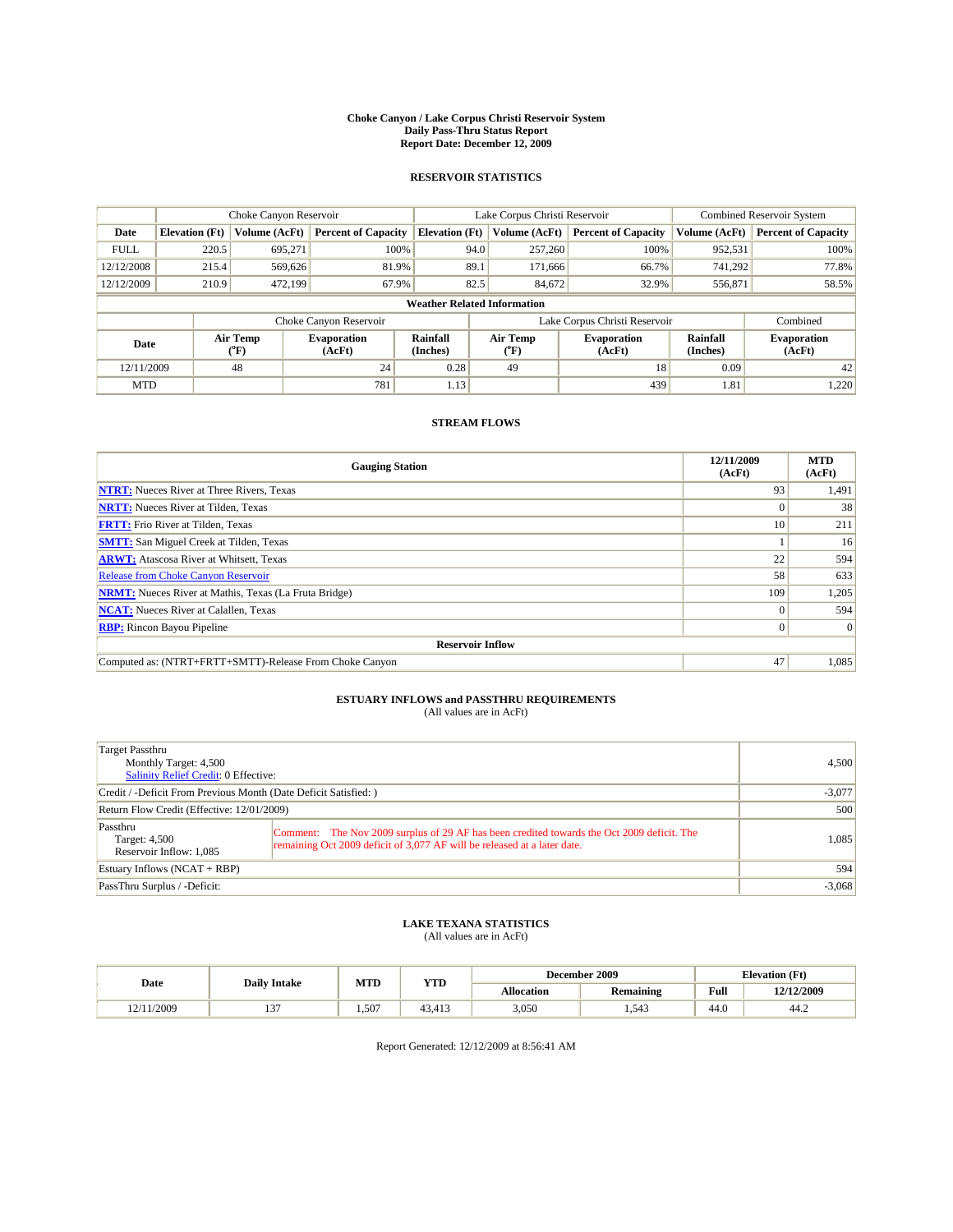#### **Choke Canyon / Lake Corpus Christi Reservoir System Daily Pass-Thru Status Report Report Date: December 13, 2009**

### **RESERVOIR STATISTICS**

|             | Choke Canyon Reservoir                                   |               |                            |                                    | Lake Corpus Christi Reservoir | <b>Combined Reservoir System</b> |                              |                            |
|-------------|----------------------------------------------------------|---------------|----------------------------|------------------------------------|-------------------------------|----------------------------------|------------------------------|----------------------------|
| Date        | <b>Elevation</b> (Ft)                                    | Volume (AcFt) | <b>Percent of Capacity</b> | <b>Elevation</b> (Ft)              | Volume (AcFt)                 | <b>Percent of Capacity</b>       | Volume (AcFt)                | <b>Percent of Capacity</b> |
| <b>FULL</b> | 220.5                                                    | 695,271       | 100%                       | 94.0                               | 257,260                       | 100%                             | 952,531                      | 100%                       |
| 12/13/2008  | 215.4                                                    | 569,394       | 81.9%                      | 89.0                               | 171,343                       | 66.6%                            | 740,737                      | 77.8%                      |
| 12/13/2009  | 210.9                                                    | 472.199       | 67.9%                      | 82.5                               | 84,882                        | 33.0%                            | 557,081                      | 58.5%                      |
|             |                                                          |               |                            | <b>Weather Related Information</b> |                               |                                  |                              |                            |
|             |                                                          |               | Choke Canyon Reservoir     |                                    |                               | Lake Corpus Christi Reservoir    |                              | Combined                   |
|             | Air Temp<br><b>Evaporation</b><br>Date<br>(AcFt)<br>(°F) |               | Rainfall<br>(Inches)       | Air Temp<br>("F)                   | <b>Evaporation</b><br>(AcFt)  | Rainfall<br>(Inches)             | <b>Evaporation</b><br>(AcFt) |                            |
| 12/12/2009  |                                                          | 51            | 12                         | 0.00                               | 51                            | 12                               | 0.00                         | 24                         |
| <b>MTD</b>  |                                                          |               | 793                        | 1.13                               |                               | 451                              | 1.81                         | 1,244                      |

## **STREAM FLOWS**

| <b>Gauging Station</b>                                       | 12/12/2009<br>(AcFt) | <b>MTD</b><br>(AcFt) |
|--------------------------------------------------------------|----------------------|----------------------|
| <b>NTRT:</b> Nueces River at Three Rivers, Texas             | 93                   | 1,584                |
| <b>NRTT:</b> Nueces River at Tilden, Texas                   | $\Omega$             | 38                   |
| <b>FRTT:</b> Frio River at Tilden, Texas                     | 9                    | 221                  |
| <b>SMTT:</b> San Miguel Creek at Tilden, Texas               |                      | 17                   |
| <b>ARWT:</b> Atascosa River at Whitsett, Texas               | 22                   | 615                  |
| <b>Release from Choke Canyon Reservoir</b>                   | 58                   | 691                  |
| <b>NRMT:</b> Nueces River at Mathis, Texas (La Fruta Bridge) | 137                  | 1,342                |
| <b>NCAT:</b> Nueces River at Calallen, Texas                 | $\Omega$             | 594                  |
| <b>RBP:</b> Rincon Bayou Pipeline                            | $\overline{0}$       | $\Omega$             |
| <b>Reservoir Inflow</b>                                      |                      |                      |
| Computed as: (NTRT+FRTT+SMTT)-Release From Choke Canyon      | 47                   | 1,131                |

# **ESTUARY INFLOWS and PASSTHRU REQUIREMENTS**<br>(All values are in AcFt)

| Target Passthru<br>Monthly Target: 4,500<br><b>Salinity Relief Credit: 0 Effective:</b> | 4,500                                                                                                                                                                  |          |
|-----------------------------------------------------------------------------------------|------------------------------------------------------------------------------------------------------------------------------------------------------------------------|----------|
| Credit / -Deficit From Previous Month (Date Deficit Satisfied: )                        | $-3,077$                                                                                                                                                               |          |
| Return Flow Credit (Effective: 12/01/2009)                                              |                                                                                                                                                                        | 500      |
| Passthru<br>Target: 4,500<br>Reservoir Inflow: 1,131                                    | Comment: The Nov 2009 surplus of 29 AF has been credited towards the Oct 2009 deficit. The<br>remaining Oct 2009 deficit of 3,077 AF will be released at a later date. | 1,131    |
| Estuary Inflows (NCAT + RBP)                                                            |                                                                                                                                                                        | 594      |
| PassThru Surplus / -Deficit:                                                            |                                                                                                                                                                        | $-3,114$ |

## **LAKE TEXANA STATISTICS** (All values are in AcFt)

|            | <b>Daily Intake</b> | MTD  | <b>YTD</b> |                   | December 2009    |                                             | <b>Elevation</b> (Ft) |
|------------|---------------------|------|------------|-------------------|------------------|---------------------------------------------|-----------------------|
| Date       |                     |      |            | <b>Allocation</b> | <b>Remaining</b> | Full<br>the contract of the contract of the | 12/13/2009            |
| 12/12/2009 | $\sim$<br>. .       | .644 | 43,550     | 3,050             | .406             | 44.0                                        | 44.2                  |

Report Generated: 12/13/2009 at 8:13:02 AM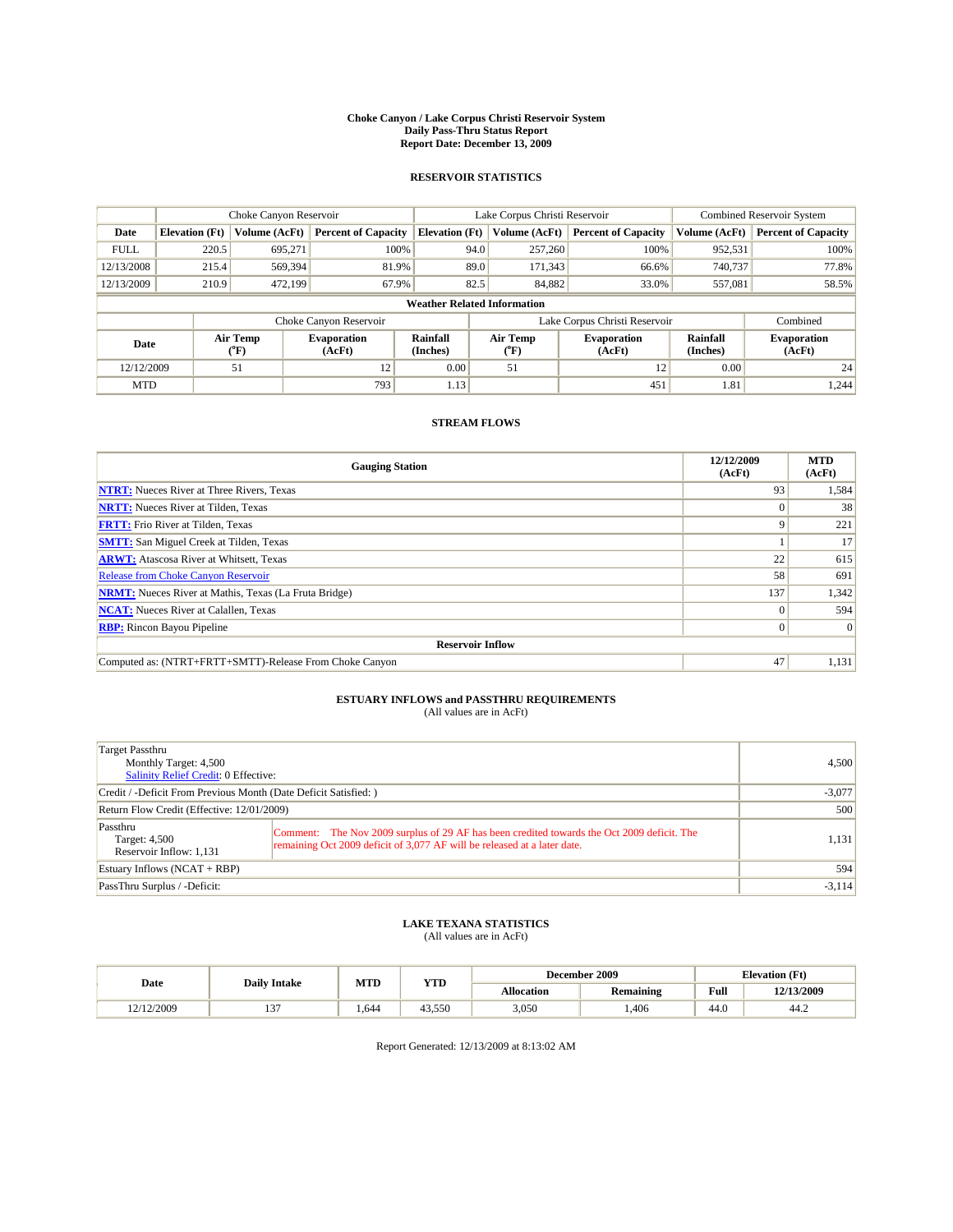#### **Choke Canyon / Lake Corpus Christi Reservoir System Daily Pass-Thru Status Report Report Date: December 14, 2009**

### **RESERVOIR STATISTICS**

|             | Choke Canyon Reservoir |                  |                              |                                    | Lake Corpus Christi Reservoir |                               |                      | <b>Combined Reservoir System</b> |  |
|-------------|------------------------|------------------|------------------------------|------------------------------------|-------------------------------|-------------------------------|----------------------|----------------------------------|--|
| Date        | <b>Elevation</b> (Ft)  | Volume (AcFt)    | <b>Percent of Capacity</b>   | <b>Elevation</b> (Ft)              | Volume (AcFt)                 | <b>Percent of Capacity</b>    | Volume (AcFt)        | <b>Percent of Capacity</b>       |  |
| <b>FULL</b> | 220.5                  | 695,271          | 100%                         | 94.0                               | 257,260                       | 100%                          | 952,531              | 100%                             |  |
| 12/14/2008  | 215.4                  | 568,930          | 81.8%                        | 89.0                               | 170,696                       | 66.4%                         | 739,626              | 77.6%                            |  |
| 12/14/2009  | 211.0                  | 472,613          | 68.0%                        | 82.5                               | 84,882                        | 33.0%                         | 557,495              | 58.5%                            |  |
|             |                        |                  |                              | <b>Weather Related Information</b> |                               |                               |                      |                                  |  |
|             |                        |                  | Choke Canyon Reservoir       |                                    |                               | Lake Corpus Christi Reservoir |                      | Combined                         |  |
| Date        |                        | Air Temp<br>(°F) | <b>Evaporation</b><br>(AcFt) | <b>Rainfall</b><br>(Inches)        | Air Temp<br>(°F)              | <b>Evaporation</b><br>(AcFt)  | Rainfall<br>(Inches) | <b>Evaporation</b><br>(AcFt)     |  |
| 12/13/2009  |                        | 56               | 12                           | 0.04                               | 54                            | 6                             | 0.05                 | 18                               |  |
| <b>MTD</b>  |                        |                  | 805                          | 1.17                               |                               | 457                           | 1.86                 | 1,262                            |  |

## **STREAM FLOWS**

| <b>Gauging Station</b>                                       | 12/13/2009<br>(AcFt) | <b>MTD</b><br>(AcFt) |
|--------------------------------------------------------------|----------------------|----------------------|
| <b>NTRT:</b> Nueces River at Three Rivers, Texas             | 93                   | 1,677                |
| <b>NRTT:</b> Nueces River at Tilden, Texas                   |                      | 39                   |
| <b>FRTT:</b> Frio River at Tilden, Texas                     | Q                    | 230                  |
| <b>SMTT:</b> San Miguel Creek at Tilden, Texas               |                      | 18                   |
| <b>ARWT:</b> Atascosa River at Whitsett, Texas               | 20                   | 635                  |
| <b>Release from Choke Canyon Reservoir</b>                   | 58                   | 748                  |
| <b>NRMT:</b> Nueces River at Mathis, Texas (La Fruta Bridge) | 153                  | 1,495                |
| <b>NCAT:</b> Nueces River at Calallen, Texas                 | $\theta$             | 594                  |
| <b>RBP:</b> Rincon Bayou Pipeline                            | $\overline{0}$       | $\Omega$             |
| <b>Reservoir Inflow</b>                                      |                      |                      |
| Computed as: (NTRT+FRTT+SMTT)-Release From Choke Canyon      | 46                   | 1,177                |

# **ESTUARY INFLOWS and PASSTHRU REQUIREMENTS**<br>(All values are in AcFt)

| Target Passthru<br>Monthly Target: 4,500<br><b>Salinity Relief Credit: 0 Effective:</b> | 4,500                                                                                                                                                                  |       |
|-----------------------------------------------------------------------------------------|------------------------------------------------------------------------------------------------------------------------------------------------------------------------|-------|
| Credit / -Deficit From Previous Month (Date Deficit Satisfied: )                        | $-3,077$                                                                                                                                                               |       |
| Return Flow Credit (Effective: 12/01/2009)                                              | 500                                                                                                                                                                    |       |
| Passthru<br>Target: 4,500<br>Reservoir Inflow: 1,177                                    | Comment: The Nov 2009 surplus of 29 AF has been credited towards the Oct 2009 deficit. The<br>remaining Oct 2009 deficit of 3,077 AF will be released at a later date. | 1,177 |
| Estuary Inflows (NCAT + RBP)                                                            | 594                                                                                                                                                                    |       |
| PassThru Surplus / -Deficit:                                                            | $-3,160$                                                                                                                                                               |       |

## **LAKE TEXANA STATISTICS** (All values are in AcFt)

|            | <b>Daily Intake</b> | MTD<br><b>YTD</b> |        |                   | December 2009    |                                             | <b>Elevation</b> (Ft) |
|------------|---------------------|-------------------|--------|-------------------|------------------|---------------------------------------------|-----------------------|
| Date       |                     |                   |        | <b>Allocation</b> | <b>Remaining</b> | Full<br>the contract of the contract of the | 12/14/2009            |
| 12/13/2009 | $\sim$<br>. .       | .781              | 43.686 | 3,050             | .269             | 44.0                                        | 44.2                  |

Report Generated: 12/14/2009 at 8:25:12 AM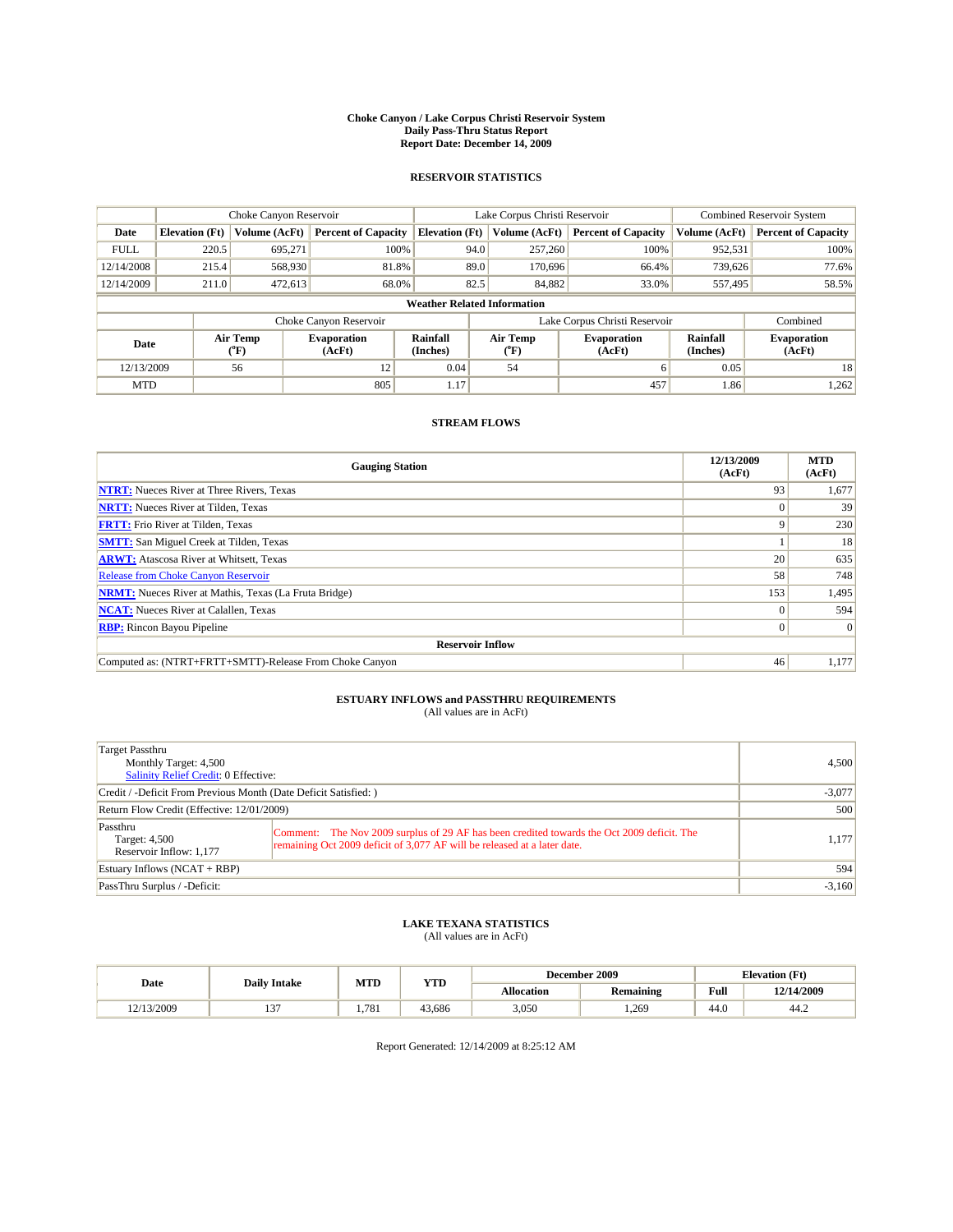#### **Choke Canyon / Lake Corpus Christi Reservoir System Daily Pass-Thru Status Report Report Date: December 15, 2009**

### **RESERVOIR STATISTICS**

|             | Choke Canyon Reservoir |                  |                              |                                    | Lake Corpus Christi Reservoir |                               |                      | <b>Combined Reservoir System</b> |  |
|-------------|------------------------|------------------|------------------------------|------------------------------------|-------------------------------|-------------------------------|----------------------|----------------------------------|--|
| Date        | <b>Elevation</b> (Ft)  | Volume (AcFt)    | <b>Percent of Capacity</b>   | <b>Elevation</b> (Ft)              | Volume (AcFt)                 | <b>Percent of Capacity</b>    | Volume (AcFt)        | <b>Percent of Capacity</b>       |  |
| <b>FULL</b> | 220.5                  | 695,271          | 100%                         | 94.0                               | 257,260                       | 100%                          | 952,531              | 100%                             |  |
| 12/15/2008  | 215.4                  | 568,699          | 81.8%                        | 89.0                               | 171,181                       | 66.5%                         | 739,880              | 77.7%                            |  |
| 12/15/2009  | 210.9                  | 471,375          | 67.8%                        | 82.6                               | 85,619                        | 33.3%                         | 556,994              | 58.5%                            |  |
|             |                        |                  |                              | <b>Weather Related Information</b> |                               |                               |                      |                                  |  |
|             |                        |                  | Choke Canyon Reservoir       |                                    |                               | Lake Corpus Christi Reservoir |                      | Combined                         |  |
| Date        |                        | Air Temp<br>(°F) | <b>Evaporation</b><br>(AcFt) | <b>Rainfall</b><br>(Inches)        | Air Temp<br>(°F)              | <b>Evaporation</b><br>(AcFt)  | Rainfall<br>(Inches) | <b>Evaporation</b><br>(AcFt)     |  |
| 12/14/2009  |                        | 62               | 36                           | 0.00                               | 66                            | 18                            | 0.00                 | 54                               |  |
| <b>MTD</b>  |                        |                  | 841                          | 1.17                               |                               | 475                           | 1.86                 | 1,316                            |  |

## **STREAM FLOWS**

| <b>Gauging Station</b>                                       | 12/14/2009<br>(AcFt) | <b>MTD</b><br>(AcFt) |
|--------------------------------------------------------------|----------------------|----------------------|
| <b>NTRT:</b> Nueces River at Three Rivers, Texas             | 93                   | 1,771                |
| <b>NRTT:</b> Nueces River at Tilden, Texas                   | $\Omega$             | 39                   |
| <b>FRTT:</b> Frio River at Tilden, Texas                     | 8                    | 238                  |
| <b>SMTT:</b> San Miguel Creek at Tilden, Texas               |                      | 19                   |
| <b>ARWT:</b> Atascosa River at Whitsett, Texas               | 20                   | 655                  |
| <b>Release from Choke Canyon Reservoir</b>                   | 58                   | 806                  |
| <b>NRMT:</b> Nueces River at Mathis, Texas (La Fruta Bridge) | 109                  | 1,604                |
| <b>NCAT:</b> Nueces River at Calallen, Texas                 | $\Omega$             | 594                  |
| <b>RBP:</b> Rincon Bayou Pipeline                            | $\overline{0}$       | $\Omega$             |
| <b>Reservoir Inflow</b>                                      |                      |                      |
| Computed as: (NTRT+FRTT+SMTT)-Release From Choke Canyon      | 45                   | 1,222                |

# **ESTUARY INFLOWS and PASSTHRU REQUIREMENTS**<br>(All values are in AcFt)

| Target Passthru<br>Monthly Target: 4,500<br>Salinity Relief Credit: 0 Effective: |                                                                                                                                                                        | 4.500    |
|----------------------------------------------------------------------------------|------------------------------------------------------------------------------------------------------------------------------------------------------------------------|----------|
| Credit / -Deficit From Previous Month (Date Deficit Satisfied: )                 | $-3,077$                                                                                                                                                               |          |
| Return Flow Credit (Effective: 12/01/2009)                                       | 500                                                                                                                                                                    |          |
| Passthru<br>Target: 4,500<br>Reservoir Inflow: 1,222                             | Comment: The Nov 2009 surplus of 29 AF has been credited towards the Oct 2009 deficit. The<br>remaining Oct 2009 deficit of 3,077 AF will be released at a later date. | 1.222    |
| Estuary Inflows (NCAT + RBP)                                                     | 594                                                                                                                                                                    |          |
| PassThru Surplus / -Deficit:                                                     |                                                                                                                                                                        | $-3,205$ |

## **LAKE TEXANA STATISTICS** (All values are in AcFt)

|            |                     | MTD   | <b>YTD</b> |            | December 2009      |      | <b>Elevation</b> (Ft) |  |
|------------|---------------------|-------|------------|------------|--------------------|------|-----------------------|--|
| Date       | <b>Daily Intake</b> |       |            | Allocation | Remaining          | Full | 12/15/2009            |  |
| 12/14/2009 | $\sim$<br>…         | 1.918 | 43.823     | 3,050      | $\lambda$<br>1,194 | 44.0 | 44.1                  |  |

Report Generated: 12/15/2009 at 11:15:16 AM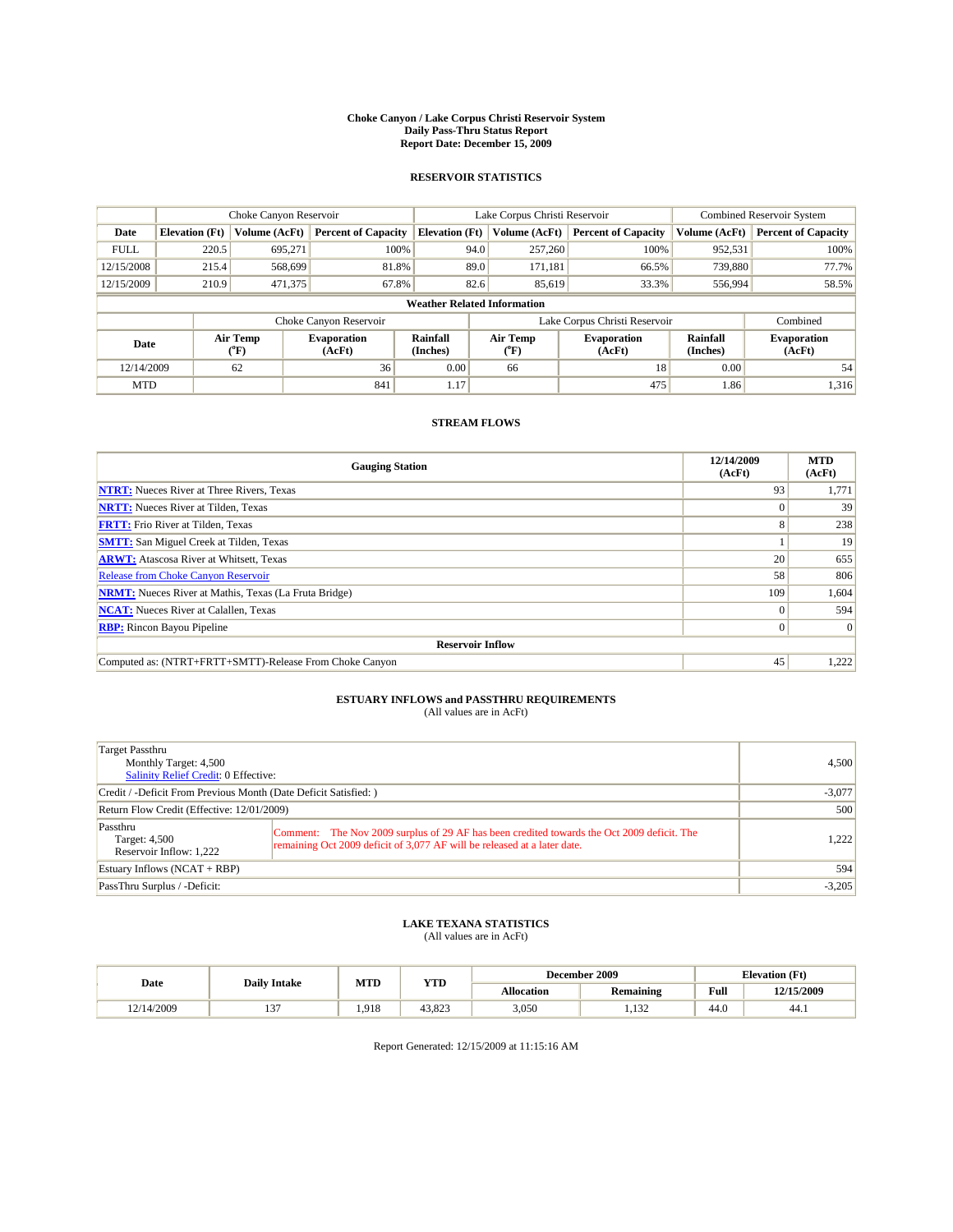#### **Choke Canyon / Lake Corpus Christi Reservoir System Daily Pass-Thru Status Report Report Date: December 16, 2009**

### **RESERVOIR STATISTICS**

|             | Choke Canyon Reservoir             |                            |                              |                                                                                                 | Lake Corpus Christi Reservoir |                            |                              | Combined Reservoir System  |  |
|-------------|------------------------------------|----------------------------|------------------------------|-------------------------------------------------------------------------------------------------|-------------------------------|----------------------------|------------------------------|----------------------------|--|
| Date        | <b>Elevation</b> (Ft)              | Volume (AcFt)              | <b>Percent of Capacity</b>   | <b>Elevation (Ft)</b>                                                                           | Volume (AcFt)                 | <b>Percent of Capacity</b> | Volume (AcFt)                | <b>Percent of Capacity</b> |  |
| <b>FULL</b> | 220.5                              | 695,271                    | 100%                         |                                                                                                 | 257,260<br>94.0               | 100%                       | 952,531                      | 100%                       |  |
| 12/16/2008  | 215.3                              | 568,467                    | 81.8%                        |                                                                                                 | 89.0<br>171,343               | 66.6%                      | 739,810                      | 77.7%                      |  |
| 12/16/2009  | 210.9                              | 471,992                    | 67.9%                        |                                                                                                 | 82.6<br>85,092                | 33.1%                      | 557,084                      | 58.5%                      |  |
|             | <b>Weather Related Information</b> |                            |                              |                                                                                                 |                               |                            |                              |                            |  |
|             |                                    |                            | Choke Canyon Reservoir       |                                                                                                 | Lake Corpus Christi Reservoir |                            |                              | Combined                   |  |
| Date        |                                    | Air Temp<br>${}^{\circ}F)$ | <b>Evaporation</b><br>(AcFt) | Rainfall<br>Air Temp<br><b>Evaporation</b><br>(Inches)<br>$(^{\mathrm{o}}\mathrm{F})$<br>(AcFt) |                               | Rainfall<br>(Inches)       | <b>Evaporation</b><br>(AcFt) |                            |  |
| 12/15/2009  |                                    | 53                         | 60                           | 0.43                                                                                            | 62                            | 55                         | 0.38                         | 115                        |  |
| <b>MTD</b>  |                                    |                            | 901                          | 1.60                                                                                            |                               | 530                        | 2.24                         | 1,431                      |  |

## **STREAM FLOWS**

| <b>Gauging Station</b>                                       | 12/15/2009<br>(AcFt) | <b>MTD</b><br>(AcFt) |
|--------------------------------------------------------------|----------------------|----------------------|
| <b>NTRT:</b> Nueces River at Three Rivers, Texas             | 89                   | 1,860                |
| <b>NRTT:</b> Nueces River at Tilden, Texas                   |                      | 39                   |
| <b>FRTT:</b> Frio River at Tilden, Texas                     |                      | 245                  |
| <b>SMTT:</b> San Miguel Creek at Tilden, Texas               |                      | 20                   |
| <b>ARWT:</b> Atascosa River at Whitsett, Texas               | 19                   | 674                  |
| <b>Release from Choke Canyon Reservoir</b>                   | 58                   | 863                  |
| <b>NRMT:</b> Nueces River at Mathis, Texas (La Fruta Bridge) | 97                   | 1,701                |
| <b>NCAT:</b> Nueces River at Calallen, Texas                 | $\Omega$             | 594                  |
| <b>RBP:</b> Rincon Bayou Pipeline                            | $\overline{0}$       | $\Omega$             |
| <b>Reservoir Inflow</b>                                      |                      |                      |
| Computed as: (NTRT+FRTT+SMTT)-Release From Choke Canyon      | 40                   | 1,261                |

# **ESTUARY INFLOWS and PASSTHRU REQUIREMENTS**<br>(All values are in AcFt)

| Target Passthru<br>Monthly Target: 4,500<br>Salinity Relief Credit: 0 Effective: |                                                                                                                                                                        | 4.500 |
|----------------------------------------------------------------------------------|------------------------------------------------------------------------------------------------------------------------------------------------------------------------|-------|
| Credit / -Deficit From Previous Month (Date Deficit Satisfied: )                 | $-3,077$                                                                                                                                                               |       |
| Return Flow Credit (Effective: 12/01/2009)                                       | 500                                                                                                                                                                    |       |
| Passthru<br>Target: 4,500<br>Reservoir Inflow: 1,261                             | Comment: The Nov 2009 surplus of 29 AF has been credited towards the Oct 2009 deficit. The<br>remaining Oct 2009 deficit of 3,077 AF will be released at a later date. | 1,261 |
| Estuary Inflows (NCAT + RBP)                                                     | 594                                                                                                                                                                    |       |
| PassThru Surplus / -Deficit:                                                     | $-3,244$                                                                                                                                                               |       |

## **LAKE TEXANA STATISTICS** (All values are in AcFt)

|            | <b>Daily Intake</b> | MTD<br><b>YTD</b> |        |                   | December 2009    |                                             | <b>Elevation</b> (Ft) |
|------------|---------------------|-------------------|--------|-------------------|------------------|---------------------------------------------|-----------------------|
| Date       |                     |                   |        | <b>Allocation</b> | <b>Remaining</b> | Full<br>the contract of the contract of the | 12/16/2009            |
| 12/15/2009 | $\sim$<br>. .       | 2.055             | 43.960 | 3,050             | 995              | 44.0                                        | 44.)                  |

Report Generated: 12/16/2009 at 9:27:37 AM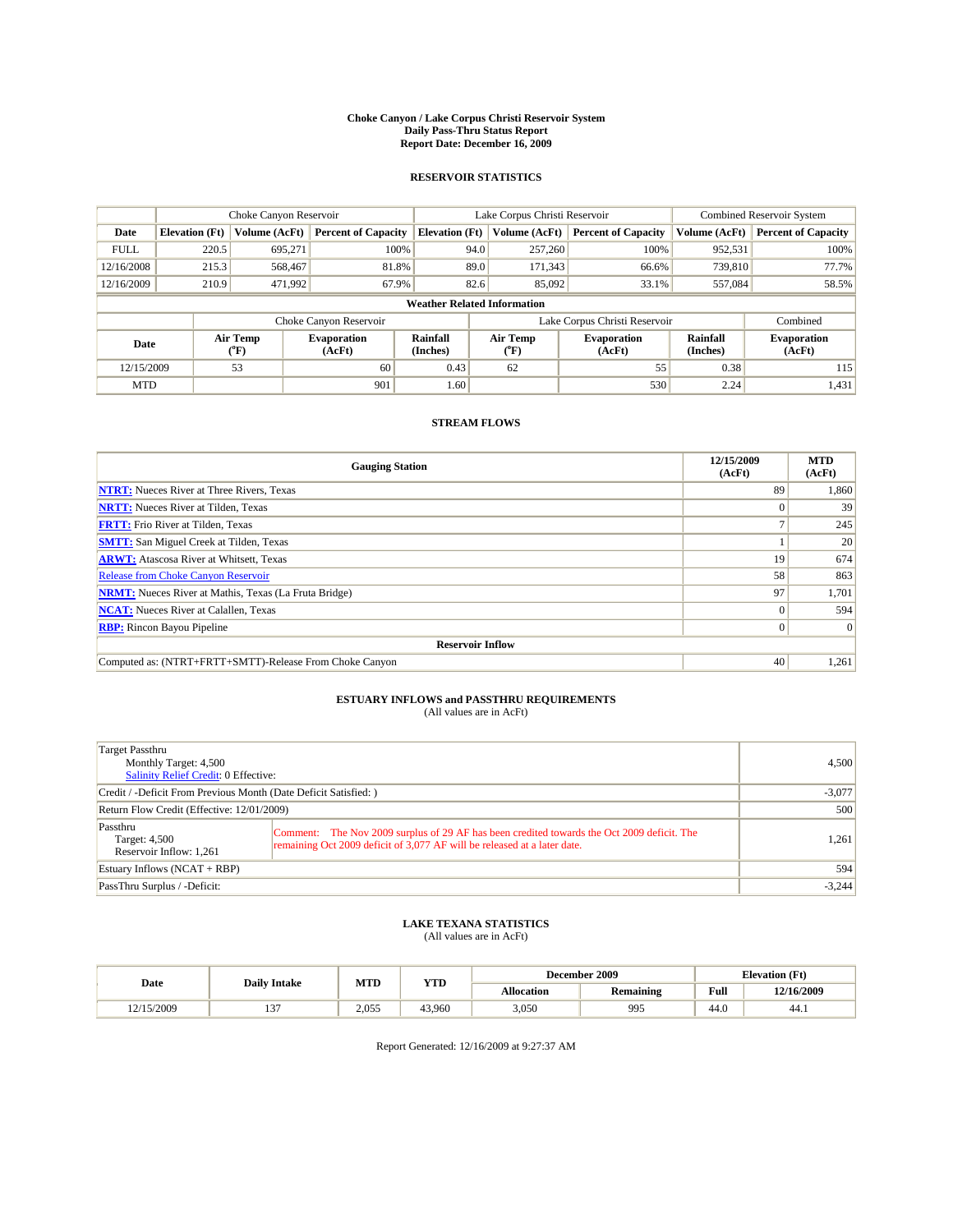#### **Choke Canyon / Lake Corpus Christi Reservoir System Daily Pass-Thru Status Report Report Date: December 17, 2009**

### **RESERVOIR STATISTICS**

|             | Choke Canyon Reservoir |                             |                                                                                                                               |                       | Lake Corpus Christi Reservoir      | <b>Combined Reservoir System</b> |               |                            |
|-------------|------------------------|-----------------------------|-------------------------------------------------------------------------------------------------------------------------------|-----------------------|------------------------------------|----------------------------------|---------------|----------------------------|
| Date        | <b>Elevation</b> (Ft)  | Volume (AcFt)               | <b>Percent of Capacity</b>                                                                                                    | <b>Elevation</b> (Ft) | Volume (AcFt)                      | <b>Percent of Capacity</b>       | Volume (AcFt) | <b>Percent of Capacity</b> |
| <b>FULL</b> | 220.5                  | 695,271                     | 100%                                                                                                                          |                       | 257,260<br>94.0                    | 100%                             | 952,531       | 100%                       |
| 12/17/2008  | 215.3                  | 568,235                     | 81.7%                                                                                                                         |                       | 89.0<br>171,019                    | 66.5%                            | 739,254       | 77.6%                      |
| 12/17/2009  | 210.9                  | 472,406                     | 67.9%                                                                                                                         |                       | 82.6<br>85.619                     | 33.3%                            | 558,025       | 58.6%                      |
|             |                        |                             |                                                                                                                               |                       | <b>Weather Related Information</b> |                                  |               |                            |
|             |                        |                             | Choke Canyon Reservoir                                                                                                        |                       | Lake Corpus Christi Reservoir      |                                  |               | Combined                   |
| Date        |                        | Air Temp<br>${}^{\circ}$ F) | <b>Rainfall</b><br>Air Temp<br><b>Evaporation</b><br><b>Evaporation</b><br>(Inches)<br>(AcFt)<br>$(^{o}\mathrm{F})$<br>(AcFt) |                       | Rainfall<br>(Inches)               | <b>Evaporation</b><br>(AcFt)     |               |                            |
| 12/16/2009  |                        | 44                          | 12                                                                                                                            | 0.31                  | 46                                 | $\Omega$                         | 0.56          | 12                         |
| <b>MTD</b>  |                        |                             | 913                                                                                                                           | 1.91                  |                                    | 530                              | 2.80          | 1,443                      |

## **STREAM FLOWS**

| <b>Gauging Station</b>                                       | 12/16/2009<br>(AcFt) | <b>MTD</b><br>(AcFt) |
|--------------------------------------------------------------|----------------------|----------------------|
| <b>NTRT:</b> Nueces River at Three Rivers, Texas             | 93                   | 1,953                |
| <b>NRTT:</b> Nueces River at Tilden, Texas                   | $\Omega$             | 39                   |
| <b>FRTT:</b> Frio River at Tilden, Texas                     | 10 <sup>1</sup>      | 255                  |
| <b>SMTT:</b> San Miguel Creek at Tilden, Texas               |                      | 21                   |
| <b>ARWT:</b> Atascosa River at Whitsett, Texas               | 20                   | 694                  |
| Release from Choke Canyon Reservoir                          | 58                   | 921                  |
| <b>NRMT:</b> Nueces River at Mathis, Texas (La Fruta Bridge) | 73 <sub>1</sub>      | 1,775                |
| <b>NCAT:</b> Nueces River at Calallen, Texas                 | 38                   | 632                  |
| <b>RBP:</b> Rincon Bayou Pipeline                            | $\overline{0}$       | $\Omega$             |
| <b>Reservoir Inflow</b>                                      |                      |                      |
| Computed as: (NTRT+FRTT+SMTT)-Release From Choke Canyon      | 46                   | 1,308                |

# **ESTUARY INFLOWS and PASSTHRU REQUIREMENTS**<br>(All values are in AcFt)

| Target Passthru<br>Monthly Target: 4,500<br>Salinity Relief Credit: 0 Effective: |                                                                                                                                                                        | 4.500    |
|----------------------------------------------------------------------------------|------------------------------------------------------------------------------------------------------------------------------------------------------------------------|----------|
| Credit / -Deficit From Previous Month (Date Deficit Satisfied: )                 | $-3,077$                                                                                                                                                               |          |
| Return Flow Credit (Effective: 12/01/2009)                                       | 500                                                                                                                                                                    |          |
| Passthru<br>Target: 4,500<br>Reservoir Inflow: 1,308                             | Comment: The Nov 2009 surplus of 29 AF has been credited towards the Oct 2009 deficit. The<br>remaining Oct 2009 deficit of 3,077 AF will be released at a later date. | 1.308    |
| Estuary Inflows (NCAT + RBP)                                                     |                                                                                                                                                                        | 632      |
| PassThru Surplus / -Deficit:                                                     |                                                                                                                                                                        | $-3,253$ |

## **LAKE TEXANA STATISTICS** (All values are in AcFt)

|            | <b>Daily Intake</b> |     | <b>YTD</b> | December 2009 |                  | <b>Elevation</b> (Ft) |            |
|------------|---------------------|-----|------------|---------------|------------------|-----------------------|------------|
| Date       |                     | MTD |            | Allocation    | <b>Remaining</b> | Full                  | 12/17/2009 |
| 12/16/2009 | $\sim$<br>          | 191 | 44.097     | 3,050         | 859              | $\Lambda$<br>44.0     | 44.1       |

Report Generated: 12/17/2009 at 9:59:22 AM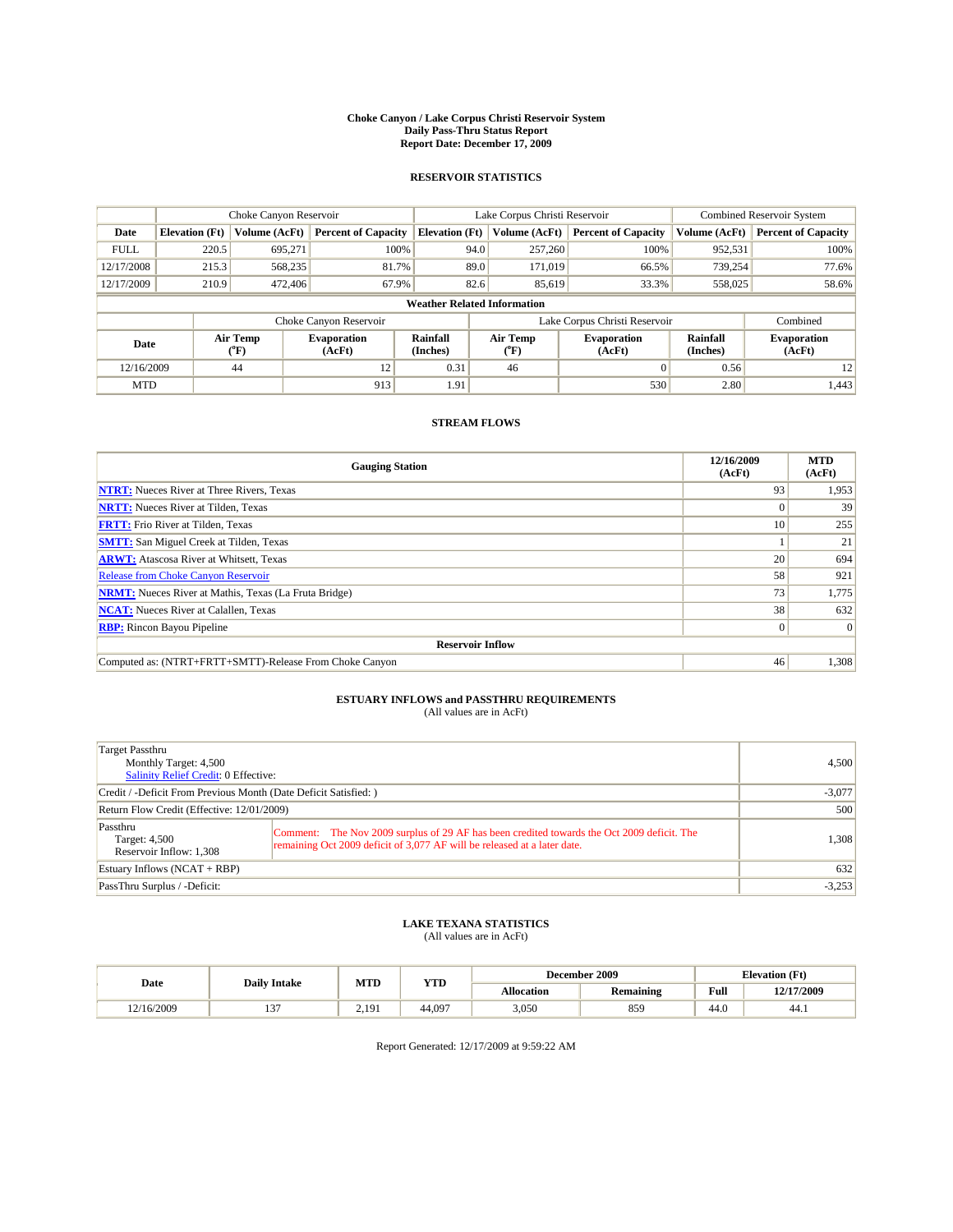#### **Choke Canyon / Lake Corpus Christi Reservoir System Daily Pass-Thru Status Report Report Date: December 18, 2009**

### **RESERVOIR STATISTICS**

|             | Choke Canyon Reservoir                                   |                      |                             |                                    | Lake Corpus Christi Reservoir | <b>Combined Reservoir System</b> |                              |                            |
|-------------|----------------------------------------------------------|----------------------|-----------------------------|------------------------------------|-------------------------------|----------------------------------|------------------------------|----------------------------|
| Date        | <b>Elevation</b> (Ft)                                    | <b>Volume (AcFt)</b> | <b>Percent of Capacity</b>  | <b>Elevation</b> (Ft)              | Volume (AcFt)                 | <b>Percent of Capacity</b>       | Volume (AcFt)                | <b>Percent of Capacity</b> |
| <b>FULL</b> | 220.5                                                    | 695,271              | 100%                        | 94.0                               | 257,260                       | 100%                             | 952,531                      | 100%                       |
| 12/18/2008  | 215.3                                                    | 567,771              | 81.7%                       | 89.0                               | 170,535                       | 66.3%                            | 738,306                      | 77.5%                      |
| 12/18/2009  | 211.0                                                    | 473,855              | 68.2%                       | 82.7                               | 86.148                        | 33.5%                            | 560,003                      | 58.8%                      |
|             |                                                          |                      |                             | <b>Weather Related Information</b> |                               |                                  |                              |                            |
|             |                                                          |                      | Choke Canyon Reservoir      |                                    | Lake Corpus Christi Reservoir |                                  |                              | Combined                   |
|             | Air Temp<br><b>Evaporation</b><br>Date<br>(AcFt)<br>(°F) |                      | <b>Rainfall</b><br>(Inches) | Air Temp<br>(°F)                   | <b>Evaporation</b><br>(AcFt)  | Rainfall<br>(Inches)             | <b>Evaporation</b><br>(AcFt) |                            |
| 12/17/2009  |                                                          | 50                   | 72                          | 0.03                               | 50                            | 19                               | 0.00                         | 91                         |
| <b>MTD</b>  |                                                          |                      | 985                         | 1.94                               |                               | 549                              | 2.80                         | 1,534                      |

## **STREAM FLOWS**

| <b>Gauging Station</b>                                       | 12/17/2009<br>(AcFt) | <b>MTD</b><br>(AcFt) |
|--------------------------------------------------------------|----------------------|----------------------|
| <b>NTRT:</b> Nueces River at Three Rivers, Texas             | 93                   | 2,047                |
| <b>NRTT:</b> Nueces River at Tilden, Texas                   |                      | 40                   |
| <b>FRTT:</b> Frio River at Tilden, Texas                     |                      | 265                  |
| <b>SMTT:</b> San Miguel Creek at Tilden, Texas               |                      | 22                   |
| <b>ARWT:</b> Atascosa River at Whitsett, Texas               | 22                   | 716                  |
| <b>Release from Choke Canyon Reservoir</b>                   | 58                   | 979                  |
| <b>NRMT:</b> Nueces River at Mathis, Texas (La Fruta Bridge) | 71                   | 1,846                |
| <b>NCAT:</b> Nueces River at Calallen, Texas                 | 83                   | 715                  |
| <b>RBP:</b> Rincon Bayou Pipeline                            | $\overline{0}$       | $\Omega$             |
| <b>Reservoir Inflow</b>                                      |                      |                      |
| Computed as: (NTRT+FRTT+SMTT)-Release From Choke Canyon      | 48                   | 1,355                |

# **ESTUARY INFLOWS and PASSTHRU REQUIREMENTS**<br>(All values are in AcFt)

| Target Passthru<br>Monthly Target: 4,500<br>Salinity Relief Credit: 0 Effective: |                                                                                                                                                                        | 4.500    |
|----------------------------------------------------------------------------------|------------------------------------------------------------------------------------------------------------------------------------------------------------------------|----------|
| Credit / -Deficit From Previous Month (Date Deficit Satisfied: )                 | $-3,077$                                                                                                                                                               |          |
| Return Flow Credit (Effective: 12/01/2009)                                       | 500                                                                                                                                                                    |          |
| Passthru<br>Target: 4,500<br>Reservoir Inflow: 1,355                             | Comment: The Nov 2009 surplus of 29 AF has been credited towards the Oct 2009 deficit. The<br>remaining Oct 2009 deficit of 3,077 AF will be released at a later date. | 1,355    |
| Estuary Inflows (NCAT + RBP)                                                     | 715                                                                                                                                                                    |          |
| PassThru Surplus / -Deficit:                                                     |                                                                                                                                                                        | $-3,217$ |

## **LAKE TEXANA STATISTICS** (All values are in AcFt)

|            | <b>Daily Intake</b> | MTD   | <b>YTD</b> |            | December 2009    | <b>Elevation</b> (Ft) |            |
|------------|---------------------|-------|------------|------------|------------------|-----------------------|------------|
| Date       |                     |       |            | Allocation | <b>Remaining</b> | Full                  | 12/18/2009 |
| 12/17/2009 | $\sim$<br>          | 2.328 | 44.233     | 3,050      | 722<br>ے ر       | $\sqrt{ }$<br>44.0    | 44.1       |

Report Generated: 12/18/2009 at 8:50:21 AM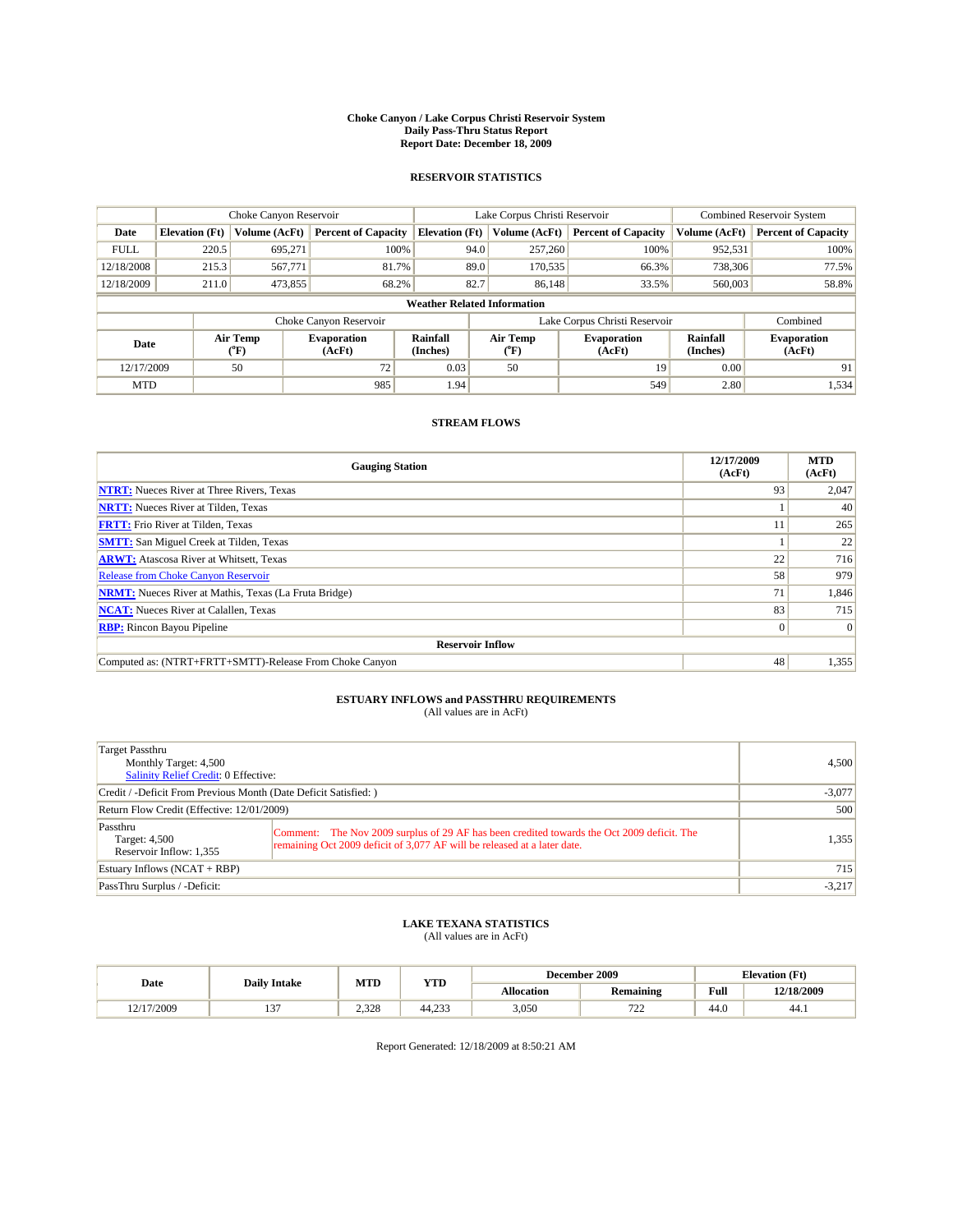#### **Choke Canyon / Lake Corpus Christi Reservoir System Daily Pass-Thru Status Report Report Date: December 19, 2009**

### **RESERVOIR STATISTICS**

|             | Choke Canyon Reservoir |                      |                              |                                    | Lake Corpus Christi Reservoir | <b>Combined Reservoir System</b>                     |               |                              |
|-------------|------------------------|----------------------|------------------------------|------------------------------------|-------------------------------|------------------------------------------------------|---------------|------------------------------|
| Date        | <b>Elevation</b> (Ft)  | <b>Volume (AcFt)</b> | <b>Percent of Capacity</b>   | <b>Elevation</b> (Ft)              | Volume (AcFt)                 | <b>Percent of Capacity</b>                           | Volume (AcFt) | <b>Percent of Capacity</b>   |
| <b>FULL</b> | 220.5                  | 695,271              | 100%                         | 94.0                               | 257,260                       | 100%                                                 | 952,531       | 100%                         |
| 12/19/2008  | 215.3                  | 567,539              | 81.6%                        | 89.0                               | 170,696                       | 66.4%                                                | 738,235       | 77.5%                        |
| 12/19/2009  | 211.0                  | 473,646              | 68.1%                        | 82.7                               | 86,148                        | 33.5%                                                | 559,794       | 58.8%                        |
|             |                        |                      |                              | <b>Weather Related Information</b> |                               |                                                      |               |                              |
|             |                        |                      | Choke Canyon Reservoir       |                                    |                               | Lake Corpus Christi Reservoir                        |               | Combined                     |
| Date        |                        | Air Temp<br>(°F)     | <b>Evaporation</b><br>(AcFt) | <b>Rainfall</b><br>(Inches)        | Air Temp<br>(°F)              | Rainfall<br><b>Evaporation</b><br>(Inches)<br>(AcFt) |               | <b>Evaporation</b><br>(AcFt) |
| 12/18/2009  |                        | 57                   | 48                           | 0.00                               | 58                            | 74                                                   | 0.00          | 122                          |
| <b>MTD</b>  |                        |                      | 1,033                        | 1.94                               |                               | 623                                                  | 2.80          | 1,656                        |

## **STREAM FLOWS**

| <b>Gauging Station</b>                                       | 12/18/2009<br>(AcFt) | <b>MTD</b><br>(AcFt) |
|--------------------------------------------------------------|----------------------|----------------------|
| <b>NTRT:</b> Nueces River at Three Rivers, Texas             | 93                   | 2,140                |
| <b>NRTT:</b> Nueces River at Tilden, Texas                   |                      | 41                   |
| <b>FRTT:</b> Frio River at Tilden, Texas                     | Q                    | 275                  |
| <b>SMTT:</b> San Miguel Creek at Tilden, Texas               |                      | 23                   |
| <b>ARWT:</b> Atascosa River at Whitsett, Texas               | 22                   | 737                  |
| <b>Release from Choke Canyon Reservoir</b>                   | 58                   | 1,036                |
| <b>NRMT:</b> Nueces River at Mathis, Texas (La Fruta Bridge) | 71                   | 1,918                |
| <b>NCAT:</b> Nueces River at Calallen, Texas                 | 121                  | 836                  |
| <b>RBP:</b> Rincon Bayou Pipeline                            | $\overline{0}$       | $\Omega$             |
| <b>Reservoir Inflow</b>                                      |                      |                      |
| Computed as: (NTRT+FRTT+SMTT)-Release From Choke Canyon      | 46                   | 1,401                |

# **ESTUARY INFLOWS and PASSTHRU REQUIREMENTS**<br>(All values are in AcFt)

| Target Passthru<br>Monthly Target: 4,500<br>Salinity Relief Credit: 0 Effective: |                                                                                                                                                                        | 4,500    |
|----------------------------------------------------------------------------------|------------------------------------------------------------------------------------------------------------------------------------------------------------------------|----------|
| Credit / -Deficit From Previous Month (Date Deficit Satisfied: )                 |                                                                                                                                                                        | $-3,077$ |
| Return Flow Credit (Effective: 12/01/2009)                                       | 500                                                                                                                                                                    |          |
| Passthru<br>Target: 4,500<br>Reservoir Inflow: 1,401                             | Comment: The Nov 2009 surplus of 29 AF has been credited towards the Oct 2009 deficit. The<br>remaining Oct 2009 deficit of 3,077 AF will be released at a later date. | 1,401    |
| Estuary Inflows (NCAT + RBP)                                                     |                                                                                                                                                                        | 836      |
| PassThru Surplus / -Deficit:                                                     |                                                                                                                                                                        | $-3,142$ |

## **LAKE TEXANA STATISTICS** (All values are in AcFt)

|            | MTD<br><b>Daily Intake</b> |       | <b>YTD</b> |            | December 2009    | <b>Elevation</b> (Ft)                       |            |
|------------|----------------------------|-------|------------|------------|------------------|---------------------------------------------|------------|
| Date       |                            |       |            | Allocation | <b>Remaining</b> | Full<br>the contract of the contract of the | 12/19/2009 |
| 12/18/2009 | 136                        | 2.464 | 44.370     | 3,050      | 586              | 44.0                                        | 44.)       |

Report Generated: 12/19/2009 at 8:20:53 AM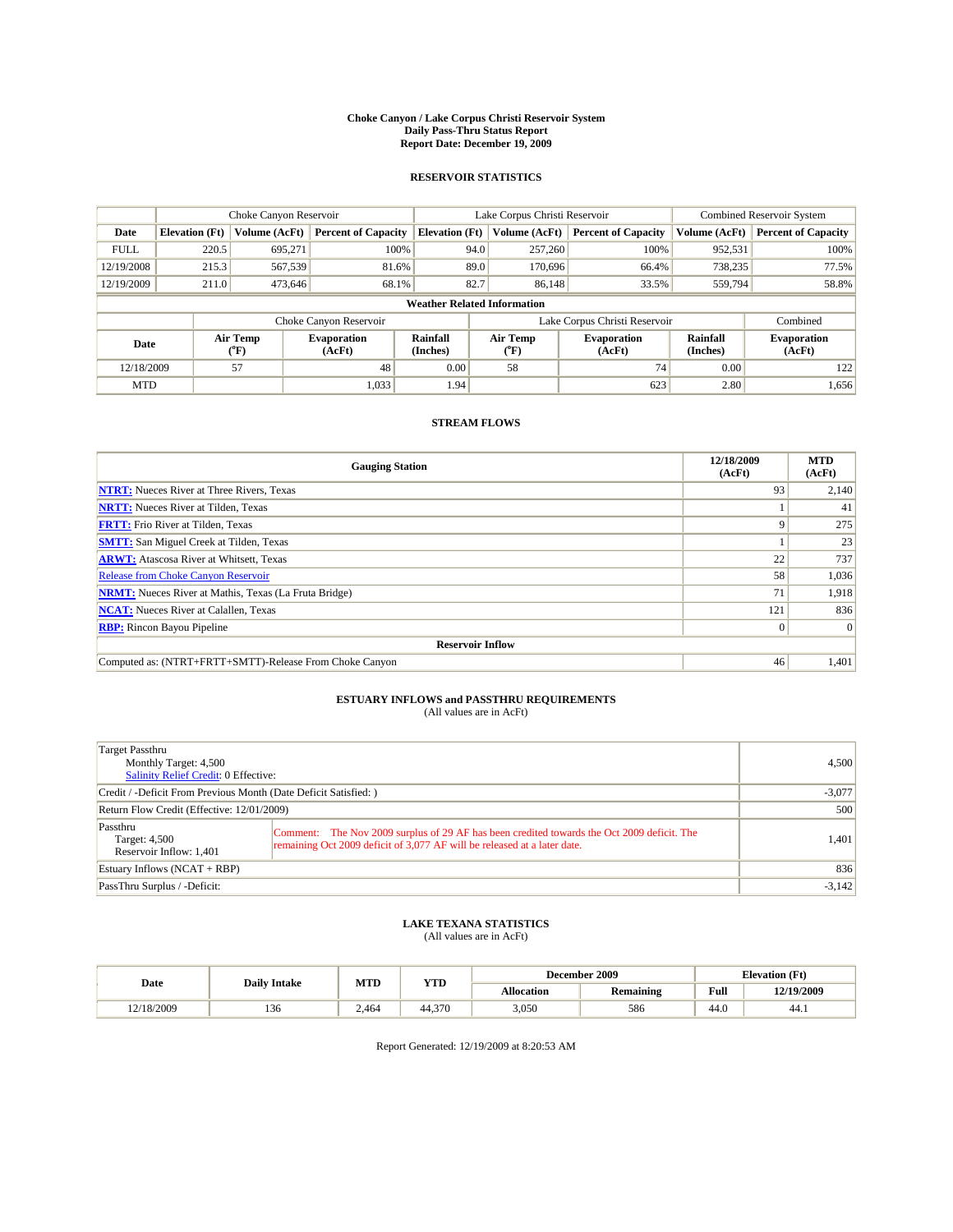#### **Choke Canyon / Lake Corpus Christi Reservoir System Daily Pass-Thru Status Report Report Date: December 20, 2009**

### **RESERVOIR STATISTICS**

|             | Choke Canyon Reservoir |                  |                              |                                    | Lake Corpus Christi Reservoir     | <b>Combined Reservoir System</b>                     |               |                              |
|-------------|------------------------|------------------|------------------------------|------------------------------------|-----------------------------------|------------------------------------------------------|---------------|------------------------------|
| Date        | <b>Elevation</b> (Ft)  | Volume (AcFt)    | <b>Percent of Capacity</b>   | <b>Elevation</b> (Ft)              | Volume (AcFt)                     | <b>Percent of Capacity</b>                           | Volume (AcFt) | <b>Percent of Capacity</b>   |
| <b>FULL</b> | 220.5                  | 695,271          | 100%                         | 94.0                               | 257,260                           | 100%                                                 | 952,531       | 100%                         |
| 12/20/2008  | 215.3                  | 567,307          | 81.6%                        | 89.0                               | 170,535                           | 66.3%                                                | 737,842       | 77.5%                        |
| 12/20/2009  | 211.0                  | 473,626          | 68.1%                        | 82.7                               | 86,148                            | 33.5%                                                | 559,774       | 58.8%                        |
|             |                        |                  |                              | <b>Weather Related Information</b> |                                   |                                                      |               |                              |
|             |                        |                  | Choke Canyon Reservoir       |                                    |                                   | Lake Corpus Christi Reservoir                        |               | Combined                     |
| Date        |                        | Air Temp<br>(°F) | <b>Evaporation</b><br>(AcFt) | Rainfall<br>(Inches)               | Air Temp<br>$({}^{\circ}{\rm F})$ | Rainfall<br><b>Evaporation</b><br>(Inches)<br>(AcFt) |               | <b>Evaporation</b><br>(AcFt) |
| 12/19/2009  |                        | 64               | 108                          | 0.00                               | 64                                | 56                                                   | 0.00          | 164                          |
| <b>MTD</b>  |                        |                  | 1,141                        | 1.94                               |                                   | 679                                                  | 2.80          | 1,820                        |

## **STREAM FLOWS**

| <b>Gauging Station</b>                                       | 12/19/2009<br>(AcFt) | <b>MTD</b><br>(AcFt) |
|--------------------------------------------------------------|----------------------|----------------------|
| <b>NTRT:</b> Nueces River at Three Rivers, Texas             | 93                   | 2,233                |
| <b>NRTT:</b> Nueces River at Tilden, Texas                   |                      | 42                   |
| <b>FRTT:</b> Frio River at Tilden, Texas                     |                      | 282                  |
| <b>SMTT:</b> San Miguel Creek at Tilden, Texas               |                      | 23                   |
| <b>ARWT:</b> Atascosa River at Whitsett, Texas               | 22                   | 759                  |
| <b>Release from Choke Canyon Reservoir</b>                   | 58                   | 1,094                |
| <b>NRMT:</b> Nueces River at Mathis, Texas (La Fruta Bridge) | 60                   | 1,977                |
| <b>NCAT:</b> Nueces River at Calallen, Texas                 | 58                   | 894                  |
| <b>RBP:</b> Rincon Bayou Pipeline                            | $\overline{0}$       | $\Omega$             |
| <b>Reservoir Inflow</b>                                      |                      |                      |
| Computed as: (NTRT+FRTT+SMTT)-Release From Choke Canyon      | 43                   | 1,445                |

# **ESTUARY INFLOWS and PASSTHRU REQUIREMENTS**<br>(All values are in AcFt)

| Target Passthru<br>Monthly Target: 4,500<br>Salinity Relief Credit: 0 Effective: |                                                                                                                                                                        | 4,500    |
|----------------------------------------------------------------------------------|------------------------------------------------------------------------------------------------------------------------------------------------------------------------|----------|
| Credit / -Deficit From Previous Month (Date Deficit Satisfied: )                 |                                                                                                                                                                        | $-3,077$ |
| Return Flow Credit (Effective: 12/01/2009)                                       | 500                                                                                                                                                                    |          |
| Passthru<br>Target: 4,500<br>Reservoir Inflow: 1,445                             | Comment: The Nov 2009 surplus of 29 AF has been credited towards the Oct 2009 deficit. The<br>remaining Oct 2009 deficit of 3,077 AF will be released at a later date. | 1,445    |
| Estuary Inflows (NCAT + RBP)                                                     |                                                                                                                                                                        | 894      |
| PassThru Surplus / -Deficit:                                                     |                                                                                                                                                                        | $-3,128$ |

## **LAKE TEXANA STATISTICS** (All values are in AcFt)

|            | <b>Daily Intake</b> | MTD   | <b>YTD</b> |            | December 2009    | <b>Elevation</b> (Ft) |            |
|------------|---------------------|-------|------------|------------|------------------|-----------------------|------------|
| Date       |                     |       |            | Allocation | <b>Remaining</b> | Full                  | 12/20/2009 |
| 12/19/2009 | 136                 | 2.600 | 44.506     | 3,050      | 450              | $\sqrt{ }$<br>44.0    | 44.1       |

Report Generated: 12/20/2009 at 8:20:19 AM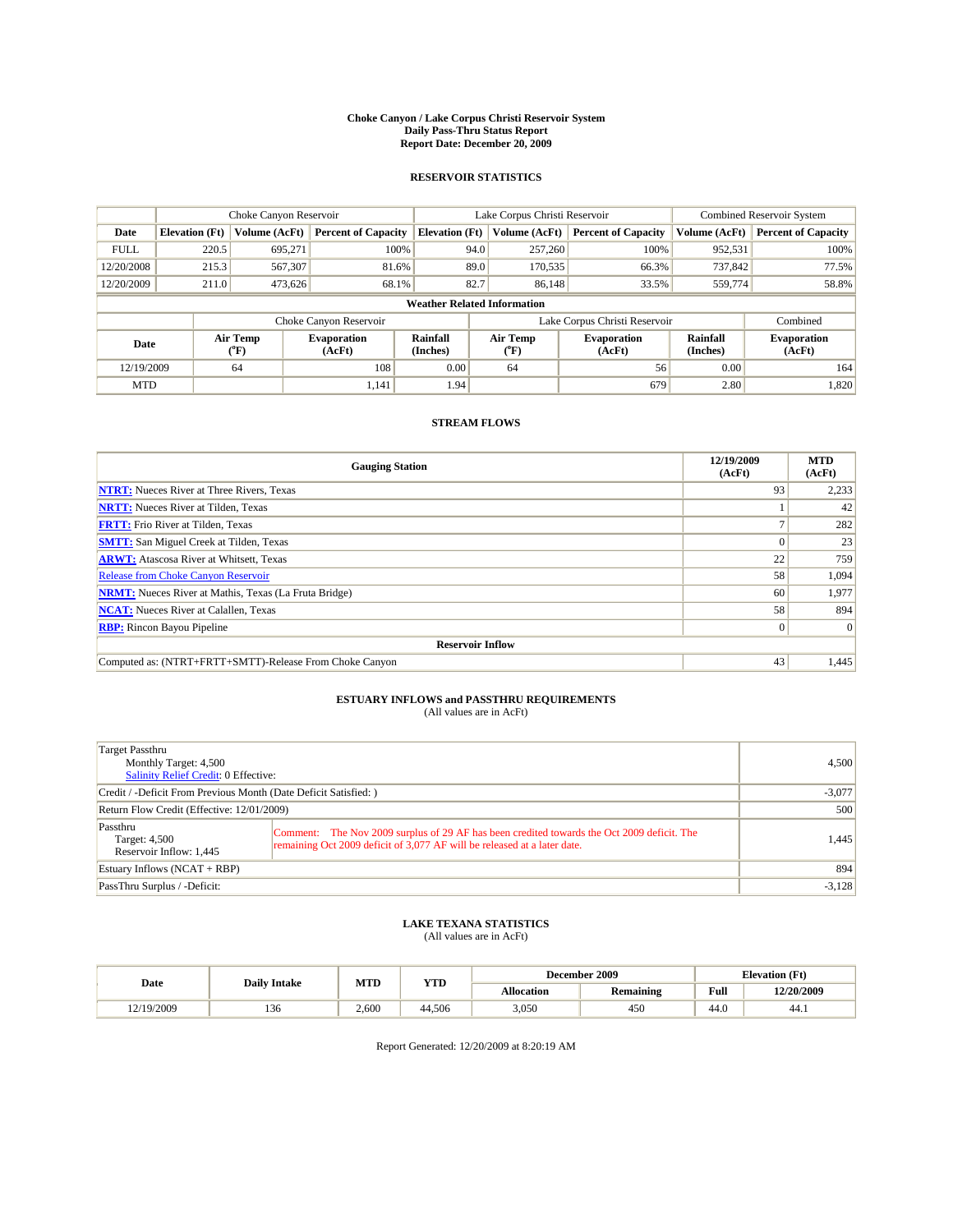#### **Choke Canyon / Lake Corpus Christi Reservoir System Daily Pass-Thru Status Report Report Date: December 21, 2009**

### **RESERVOIR STATISTICS**

|             | Choke Canyon Reservoir |                            |                              |                                    | Lake Corpus Christi Reservoir |                                         |                                                      |               | Combined Reservoir System    |  |
|-------------|------------------------|----------------------------|------------------------------|------------------------------------|-------------------------------|-----------------------------------------|------------------------------------------------------|---------------|------------------------------|--|
| Date        | <b>Elevation</b> (Ft)  | Volume (AcFt)              | <b>Percent of Capacity</b>   | <b>Elevation (Ft)</b>              |                               | Volume (AcFt)                           | <b>Percent of Capacity</b>                           | Volume (AcFt) | <b>Percent of Capacity</b>   |  |
| <b>FULL</b> | 220.5                  | 695,271                    | 100%                         |                                    | 94.0                          | 257,260                                 | 100%                                                 | 952,531       | 100%                         |  |
| 12/21/2008  | 215.3                  | 566,843                    | 81.5%                        |                                    | 89.1                          | 172,963                                 | 67.2%                                                | 739,806       | 77.7%                        |  |
| 12/21/2009  | 211.0                  | 473,439                    | 68.1%                        | 82.6<br>85,830<br>33.4%            |                               | 559,269                                 | 58.7%                                                |               |                              |  |
|             |                        |                            |                              | <b>Weather Related Information</b> |                               |                                         |                                                      |               |                              |  |
|             |                        |                            | Choke Canyon Reservoir       |                                    | Lake Corpus Christi Reservoir |                                         |                                                      |               | Combined                     |  |
| Date        |                        | Air Temp<br>${}^{\circ}F)$ | <b>Evaporation</b><br>(AcFt) | Rainfall<br>(Inches)               |                               | Air Temp<br>$(^{\mathrm{o}}\mathrm{F})$ | Rainfall<br><b>Evaporation</b><br>(Inches)<br>(AcFt) |               | <b>Evaporation</b><br>(AcFt) |  |
| 12/20/2009  |                        | 66                         | 132                          | 0.00                               |                               | 64                                      | 25                                                   | 0.00          | 157                          |  |
| <b>MTD</b>  |                        |                            | 1,273                        | 1.94                               |                               |                                         | 704                                                  | 2.80          | 1,977                        |  |

## **STREAM FLOWS**

| <b>Gauging Station</b>                                       | 12/20/2009<br>(AcFt) | <b>MTD</b><br>(AcFt) |
|--------------------------------------------------------------|----------------------|----------------------|
| <b>NTRT:</b> Nueces River at Three Rivers, Texas             | 93                   | 2,326                |
| <b>NRTT:</b> Nueces River at Tilden, Texas                   |                      | 43                   |
| <b>FRTT:</b> Frio River at Tilden, Texas                     | h                    | 288                  |
| <b>SMTT:</b> San Miguel Creek at Tilden, Texas               |                      | 24                   |
| <b>ARWT:</b> Atascosa River at Whitsett, Texas               | 24                   | 783                  |
| <b>Release from Choke Canyon Reservoir</b>                   | 58                   | 1,151                |
| <b>NRMT:</b> Nueces River at Mathis, Texas (La Fruta Bridge) | 81                   | 2,058                |
| <b>NCAT:</b> Nueces River at Calallen, Texas                 |                      | 904                  |
| <b>RBP:</b> Rincon Bayou Pipeline                            | $\overline{0}$       | $\Omega$             |
| <b>Reservoir Inflow</b>                                      |                      |                      |
| Computed as: (NTRT+FRTT+SMTT)-Release From Choke Canyon      | 42                   | 1,487                |

# **ESTUARY INFLOWS and PASSTHRU REQUIREMENTS**<br>(All values are in AcFt)

| Target Passthru<br>Monthly Target: 4,500<br>Salinity Relief Credit: 0 Effective: |                                                                                                                                                                        | 4,500    |
|----------------------------------------------------------------------------------|------------------------------------------------------------------------------------------------------------------------------------------------------------------------|----------|
| Credit / -Deficit From Previous Month (Date Deficit Satisfied: )                 |                                                                                                                                                                        | $-3,077$ |
| Return Flow Credit (Effective: 12/01/2009)                                       | 500                                                                                                                                                                    |          |
| Passthru<br>Target: 4,500<br>Reservoir Inflow: 1,487                             | Comment: The Nov 2009 surplus of 29 AF has been credited towards the Oct 2009 deficit. The<br>remaining Oct 2009 deficit of 3,077 AF will be released at a later date. | 1,487    |
| Estuary Inflows (NCAT + RBP)                                                     |                                                                                                                                                                        | 904      |
| PassThru Surplus / -Deficit:                                                     |                                                                                                                                                                        | $-3,159$ |

## **LAKE TEXANA STATISTICS** (All values are in AcFt)

|            | <b>Daily Intake</b> | MTD   | <b>YTD</b> | December 2009 |           |                | <b>Elevation</b> (Ft) |
|------------|---------------------|-------|------------|---------------|-----------|----------------|-----------------------|
| Date       |                     |       |            | Allocation    | Remaining | Full           | 12/21/2009            |
| 12/20/2009 | 136                 | 2.736 | 44.642     | 3.050         | 314       | $\sim$<br>44.0 | 44.2                  |

Report Generated: 12/21/2009 at 9:22:02 AM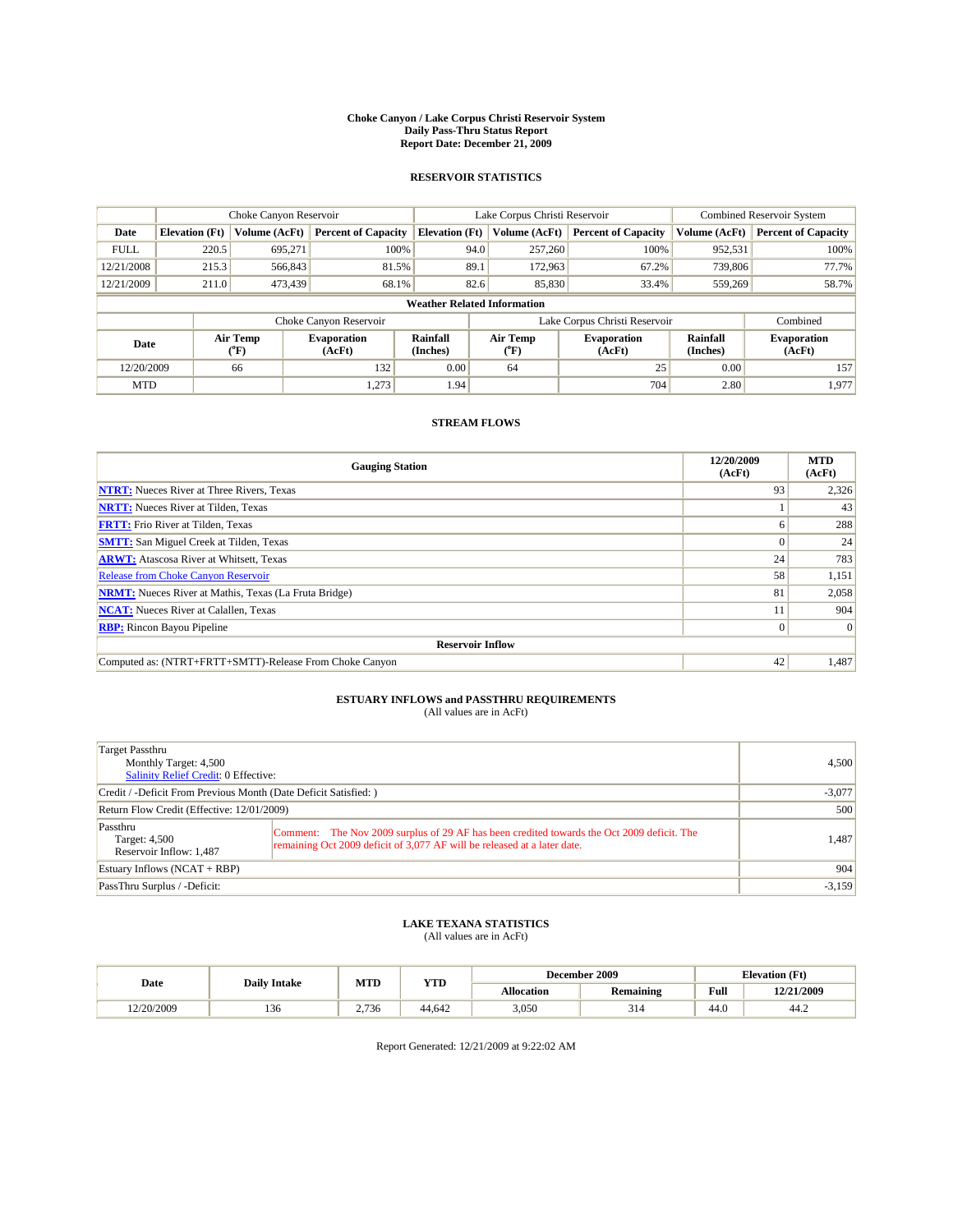#### **Choke Canyon / Lake Corpus Christi Reservoir System Daily Pass-Thru Status Report Report Date: December 22, 2009**

### **RESERVOIR STATISTICS**

|             | Choke Canyon Reservoir |                            |                              |                                                                                                                         | Lake Corpus Christi Reservoir |               |                              |               | Combined Reservoir System  |  |
|-------------|------------------------|----------------------------|------------------------------|-------------------------------------------------------------------------------------------------------------------------|-------------------------------|---------------|------------------------------|---------------|----------------------------|--|
| Date        | <b>Elevation</b> (Ft)  | Volume (AcFt)              | <b>Percent of Capacity</b>   | <b>Elevation</b> (Ft)                                                                                                   |                               | Volume (AcFt) | <b>Percent of Capacity</b>   | Volume (AcFt) | <b>Percent of Capacity</b> |  |
| <b>FULL</b> | 220.5                  | 695,271                    | 100%                         |                                                                                                                         | 94.0                          | 257,260       | 100%                         | 952,531       | 100%                       |  |
| 12/22/2008  | 215.3                  | 566,611                    | 81.5%                        |                                                                                                                         | 89.0                          | 171,343       | 66.6%                        | 737,954       | 77.5%                      |  |
| 12/22/2009  | 211.0                  | 472,819                    | 68.0%                        |                                                                                                                         | 82.6                          | 85,936        | 33.4%                        | 558,755       | 58.7%                      |  |
|             |                        |                            |                              | <b>Weather Related Information</b>                                                                                      |                               |               |                              |               |                            |  |
|             |                        |                            | Choke Canyon Reservoir       |                                                                                                                         | Lake Corpus Christi Reservoir |               |                              |               | Combined                   |  |
| Date        |                        | Air Temp<br>${}^{\circ}F)$ | <b>Evaporation</b><br>(AcFt) | Rainfall<br>Air Temp<br>Rainfall<br><b>Evaporation</b><br>(Inches)<br>(Inches)<br>$(^{\mathrm{o}}\mathrm{F})$<br>(AcFt) |                               |               | <b>Evaporation</b><br>(AcFt) |               |                            |  |
| 12/21/2009  |                        | 71                         | 96                           | 0.00                                                                                                                    |                               | 70            | 43                           | 0.00          | 139                        |  |
| <b>MTD</b>  |                        |                            | 1.369                        | 1.94                                                                                                                    |                               |               | 747                          | 2.80          | 2,116                      |  |

## **STREAM FLOWS**

| <b>Gauging Station</b>                                       | 12/21/2009<br>(AcFt) | <b>MTD</b><br>(AcFt) |
|--------------------------------------------------------------|----------------------|----------------------|
| <b>NTRT:</b> Nueces River at Three Rivers, Texas             | 95                   | 2,422                |
| <b>NRTT:</b> Nueces River at Tilden, Texas                   |                      | 43                   |
| <b>FRTT:</b> Frio River at Tilden, Texas                     |                      | 290                  |
| <b>SMTT:</b> San Miguel Creek at Tilden, Texas               |                      | 24                   |
| <b>ARWT:</b> Atascosa River at Whitsett, Texas               | 20                   | 803                  |
| <b>Release from Choke Canyon Reservoir</b>                   | 58                   | 1,209                |
| <b>NRMT:</b> Nueces River at Mathis, Texas (La Fruta Bridge) | 103                  | 2,162                |
| <b>NCAT:</b> Nueces River at Calallen, Texas                 | $\Omega$             | 905                  |
| <b>RBP:</b> Rincon Bayou Pipeline                            | $\overline{0}$       | $\Omega$             |
| <b>Reservoir Inflow</b>                                      |                      |                      |
| Computed as: (NTRT+FRTT+SMTT)-Release From Choke Canyon      | 40                   | 1,527                |

# **ESTUARY INFLOWS and PASSTHRU REQUIREMENTS**<br>(All values are in AcFt)

| Target Passthru<br>Monthly Target: 4,500<br><b>Salinity Relief Credit: 0 Effective:</b> |                                                                                                                                                                        | 4,500    |
|-----------------------------------------------------------------------------------------|------------------------------------------------------------------------------------------------------------------------------------------------------------------------|----------|
| Credit / -Deficit From Previous Month (Date Deficit Satisfied: )                        | $-3,077$                                                                                                                                                               |          |
| Return Flow Credit (Effective: 12/01/2009)                                              | 500                                                                                                                                                                    |          |
| Passthru<br>Target: 4,500<br>Reservoir Inflow: 1,527                                    | Comment: The Nov 2009 surplus of 29 AF has been credited towards the Oct 2009 deficit. The<br>remaining Oct 2009 deficit of 3,077 AF will be released at a later date. | 1,527    |
| Estuary Inflows (NCAT + RBP)                                                            |                                                                                                                                                                        | 905      |
| PassThru Surplus / -Deficit:                                                            |                                                                                                                                                                        | $-3,199$ |

## **LAKE TEXANA STATISTICS** (All values are in AcFt)

|            | <b>Daily Intake</b> | MTD   | <b>YTD</b> | December 2009     |                  |                                             | <b>Elevation</b> (Ft) |
|------------|---------------------|-------|------------|-------------------|------------------|---------------------------------------------|-----------------------|
| Date       |                     |       |            | <b>Allocation</b> | <b>Remaining</b> | Full<br>the contract of the contract of the | 12/22/2009            |
| 12/21/2009 | 136                 | 2.873 | 44.778     | 3,050             | $-7$             | 44.0                                        | 44.)                  |

Report Generated: 12/22/2009 at 8:54:51 AM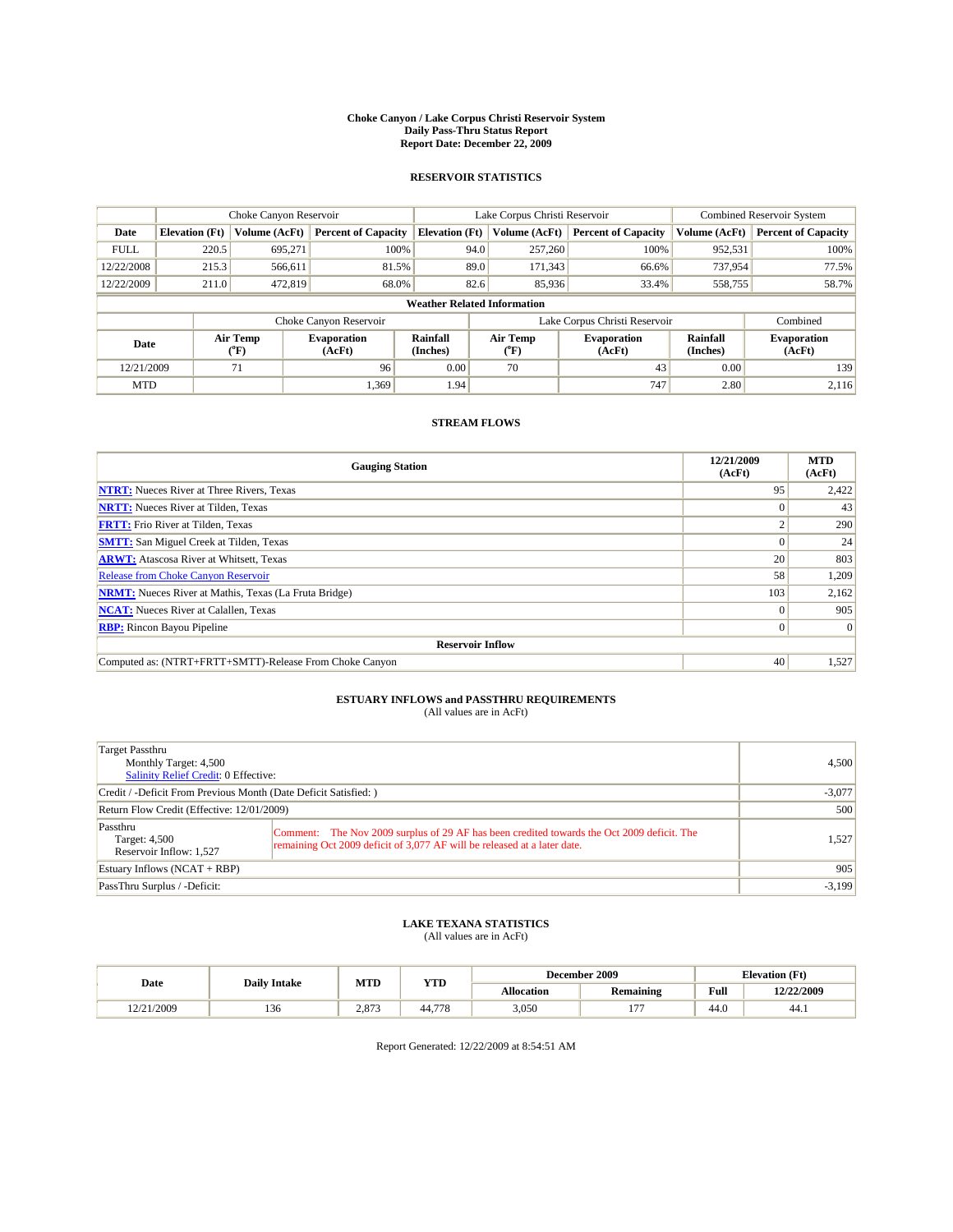#### **Choke Canyon / Lake Corpus Christi Reservoir System Daily Pass-Thru Status Report Report Date: December 23, 2009**

### **RESERVOIR STATISTICS**

|             | Choke Canyon Reservoir |                  |                              |                       | Lake Corpus Christi Reservoir      |                              | <b>Combined Reservoir System</b> |                              |
|-------------|------------------------|------------------|------------------------------|-----------------------|------------------------------------|------------------------------|----------------------------------|------------------------------|
| Date        | <b>Elevation</b> (Ft)  | Volume (AcFt)    | <b>Percent of Capacity</b>   | <b>Elevation</b> (Ft) | Volume (AcFt)                      | <b>Percent of Capacity</b>   | Volume (AcFt)                    | <b>Percent of Capacity</b>   |
| <b>FULL</b> | 220.5                  | 695,271          | 100%                         |                       | 94.0<br>257,260                    | 100%                         | 952,531                          | 100%                         |
| 12/23/2008  | 215.3                  | 566,380          | 81.5%                        |                       | 89.0<br>170,373                    | 66.2%                        | 736,753                          | 77.3%                        |
| 12/23/2009  | 210.9                  | 471,992          | 67.9%                        |                       | 82.6<br>86,042                     | 33.4%                        | 558,034                          | 58.6%                        |
|             |                        |                  |                              |                       | <b>Weather Related Information</b> |                              |                                  |                              |
|             |                        |                  | Choke Canyon Reservoir       |                       | Lake Corpus Christi Reservoir      |                              |                                  | Combined                     |
| Date        |                        | Air Temp<br>(°F) | <b>Evaporation</b><br>(AcFt) | Rainfall<br>(Inches)  | Air Temp<br>("F)                   | <b>Evaporation</b><br>(AcFt) | Rainfall<br>(Inches)             | <b>Evaporation</b><br>(AcFt) |
| 12/22/2009  |                        | 75               | 96                           | 0.00                  | 76                                 | 62                           | 0.00                             | 158                          |
| <b>MTD</b>  |                        |                  | 1.465                        | 1.94                  |                                    | 809                          | 2.80                             | 2,274                        |

## **STREAM FLOWS**

| <b>Gauging Station</b>                                       | 12/22/2009<br>(AcFt) | <b>MTD</b><br>(AcFt) |
|--------------------------------------------------------------|----------------------|----------------------|
| <b>NTRT:</b> Nueces River at Three Rivers, Texas             | 79                   | 2,501                |
| <b>NRTT:</b> Nueces River at Tilden, Texas                   |                      | 43                   |
| <b>FRTT:</b> Frio River at Tilden, Texas                     |                      | 292                  |
| <b>SMTT:</b> San Miguel Creek at Tilden, Texas               |                      | 24                   |
| <b>ARWT:</b> Atascosa River at Whitsett, Texas               | 20                   | 823                  |
| <b>Release from Choke Canyon Reservoir</b>                   | 58                   | 1,266                |
| <b>NRMT:</b> Nueces River at Mathis, Texas (La Fruta Bridge) | 103                  | 2,265                |
| <b>NCAT:</b> Nueces River at Calallen, Texas                 |                      | 908                  |
| <b>RBP:</b> Rincon Bayou Pipeline                            | $\overline{0}$       | $\Omega$             |
| <b>Reservoir Inflow</b>                                      |                      |                      |
| Computed as: (NTRT+FRTT+SMTT)-Release From Choke Canyon      | 24                   | 1,551                |

# **ESTUARY INFLOWS and PASSTHRU REQUIREMENTS**<br>(All values are in AcFt)

| Target Passthru<br>Monthly Target: 4,500<br><b>Salinity Relief Credit: 0 Effective:</b> |                                                                                                                                                                        | 4,500 |
|-----------------------------------------------------------------------------------------|------------------------------------------------------------------------------------------------------------------------------------------------------------------------|-------|
| Credit / -Deficit From Previous Month (Date Deficit Satisfied: )                        | $-3,077$                                                                                                                                                               |       |
| Return Flow Credit (Effective: 12/01/2009)                                              | 500                                                                                                                                                                    |       |
| Passthru<br>Target: 4,500<br>Reservoir Inflow: 1,551                                    | Comment: The Nov 2009 surplus of 29 AF has been credited towards the Oct 2009 deficit. The<br>remaining Oct 2009 deficit of 3,077 AF will be released at a later date. | 1,551 |
| Estuary Inflows (NCAT + RBP)                                                            | 908                                                                                                                                                                    |       |
| PassThru Surplus / -Deficit:                                                            | $-3,220$                                                                                                                                                               |       |

## **LAKE TEXANA STATISTICS** (All values are in AcFt)

|            | <b>Daily Intake</b> | MTD   | <b>YTD</b> | December 2009     |                  |                                             | <b>Elevation</b> (Ft) |
|------------|---------------------|-------|------------|-------------------|------------------|---------------------------------------------|-----------------------|
| Date       |                     |       |            | <b>Allocation</b> | <b>Remaining</b> | Full<br>the contract of the contract of the | 12/23/2009            |
| 12/22/2009 | 136                 | 3.008 | 44.914     | 3,050             | 44               | 44.0                                        | 44.)                  |

Report Generated: 12/23/2009 at 9:05:38 AM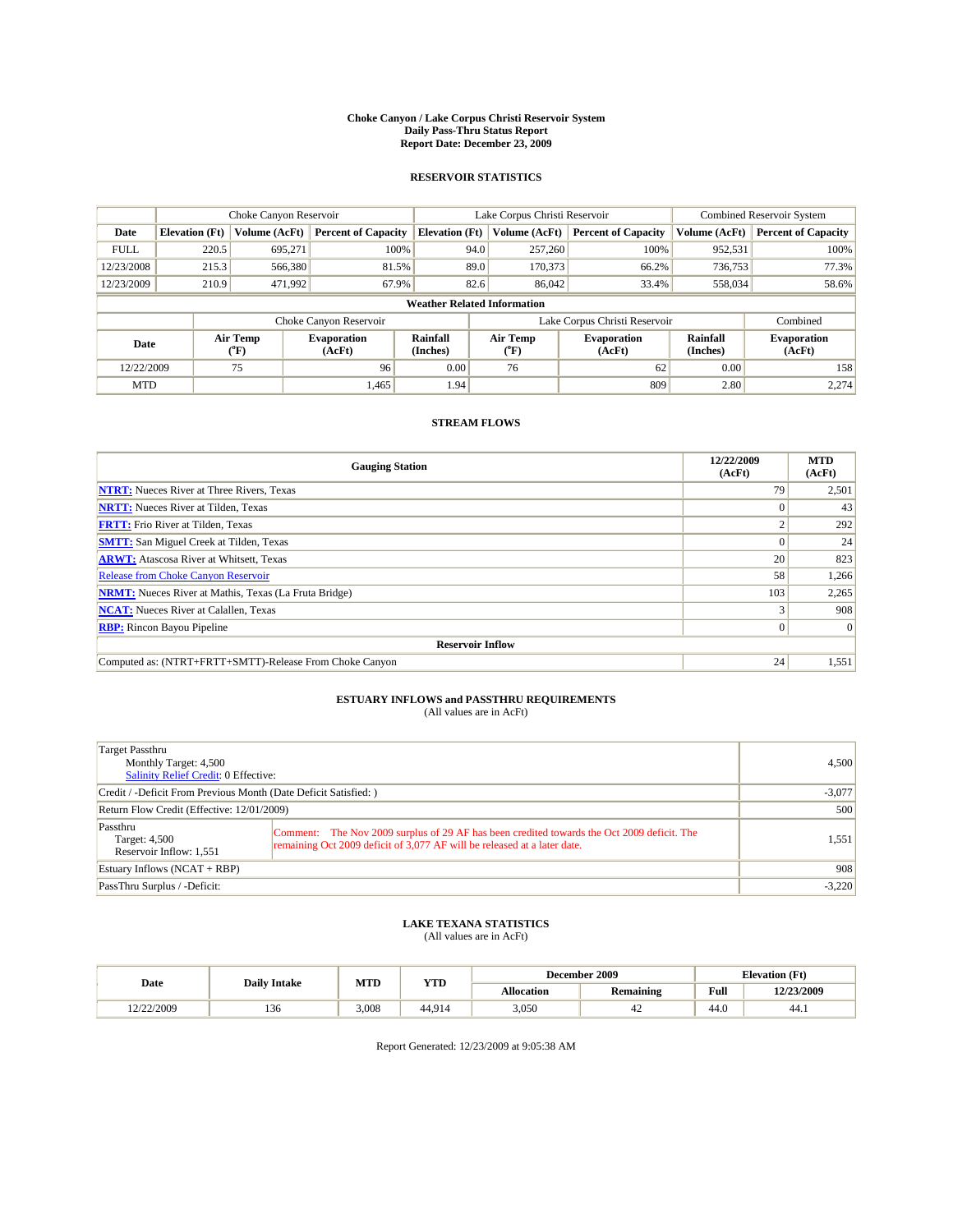#### **Choke Canyon / Lake Corpus Christi Reservoir System Daily Pass-Thru Status Report Report Date: December 24, 2009**

### **RESERVOIR STATISTICS**

|             | Choke Canyon Reservoir |                      |                              |                                    | Lake Corpus Christi Reservoir | <b>Combined Reservoir System</b> |                      |                              |
|-------------|------------------------|----------------------|------------------------------|------------------------------------|-------------------------------|----------------------------------|----------------------|------------------------------|
| Date        | <b>Elevation</b> (Ft)  | <b>Volume (AcFt)</b> | <b>Percent of Capacity</b>   | <b>Elevation</b> (Ft)              | Volume (AcFt)                 | <b>Percent of Capacity</b>       | Volume (AcFt)        | <b>Percent of Capacity</b>   |
| <b>FULL</b> | 220.5                  | 695,271              | 100%                         | 94.0                               | 257,260                       | 100%                             | 952,531              | 100%                         |
| 12/24/2008  | 215.2                  | 566,148              | 81.4%                        | 89.0                               | 170,212                       | 66.2%                            | 736,360              | 77.3%                        |
| 12/24/2009  | 210.9                  | 472,199              | 67.9%                        | 82.5                               | 84,462                        | 32.8%                            | 556,661              | 58.4%                        |
|             |                        |                      |                              | <b>Weather Related Information</b> |                               |                                  |                      |                              |
|             |                        |                      | Choke Canyon Reservoir       |                                    | Lake Corpus Christi Reservoir |                                  |                      | Combined                     |
| Date        |                        | Air Temp<br>(°F)     | <b>Evaporation</b><br>(AcFt) | <b>Rainfall</b><br>(Inches)        | Air Temp<br>(°F)              | <b>Evaporation</b><br>(AcFt)     | Rainfall<br>(Inches) | <b>Evaporation</b><br>(AcFt) |
| 12/23/2009  |                        | 78                   | 156                          | 0.15                               | 77                            | 134                              | 0.02                 | 290                          |
| <b>MTD</b>  |                        |                      | 1,621                        | 2.09                               |                               | 943                              | 2.82                 | 2,564                        |

## **STREAM FLOWS**

| <b>Gauging Station</b>                                       | 12/23/2009<br>(AcFt) | <b>MTD</b><br>(AcFt) |
|--------------------------------------------------------------|----------------------|----------------------|
| <b>NTRT:</b> Nueces River at Three Rivers, Texas             | 77                   | 2,579                |
| <b>NRTT:</b> Nueces River at Tilden, Texas                   |                      | 43                   |
| <b>FRTT:</b> Frio River at Tilden, Texas                     |                      | 294                  |
| <b>SMTT:</b> San Miguel Creek at Tilden, Texas               |                      | 24                   |
| <b>ARWT:</b> Atascosa River at Whitsett, Texas               | 19                   | 841                  |
| <b>Release from Choke Canyon Reservoir</b>                   | 58                   | 1,324                |
| <b>NRMT:</b> Nueces River at Mathis, Texas (La Fruta Bridge) | 99                   | 2,364                |
| <b>NCAT:</b> Nueces River at Calallen, Texas                 | 13                   | 920                  |
| <b>RBP:</b> Rincon Bayou Pipeline                            | $\overline{0}$       | $\Omega$             |
| <b>Reservoir Inflow</b>                                      |                      |                      |
| Computed as: (NTRT+FRTT+SMTT)-Release From Choke Canyon      | 22                   | 1,572                |

# **ESTUARY INFLOWS and PASSTHRU REQUIREMENTS**<br>(All values are in AcFt)

| Target Passthru<br>Monthly Target: 4,500<br>Salinity Relief Credit: 0 Effective: |                                                                                                                                                                        | 4.500 |
|----------------------------------------------------------------------------------|------------------------------------------------------------------------------------------------------------------------------------------------------------------------|-------|
| Credit / -Deficit From Previous Month (Date Deficit Satisfied: )                 | $-3,077$                                                                                                                                                               |       |
| Return Flow Credit (Effective: 12/01/2009)                                       | 500                                                                                                                                                                    |       |
| Passthru<br>Target: 4,500<br>Reservoir Inflow: 1,572                             | Comment: The Nov 2009 surplus of 29 AF has been credited towards the Oct 2009 deficit. The<br>remaining Oct 2009 deficit of 3,077 AF will be released at a later date. | 1,572 |
| Estuary Inflows (NCAT + RBP)                                                     | 920                                                                                                                                                                    |       |
| PassThru Surplus / -Deficit:                                                     | $-3,229$                                                                                                                                                               |       |

## **LAKE TEXANA STATISTICS** (All values are in AcFt)

|            | <b>Daily Intake</b> | MTD   | <b>YTD</b> | December 2009 |                  |                    | <b>Elevation</b> (Ft) |
|------------|---------------------|-------|------------|---------------|------------------|--------------------|-----------------------|
| Date       |                     |       |            | Allocation    | <b>Remaining</b> | Full               | 12/24/2009            |
| 12/23/2009 | 136                 | 3.144 | 45.050     | 3,050         | -94              | $\sqrt{ }$<br>44.0 | 44.1                  |

Report Generated: 12/24/2009 at 8:16:11 AM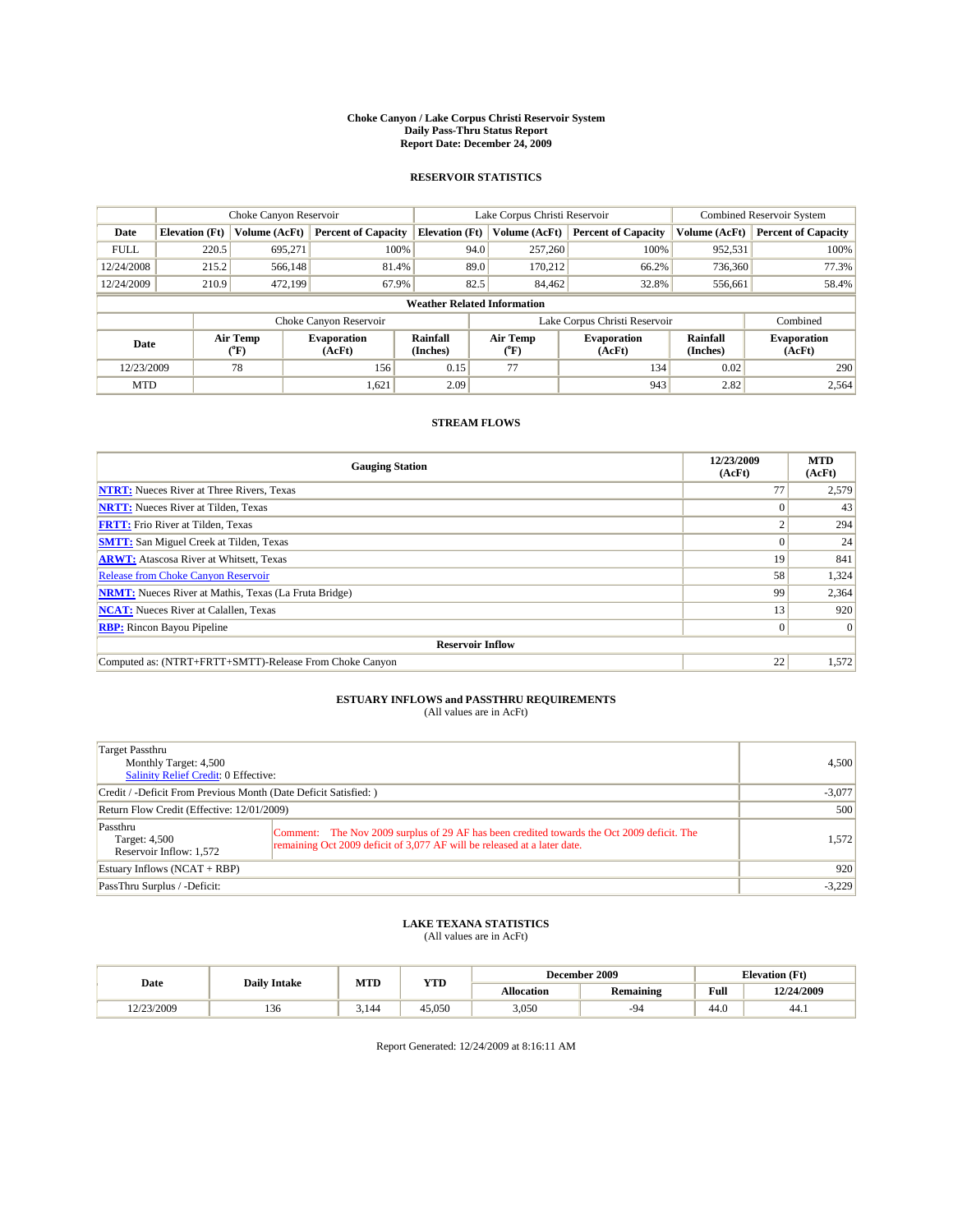#### **Choke Canyon / Lake Corpus Christi Reservoir System Daily Pass-Thru Status Report Report Date: December 25, 2009**

### **RESERVOIR STATISTICS**

|             | Choke Canyon Reservoir                                                                                                                                |               |                            |                                    | Lake Corpus Christi Reservoir | <b>Combined Reservoir System</b> |               |                            |
|-------------|-------------------------------------------------------------------------------------------------------------------------------------------------------|---------------|----------------------------|------------------------------------|-------------------------------|----------------------------------|---------------|----------------------------|
| Date        | <b>Elevation</b> (Ft)                                                                                                                                 | Volume (AcFt) | <b>Percent of Capacity</b> | <b>Elevation (Ft)</b>              | Volume (AcFt)                 | <b>Percent of Capacity</b>       | Volume (AcFt) | <b>Percent of Capacity</b> |
| <b>FULL</b> | 220.5                                                                                                                                                 | 695,271       | 100%                       | 94.0                               | 257,260                       | 100%                             | 952,531       | 100%                       |
| 12/25/2008  | 215.2                                                                                                                                                 | 566,148       | 81.4%                      | 88.9                               | 169,889                       | 66.0%                            | 736,037       | 77.3%                      |
| 12/25/2009  | 210.9                                                                                                                                                 | 471,786       | 67.9%                      | 82.6                               | 85,724                        | 33.3%                            | 557,510       | 58.5%                      |
|             |                                                                                                                                                       |               |                            | <b>Weather Related Information</b> |                               |                                  |               |                            |
|             |                                                                                                                                                       |               | Choke Canyon Reservoir     |                                    | Lake Corpus Christi Reservoir |                                  |               | Combined                   |
|             | Rainfall<br>Air Temp<br>Air Temp<br><b>Evaporation</b><br><b>Evaporation</b><br>Date<br>(Inches)<br>(AcFt)<br>(AcFt)<br>(°F)<br>$({}^{\circ}{\rm F})$ |               | Rainfall<br>(Inches)       | <b>Evaporation</b><br>(AcFt)       |                               |                                  |               |                            |
| 12/24/2009  |                                                                                                                                                       | 56            | 180                        | 0.00                               | 60                            | 172                              | 0.00          | 352                        |
| <b>MTD</b>  |                                                                                                                                                       |               | 1,801                      | 2.09                               |                               | 1,115                            | 2.82          | 2.916                      |

## **STREAM FLOWS**

| <b>Gauging Station</b>                                       | 12/24/2009<br>(AcFt) | <b>MTD</b><br>(AcFt) |  |  |  |  |
|--------------------------------------------------------------|----------------------|----------------------|--|--|--|--|
| <b>NTRT:</b> Nueces River at Three Rivers, Texas             | 77                   | 2,656                |  |  |  |  |
| <b>NRTT:</b> Nueces River at Tilden, Texas                   |                      | 44                   |  |  |  |  |
| <b>FRTT:</b> Frio River at Tilden, Texas                     |                      | 296                  |  |  |  |  |
| <b>SMTT:</b> San Miguel Creek at Tilden, Texas               |                      | 24                   |  |  |  |  |
| <b>ARWT:</b> Atascosa River at Whitsett, Texas               | 17                   | 859                  |  |  |  |  |
| Release from Choke Canyon Reservoir                          | 58                   | 1,382                |  |  |  |  |
| <b>NRMT:</b> Nueces River at Mathis, Texas (La Fruta Bridge) | 111                  | 2,475                |  |  |  |  |
| <b>NCAT:</b> Nueces River at Calallen, Texas                 |                      | 928                  |  |  |  |  |
| <b>RBP:</b> Rincon Bayou Pipeline                            | $\Omega$             | $\Omega$             |  |  |  |  |
| <b>Reservoir Inflow</b>                                      |                      |                      |  |  |  |  |
| Computed as: (NTRT+FRTT+SMTT)-Release From Choke Canyon      | 22                   | 1,594                |  |  |  |  |

# **ESTUARY INFLOWS and PASSTHRU REQUIREMENTS**<br>(All values are in AcFt)

| Target Passthru<br>Monthly Target: 4,500<br>Salinity Relief Credit: 0 Effective: |                                                                                                                                                                        | 4,500    |  |  |
|----------------------------------------------------------------------------------|------------------------------------------------------------------------------------------------------------------------------------------------------------------------|----------|--|--|
| Credit / -Deficit From Previous Month (Date Deficit Satisfied: )                 |                                                                                                                                                                        |          |  |  |
| Return Flow Credit (Effective: 12/01/2009)                                       |                                                                                                                                                                        |          |  |  |
| Passthru<br>Target: 4,500<br>Reservoir Inflow: 1,594                             | Comment: The Nov 2009 surplus of 29 AF has been credited towards the Oct 2009 deficit. The<br>remaining Oct 2009 deficit of 3,077 AF will be released at a later date. | 1,594    |  |  |
| Estuary Inflows $(NCAT + RBP)$                                                   |                                                                                                                                                                        |          |  |  |
| PassThru Surplus / -Deficit:                                                     |                                                                                                                                                                        | $-3,244$ |  |  |

## **LAKE TEXANA STATISTICS** (All values are in AcFt)

|            | <b>Daily Intake</b> |       | <b>YTD</b> | December 2009     |                  |      | <b>Elevation</b> (Ft) |  |
|------------|---------------------|-------|------------|-------------------|------------------|------|-----------------------|--|
| Date       |                     | MTD   |            | <b>Allocation</b> | <b>Remaining</b> | Full | 12/25/2009            |  |
| 12/24/2009 | 136                 | 3.280 | 45.185     | 3,050             | $-230$           | 44.0 | 44.1                  |  |

Report Generated: 12/25/2009 at 8:57:57 AM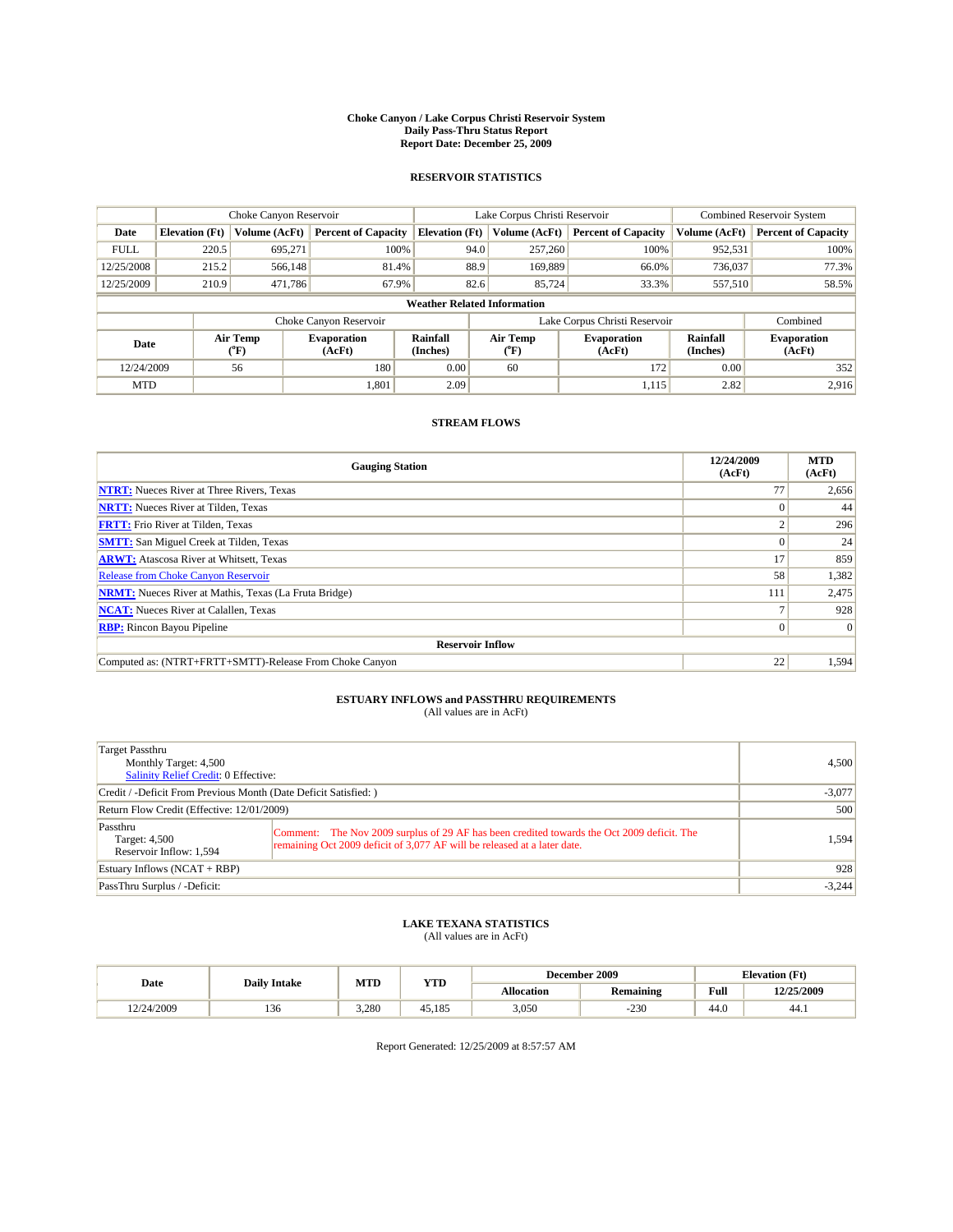#### **Choke Canyon / Lake Corpus Christi Reservoir System Daily Pass-Thru Status Report Report Date: December 26, 2009**

### **RESERVOIR STATISTICS**

|             | Choke Canyon Reservoir                                                                                                                                |               |                            |                                    | Lake Corpus Christi Reservoir | <b>Combined Reservoir System</b> |               |                            |
|-------------|-------------------------------------------------------------------------------------------------------------------------------------------------------|---------------|----------------------------|------------------------------------|-------------------------------|----------------------------------|---------------|----------------------------|
| Date        | <b>Elevation</b> (Ft)                                                                                                                                 | Volume (AcFt) | <b>Percent of Capacity</b> | <b>Elevation (Ft)</b>              | Volume (AcFt)                 | <b>Percent of Capacity</b>       | Volume (AcFt) | <b>Percent of Capacity</b> |
| <b>FULL</b> | 220.5                                                                                                                                                 | 695,271       | 100%                       | 94.0                               | 257,260                       | 100%                             | 952,531       | 100%                       |
| 12/26/2008  | 215.2                                                                                                                                                 | 565,684       | 81.4%                      | 88.9                               | 169,245                       | 65.8%                            | 734,929       | 77.2%                      |
| 12/26/2009  | 210.9                                                                                                                                                 | 471,579       | 67.8%                      | 82.6                               | 85,830                        | 33.4%                            | 557,409       | 58.5%                      |
|             |                                                                                                                                                       |               |                            | <b>Weather Related Information</b> |                               |                                  |               |                            |
|             |                                                                                                                                                       |               | Choke Canyon Reservoir     |                                    | Lake Corpus Christi Reservoir |                                  |               | Combined                   |
|             | Rainfall<br>Air Temp<br>Air Temp<br><b>Evaporation</b><br><b>Evaporation</b><br>Date<br>(Inches)<br>(AcFt)<br>(°F)<br>(AcFt)<br>$({}^{\circ}{\rm F})$ |               | Rainfall<br>(Inches)       | <b>Evaporation</b><br>(AcFt)       |                               |                                  |               |                            |
| 12/25/2009  |                                                                                                                                                       | 51            | 180                        | 0.00                               | 49                            | 55                               | 0.00          | 235                        |
| <b>MTD</b>  |                                                                                                                                                       |               | 1,981                      | 2.09                               |                               | 1.170                            | 2.82          | 3,151                      |

## **STREAM FLOWS**

| <b>Gauging Station</b>                                       | 12/25/2009<br>(AcFt) | <b>MTD</b><br>(AcFt) |
|--------------------------------------------------------------|----------------------|----------------------|
| <b>NTRT:</b> Nueces River at Three Rivers, Texas             | 75                   | 2,731                |
| <b>NRTT:</b> Nueces River at Tilden, Texas                   |                      | 44                   |
| <b>FRTT:</b> Frio River at Tilden, Texas                     |                      | 298                  |
| <b>SMTT:</b> San Miguel Creek at Tilden, Texas               |                      | 24                   |
| <b>ARWT:</b> Atascosa River at Whitsett, Texas               | 15 <sup>1</sup>      | 874                  |
| Release from Choke Canyon Reservoir                          | 58                   | 1,439                |
| <b>NRMT:</b> Nueces River at Mathis, Texas (La Fruta Bridge) | 77                   | 2,553                |
| <b>NCAT:</b> Nueces River at Calallen, Texas                 | 34                   | 961                  |
| <b>RBP:</b> Rincon Bayou Pipeline                            | $\overline{0}$       | $\Omega$             |
| <b>Reservoir Inflow</b>                                      |                      |                      |
| Computed as: (NTRT+FRTT+SMTT)-Release From Choke Canyon      | 19                   | 1,614                |

# **ESTUARY INFLOWS and PASSTHRU REQUIREMENTS**<br>(All values are in AcFt)

| Target Passthru<br>Monthly Target: 4,500<br><b>Salinity Relief Credit: 0 Effective:</b> |                                                                                                                                                                        | 4,500    |  |  |
|-----------------------------------------------------------------------------------------|------------------------------------------------------------------------------------------------------------------------------------------------------------------------|----------|--|--|
| Credit / -Deficit From Previous Month (Date Deficit Satisfied: )                        |                                                                                                                                                                        |          |  |  |
| Return Flow Credit (Effective: 12/01/2009)                                              |                                                                                                                                                                        |          |  |  |
| Passthru<br>Target: 4,500<br>Reservoir Inflow: 1,614                                    | Comment: The Nov 2009 surplus of 29 AF has been credited towards the Oct 2009 deficit. The<br>remaining Oct 2009 deficit of 3,077 AF will be released at a later date. | 1.614    |  |  |
| Estuary Inflows $(NCAT + RBP)$                                                          |                                                                                                                                                                        |          |  |  |
| PassThru Surplus / -Deficit:                                                            |                                                                                                                                                                        | $-3,229$ |  |  |

## **LAKE TEXANA STATISTICS** (All values are in AcFt)

|            | <b>Daily Intake</b> |       | <b>YTD</b>         | December 2009     |                  | <b>Elevation</b> (Ft)                       |            |
|------------|---------------------|-------|--------------------|-------------------|------------------|---------------------------------------------|------------|
| Date       |                     | MTD   |                    | <b>Allocation</b> | <b>Remaining</b> | Full<br>the contract of the contract of the | 12/26/2009 |
| 12/25/2009 | 136                 | 3.416 | 45.32 <sub>1</sub> | 3,050             | $-366$           | 44.0                                        | 44.)       |

Report Generated: 12/28/2009 at 9:09:42 AM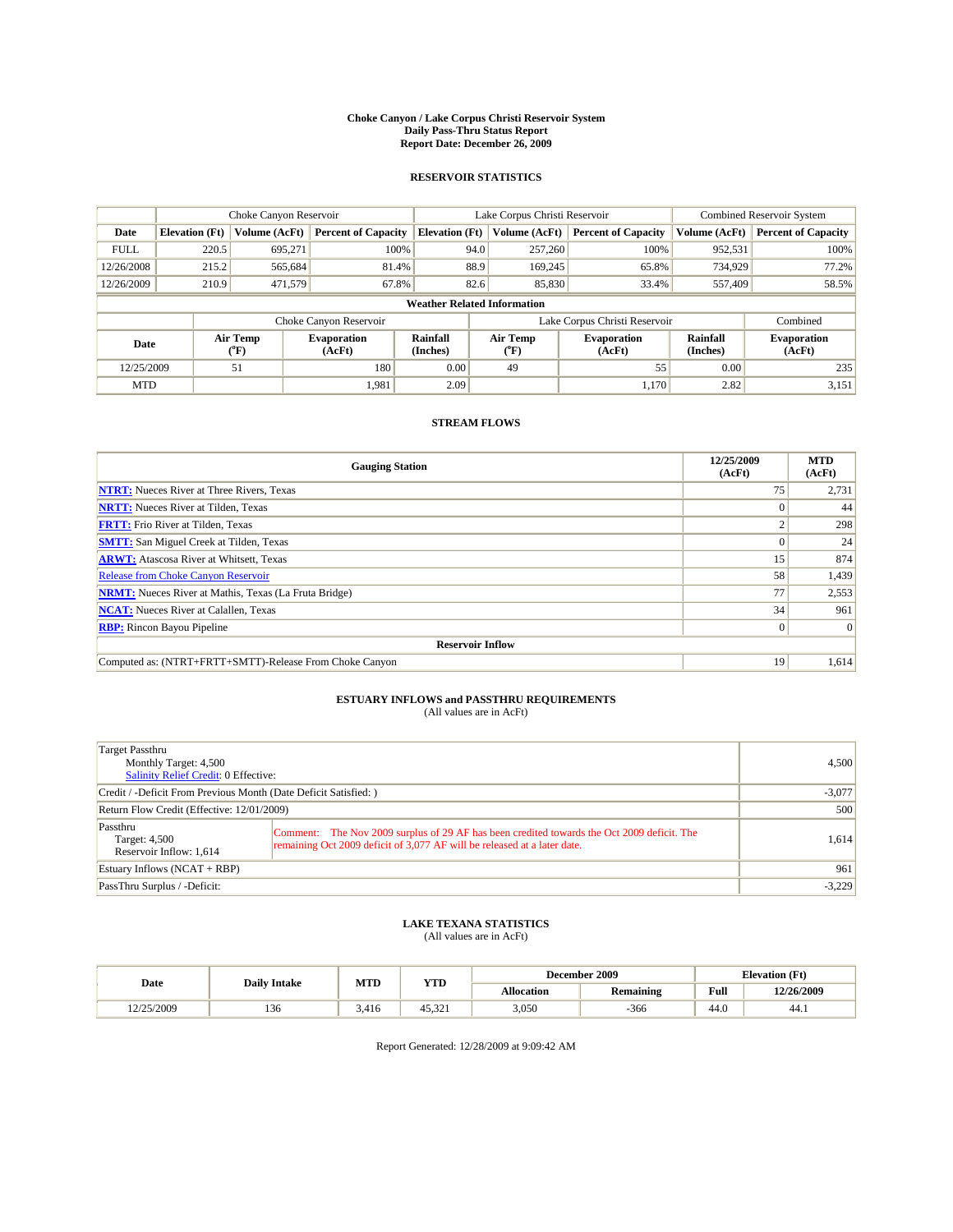#### **Choke Canyon / Lake Corpus Christi Reservoir System Daily Pass-Thru Status Report Report Date: December 27, 2009**

### **RESERVOIR STATISTICS**

|             | Choke Canyon Reservoir                                                                                                               |               |                            |                                    | Lake Corpus Christi Reservoir | <b>Combined Reservoir System</b> |               |                            |
|-------------|--------------------------------------------------------------------------------------------------------------------------------------|---------------|----------------------------|------------------------------------|-------------------------------|----------------------------------|---------------|----------------------------|
| Date        | <b>Elevation</b> (Ft)                                                                                                                | Volume (AcFt) | <b>Percent of Capacity</b> | <b>Elevation</b> (Ft)              | Volume (AcFt)                 | <b>Percent of Capacity</b>       | Volume (AcFt) | <b>Percent of Capacity</b> |
| <b>FULL</b> | 220.5                                                                                                                                | 695,271       | 100%                       | 94.0                               | 257,260                       | 100%                             | 952,531       | 100%                       |
| 12/27/2008  | 215.2                                                                                                                                | 565,452       | 81.3%                      | 88.9                               | 169,245                       | 65.8%                            | 734,697       | 77.1%                      |
| 12/27/2009  | 210.9                                                                                                                                | 470,966       | 67.7%                      | 82.6                               | 85,408                        | 33.2%                            | 556,374       | 58.4%                      |
|             |                                                                                                                                      |               |                            | <b>Weather Related Information</b> |                               |                                  |               |                            |
|             |                                                                                                                                      |               | Choke Canyon Reservoir     |                                    | Lake Corpus Christi Reservoir |                                  |               | Combined                   |
|             | Rainfall<br>Air Temp<br>Air Temp<br><b>Evaporation</b><br><b>Evaporation</b><br>Date<br>(Inches)<br>(AcFt)<br>(°F)<br>(AcFt)<br>("F) |               | Rainfall<br>(Inches)       | <b>Evaporation</b><br>(AcFt)       |                               |                                  |               |                            |
| 12/26/2009  |                                                                                                                                      | 56            | 72                         | 0.00                               | 54                            | 31                               | 0.00          | 103                        |
| <b>MTD</b>  |                                                                                                                                      |               | 2.053                      | 2.09                               |                               | 1,201                            | 2.82          | 3,254                      |

## **STREAM FLOWS**

| <b>Gauging Station</b>                                       | 12/26/2009<br>(AcFt) | <b>MTD</b><br>(AcFt) |  |  |  |  |
|--------------------------------------------------------------|----------------------|----------------------|--|--|--|--|
| <b>NTRT:</b> Nueces River at Three Rivers, Texas             | 73                   | 2,805                |  |  |  |  |
| <b>NRTT:</b> Nueces River at Tilden, Texas                   |                      | 44                   |  |  |  |  |
| <b>FRTT:</b> Frio River at Tilden, Texas                     |                      | 299                  |  |  |  |  |
| <b>SMTT:</b> San Miguel Creek at Tilden, Texas               |                      | 24                   |  |  |  |  |
| <b>ARWT:</b> Atascosa River at Whitsett, Texas               | 15 <sup>1</sup>      | 888                  |  |  |  |  |
| <b>Release from Choke Canyon Reservoir</b>                   | 58                   | 1,497                |  |  |  |  |
| <b>NRMT:</b> Nueces River at Mathis, Texas (La Fruta Bridge) | 75                   | 2,628                |  |  |  |  |
| <b>NCAT:</b> Nueces River at Calallen, Texas                 | 17                   | 978                  |  |  |  |  |
| <b>RBP:</b> Rincon Bayou Pipeline                            | $\overline{0}$       | $\Omega$             |  |  |  |  |
| <b>Reservoir Inflow</b>                                      |                      |                      |  |  |  |  |
| Computed as: (NTRT+FRTT+SMTT)-Release From Choke Canyon      | 17                   | 1,631                |  |  |  |  |

# **ESTUARY INFLOWS and PASSTHRU REQUIREMENTS**<br>(All values are in AcFt)

| Target Passthru<br>Monthly Target: 4,500<br><b>Salinity Relief Credit: 0 Effective:</b> | 4,500                                                                                                                                                                  |       |
|-----------------------------------------------------------------------------------------|------------------------------------------------------------------------------------------------------------------------------------------------------------------------|-------|
| Credit / -Deficit From Previous Month (Date Deficit Satisfied: )                        | $-3,077$                                                                                                                                                               |       |
| Return Flow Credit (Effective: 12/01/2009)                                              | 500                                                                                                                                                                    |       |
| Passthru<br>Target: 4,500<br>Reservoir Inflow: 1,631                                    | Comment: The Nov 2009 surplus of 29 AF has been credited towards the Oct 2009 deficit. The<br>remaining Oct 2009 deficit of 3,077 AF will be released at a later date. | 1,631 |
| Estuary Inflows (NCAT + RBP)                                                            | 978                                                                                                                                                                    |       |
| PassThru Surplus / -Deficit:                                                            | $-3,230$                                                                                                                                                               |       |

## **LAKE TEXANA STATISTICS** (All values are in AcFt)

|            | <b>Daily Intake</b> | MTD<br><b>YTD</b> |        |                   | December 2009    |                                             | <b>Elevation</b> (Ft) |
|------------|---------------------|-------------------|--------|-------------------|------------------|---------------------------------------------|-----------------------|
| Date       |                     |                   |        | <b>Allocation</b> | <b>Remaining</b> | Full<br>the contract of the contract of the | 12/27/2009            |
| 12/26/2009 | 136                 | 3.551             | 45.457 | 3,050             | $-501$           | 44.0                                        | 44.)                  |

Report Generated: 12/27/2009 at 8:25:40 AM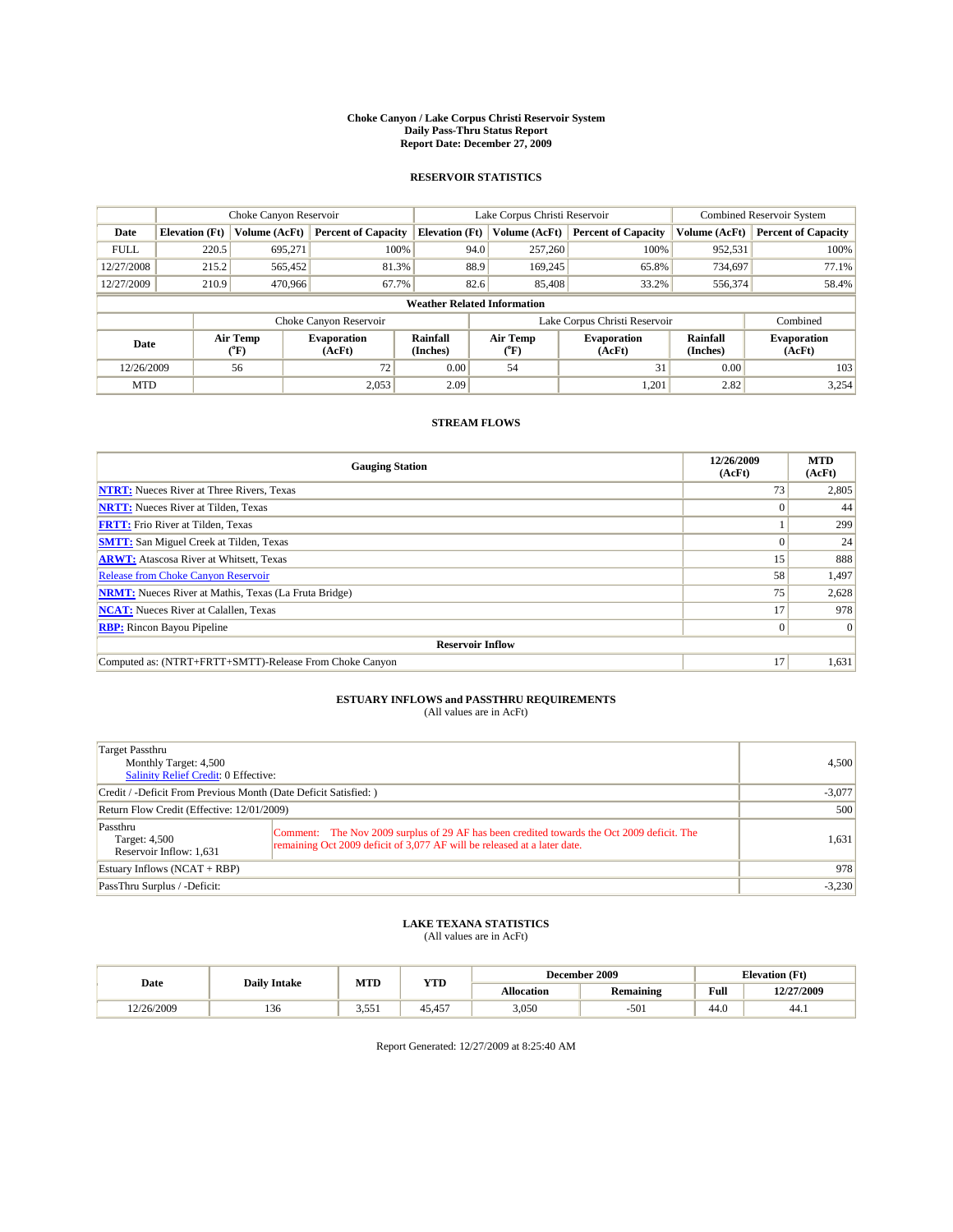#### **Choke Canyon / Lake Corpus Christi Reservoir System Daily Pass-Thru Status Report Report Date: December 28, 2009**

### **RESERVOIR STATISTICS**

|             | Choke Canyon Reservoir |                  |                              |                                    | Lake Corpus Christi Reservoir | <b>Combined Reservoir System</b> |                      |                              |
|-------------|------------------------|------------------|------------------------------|------------------------------------|-------------------------------|----------------------------------|----------------------|------------------------------|
| Date        | <b>Elevation</b> (Ft)  | Volume (AcFt)    | <b>Percent of Capacity</b>   | <b>Elevation</b> (Ft)              | Volume (AcFt)                 | <b>Percent of Capacity</b>       | Volume (AcFt)        | <b>Percent of Capacity</b>   |
| <b>FULL</b> | 220.5                  | 695,271          | 100%                         | 94.0                               | 257,260                       | 100%                             | 952,531              | 100%                         |
| 12/28/2008  | 215.2                  | 564,991          | 81.3%                        | 89.0                               | 170,212                       | 66.2%                            | 735,203              | 77.2%                        |
| 12/28/2009  | 210.9                  | 471,992          | 67.9%                        | 82.6                               | 85.724                        | 33.3%                            | 557,716              | 58.6%                        |
|             |                        |                  |                              | <b>Weather Related Information</b> |                               |                                  |                      |                              |
|             |                        |                  | Choke Canyon Reservoir       |                                    | Lake Corpus Christi Reservoir |                                  |                      | Combined                     |
| Date        |                        | Air Temp<br>(°F) | <b>Evaporation</b><br>(AcFt) | <b>Rainfall</b><br>(Inches)        | Air Temp<br>(°F)              | <b>Evaporation</b><br>(AcFt)     | Rainfall<br>(Inches) | <b>Evaporation</b><br>(AcFt) |
| 12/27/2009  |                        | 59               | 120                          | 0.00                               | 60                            | 55                               | 0.00                 | 175                          |
| <b>MTD</b>  |                        |                  | 2,173                        | 2.09                               |                               | 1,256                            | 2.82                 | 3.429                        |

## **STREAM FLOWS**

| <b>Gauging Station</b>                                       | 12/27/2009<br>(AcFt) | <b>MTD</b><br>(AcFt) |
|--------------------------------------------------------------|----------------------|----------------------|
| <b>NTRT:</b> Nueces River at Three Rivers, Texas             | 75                   | 2,880                |
| <b>NRTT:</b> Nueces River at Tilden, Texas                   |                      | 44                   |
| <b>FRTT:</b> Frio River at Tilden, Texas                     |                      | 300                  |
| <b>SMTT:</b> San Miguel Creek at Tilden, Texas               |                      | 24                   |
| <b>ARWT:</b> Atascosa River at Whitsett, Texas               | 15 <sup>1</sup>      | 903                  |
| Release from Choke Canyon Reservoir                          | 58                   | 1,554                |
| <b>NRMT:</b> Nueces River at Mathis, Texas (La Fruta Bridge) | 111                  | 2,739                |
| <b>NCAT:</b> Nueces River at Calallen, Texas                 | 6                    | 985                  |
| <b>RBP:</b> Rincon Bayou Pipeline                            | $\overline{0}$       | $\Omega$             |
| <b>Reservoir Inflow</b>                                      |                      |                      |
| Computed as: (NTRT+FRTT+SMTT)-Release From Choke Canyon      | 19                   | 1,650                |

# **ESTUARY INFLOWS and PASSTHRU REQUIREMENTS**<br>(All values are in AcFt)

| <b>Target Passthru</b><br>Monthly Target: 4,500<br>Salinity Relief Credit: 0 Effective: |                                                                                                                                                                        | 4.500    |  |
|-----------------------------------------------------------------------------------------|------------------------------------------------------------------------------------------------------------------------------------------------------------------------|----------|--|
| Credit / -Deficit From Previous Month (Date Deficit Satisfied:)                         |                                                                                                                                                                        | $-3,077$ |  |
| Return Flow Credit (Effective: 12/01/2009)                                              |                                                                                                                                                                        |          |  |
| Passthru<br>Target: 4,500<br>Reservoir Inflow: 1,650                                    | Comment: The Nov 2009 surplus of 29 AF has been credited towards the Oct 2009 deficit. The<br>remaining Oct 2009 deficit of 3,077 AF will be released at a later date. | 1,650    |  |
| Estuary Inflows $(NCAT + RBP)$                                                          |                                                                                                                                                                        | 985      |  |
| PassThru Surplus / -Deficit:                                                            |                                                                                                                                                                        | $-3,243$ |  |

## **LAKE TEXANA STATISTICS** (All values are in AcFt)

|            |                        | MTD   | <b>YTD</b> |            | December 2009    | <b>Elevation</b> (Ft) |            |
|------------|------------------------|-------|------------|------------|------------------|-----------------------|------------|
| Date       | <b>Daily Intake</b>    |       |            | Allocation | <b>Remaining</b> | Full                  | 12/28/2009 |
| 12/27/2009 | $\sim$ $\sim$<br>ر د د | 3.687 | 45.592     | 3,050      | $-637$           | 44.0                  | 44.1       |

Report Generated: 12/28/2009 at 8:59:50 AM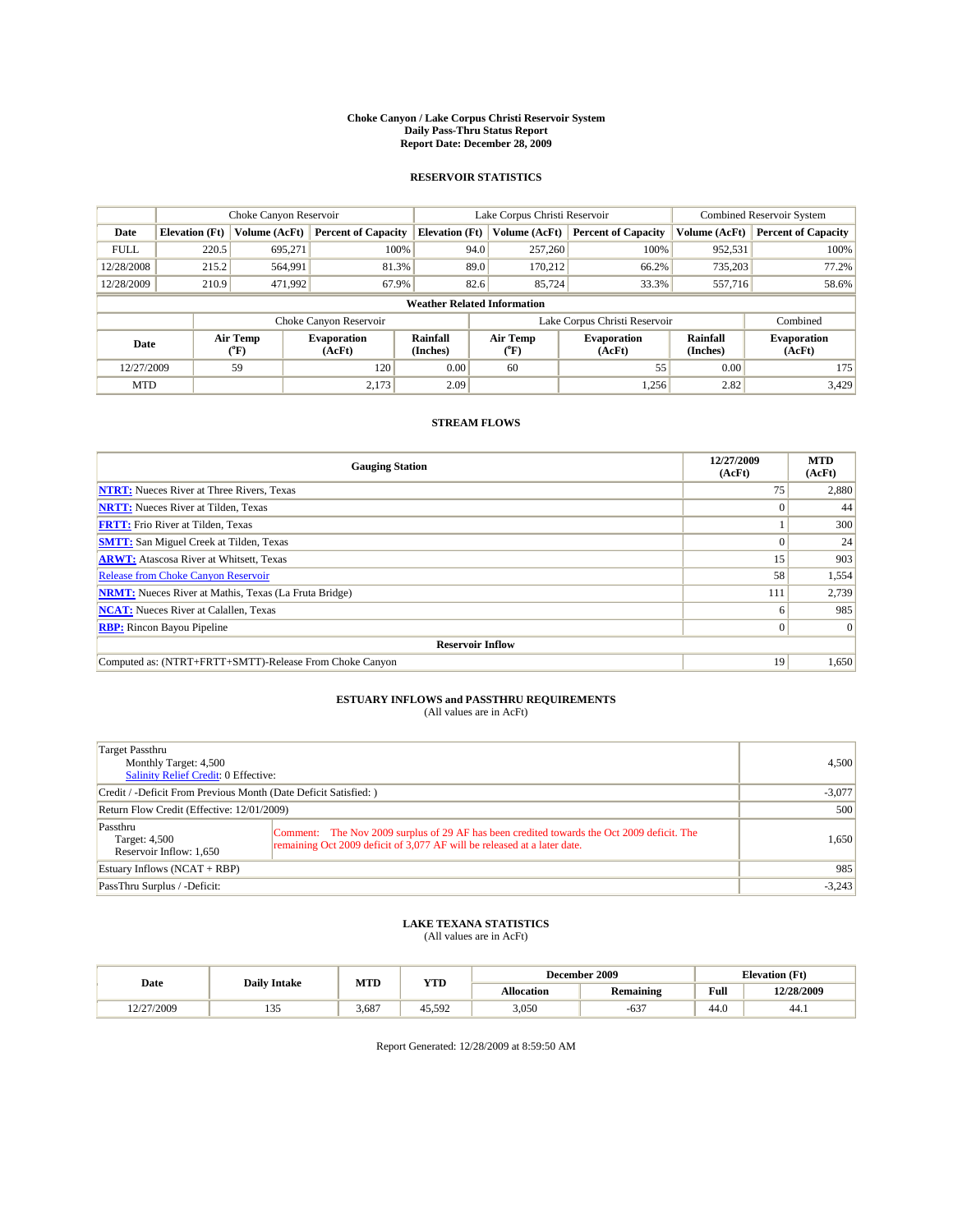#### **Choke Canyon / Lake Corpus Christi Reservoir System Daily Pass-Thru Status Report Report Date: December 29, 2009**

### **RESERVOIR STATISTICS**

|             | Choke Canyon Reservoir |                  |                              |                             | Lake Corpus Christi Reservoir      | <b>Combined Reservoir System</b> |                      |                              |
|-------------|------------------------|------------------|------------------------------|-----------------------------|------------------------------------|----------------------------------|----------------------|------------------------------|
| Date        | <b>Elevation</b> (Ft)  | Volume (AcFt)    | <b>Percent of Capacity</b>   | <b>Elevation (Ft)</b>       | Volume (AcFt)                      | <b>Percent of Capacity</b>       | Volume (AcFt)        | <b>Percent of Capacity</b>   |
| <b>FULL</b> | 220.5                  | 695,271          | 100%                         |                             | 257,260<br>94.0                    | 100%                             | 952,531              | 100%                         |
| 12/29/2008  | 215.2                  | 564,761          | 81.2%                        |                             | 88.9<br>169,728                    | 66.0%                            | 734,489              | 77.1%                        |
| 12/29/2009  | 210.9                  | 470,966          | 67.7%                        |                             | 82.6<br>85,619                     | 33.3%                            | 556,585              | 58.4%                        |
|             |                        |                  |                              |                             | <b>Weather Related Information</b> |                                  |                      |                              |
|             |                        |                  | Choke Canyon Reservoir       |                             | Lake Corpus Christi Reservoir      |                                  |                      | Combined                     |
| Date        |                        | Air Temp<br>(°F) | <b>Evaporation</b><br>(AcFt) | <b>Rainfall</b><br>(Inches) | Air Temp<br>(°F)                   | <b>Evaporation</b><br>(AcFt)     | Rainfall<br>(Inches) | <b>Evaporation</b><br>(AcFt) |
| 12/28/2009  |                        | 56               | 156                          | 0.00                        | 55                                 | 68                               | 0.00                 | 224                          |
| <b>MTD</b>  |                        |                  | 2.329                        | 2.09                        |                                    | 1,324                            | 2.82                 | 3,653                        |

## **STREAM FLOWS**

| <b>Gauging Station</b>                                       | 12/28/2009<br>(AcFt) | <b>MTD</b><br>(AcFt) |
|--------------------------------------------------------------|----------------------|----------------------|
| <b>NTRT:</b> Nueces River at Three Rivers, Texas             | 73                   | 2,954                |
| <b>NRTT:</b> Nueces River at Tilden, Texas                   |                      | 44                   |
| <b>FRTT:</b> Frio River at Tilden, Texas                     |                      | 302                  |
| <b>SMTT:</b> San Miguel Creek at Tilden, Texas               |                      | 24                   |
| <b>ARWT:</b> Atascosa River at Whitsett, Texas               | 15                   | 918                  |
| <b>Release from Choke Canyon Reservoir</b>                   | 58                   | 1,612                |
| <b>NRMT:</b> Nueces River at Mathis, Texas (La Fruta Bridge) | 105                  | 2,845                |
| <b>NCAT:</b> Nueces River at Calallen, Texas                 |                      | 989                  |
| <b>RBP:</b> Rincon Bayou Pipeline                            | $\Omega$             | $\Omega$             |
| <b>Reservoir Inflow</b>                                      |                      |                      |
| Computed as: (NTRT+FRTT+SMTT)-Release From Choke Canyon      | 17                   | 1,667                |

# **ESTUARY INFLOWS and PASSTHRU REQUIREMENTS**<br>(All values are in AcFt)

| Target Passthru<br>Monthly Target: 4,500<br>Salinity Relief Credit: 0 Effective: |                                                                                                                                                                        | 4,500    |
|----------------------------------------------------------------------------------|------------------------------------------------------------------------------------------------------------------------------------------------------------------------|----------|
| Credit / -Deficit From Previous Month (Date Deficit Satisfied: )                 |                                                                                                                                                                        | $-3,077$ |
| Return Flow Credit (Effective: 12/01/2009)                                       |                                                                                                                                                                        | 500      |
| Passthru<br>Target: 4,500<br>Reservoir Inflow: 1,667                             | Comment: The Nov 2009 surplus of 29 AF has been credited towards the Oct 2009 deficit. The<br>remaining Oct 2009 deficit of 3,077 AF will be released at a later date. | 1,667    |
| Estuary Inflows (NCAT + RBP)                                                     |                                                                                                                                                                        | 989      |
| PassThru Surplus / -Deficit:                                                     |                                                                                                                                                                        | $-3,255$ |

## **LAKE TEXANA STATISTICS** (All values are in AcFt)

|            | <b>Daily Intake</b> | December 2009<br>MTD<br><b>YTD</b> |             |            |                  | <b>Elevation</b> (Ft)                       |            |
|------------|---------------------|------------------------------------|-------------|------------|------------------|---------------------------------------------|------------|
| Date       |                     |                                    |             | Allocation | <b>Remaining</b> | Full<br>the contract of the contract of the | 12/29/2009 |
| 12/28/2009 | 136                 | 3.822                              | .728<br>45. | 3,050      | 777              | 44.0                                        | 44.)       |

Report Generated: 12/29/2009 at 8:56:52 AM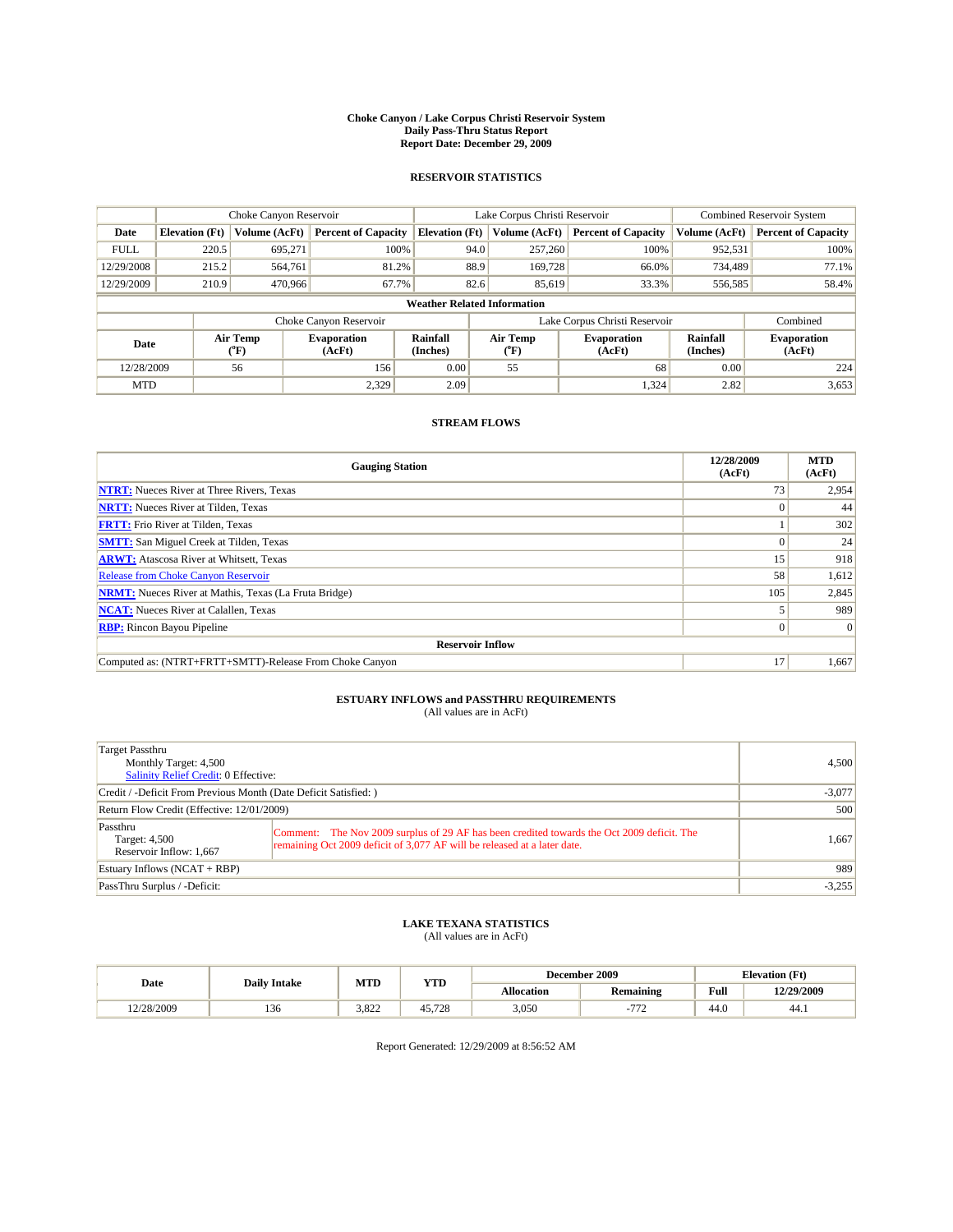#### **Choke Canyon / Lake Corpus Christi Reservoir System Daily Pass-Thru Status Report Report Date: December 30, 2009**

### **RESERVOIR STATISTICS**

|             | Choke Canyon Reservoir |                             |                              |                             | Lake Corpus Christi Reservoir      | <b>Combined Reservoir System</b> |                      |                              |
|-------------|------------------------|-----------------------------|------------------------------|-----------------------------|------------------------------------|----------------------------------|----------------------|------------------------------|
| Date        | <b>Elevation</b> (Ft)  | Volume (AcFt)               | <b>Percent of Capacity</b>   | <b>Elevation</b> (Ft)       | Volume (AcFt)                      | <b>Percent of Capacity</b>       | Volume (AcFt)        | <b>Percent of Capacity</b>   |
| <b>FULL</b> | 220.5                  | 695,271                     | 100%                         |                             | 257,260<br>94.0                    | 100%                             | 952,531              | 100%                         |
| 12/30/2008  | 215.2                  | 564,761                     | 81.2%                        |                             | 88.9<br>169,406                    | 65.9%                            | 734.167              | 77.1%                        |
| 12/30/2009  | 210.9                  | 470,966                     | 67.7%                        | 82.5                        | 84.987                             | 33.0%                            | 555,953              | 58.4%                        |
|             |                        |                             |                              |                             | <b>Weather Related Information</b> |                                  |                      |                              |
|             |                        |                             | Choke Canyon Reservoir       |                             | Lake Corpus Christi Reservoir      |                                  |                      | Combined                     |
| Date        |                        | Air Temp<br>${}^{\circ}$ F) | <b>Evaporation</b><br>(AcFt) | <b>Rainfall</b><br>(Inches) | Air Temp<br>(°F)                   | <b>Evaporation</b><br>(AcFt)     | Rainfall<br>(Inches) | <b>Evaporation</b><br>(AcFt) |
| 12/29/2009  |                        | 45                          | 60                           | 1.05                        | 46                                 | $\Omega$                         | 0.33                 | 60                           |
| <b>MTD</b>  |                        |                             | 2,389                        | 3.14                        |                                    | 1,324                            | 3.15                 | 3,713                        |

## **STREAM FLOWS**

| <b>Gauging Station</b>                                       | 12/29/2009<br>(AcFt) | <b>MTD</b><br>(AcFt) |  |  |  |  |
|--------------------------------------------------------------|----------------------|----------------------|--|--|--|--|
| <b>NTRT:</b> Nueces River at Three Rivers, Texas             | 71                   | 3,025                |  |  |  |  |
| <b>NRTT:</b> Nueces River at Tilden, Texas                   |                      | 44                   |  |  |  |  |
| <b>FRTT:</b> Frio River at Tilden, Texas                     |                      | 303                  |  |  |  |  |
| <b>SMTT:</b> San Miguel Creek at Tilden, Texas               |                      | 24                   |  |  |  |  |
| <b>ARWT:</b> Atascosa River at Whitsett, Texas               | 16 <sup>1</sup>      | 934                  |  |  |  |  |
| <b>Release from Choke Canyon Reservoir</b>                   | 58                   | 1,669                |  |  |  |  |
| <b>NRMT:</b> Nueces River at Mathis, Texas (La Fruta Bridge) | 95                   | 2,940                |  |  |  |  |
| <b>NCAT:</b> Nueces River at Calallen, Texas                 |                      | 993                  |  |  |  |  |
| <b>RBP:</b> Rincon Bayou Pipeline                            | $\overline{0}$       | $\Omega$             |  |  |  |  |
| <b>Reservoir Inflow</b>                                      |                      |                      |  |  |  |  |
| Computed as: (NTRT+FRTT+SMTT)-Release From Choke Canyon      | 15 <sup>1</sup>      | 1,683                |  |  |  |  |

# **ESTUARY INFLOWS and PASSTHRU REQUIREMENTS**<br>(All values are in AcFt)

| Target Passthru<br>Monthly Target: 4,500<br>Salinity Relief Credit: 0 Effective: | 4.500                                                                                                                                                                  |          |
|----------------------------------------------------------------------------------|------------------------------------------------------------------------------------------------------------------------------------------------------------------------|----------|
| Credit / -Deficit From Previous Month (Date Deficit Satisfied: )                 | $-3,077$                                                                                                                                                               |          |
| Return Flow Credit (Effective: 12/01/2009)                                       | 500                                                                                                                                                                    |          |
| Passthru<br>Target: 4,500<br>Reservoir Inflow: 1,683                             | Comment: The Nov 2009 surplus of 29 AF has been credited towards the Oct 2009 deficit. The<br>remaining Oct 2009 deficit of 3,077 AF will be released at a later date. | 1,683    |
| Estuary Inflows $(NCAT + RBP)$                                                   |                                                                                                                                                                        | 993      |
| PassThru Surplus / -Deficit:                                                     |                                                                                                                                                                        | $-3,267$ |

## **LAKE TEXANA STATISTICS** (All values are in AcFt)

| Date       | <b>Daily Intake</b> | MTD   | <b>YTD</b> | December 2009 |                  | <b>Elevation</b> (Ft)                       |            |
|------------|---------------------|-------|------------|---------------|------------------|---------------------------------------------|------------|
|            |                     |       |            | Allocation    | <b>Remaining</b> | Full<br>the contract of the contract of the | 12/30/2009 |
| 12/29/2009 | 136                 | 3.958 | 45.864     | 3,050         | .908             | $\sqrt{ }$<br>44.0                          | 44.1       |

Report Generated: 12/30/2009 at 8:30:55 AM